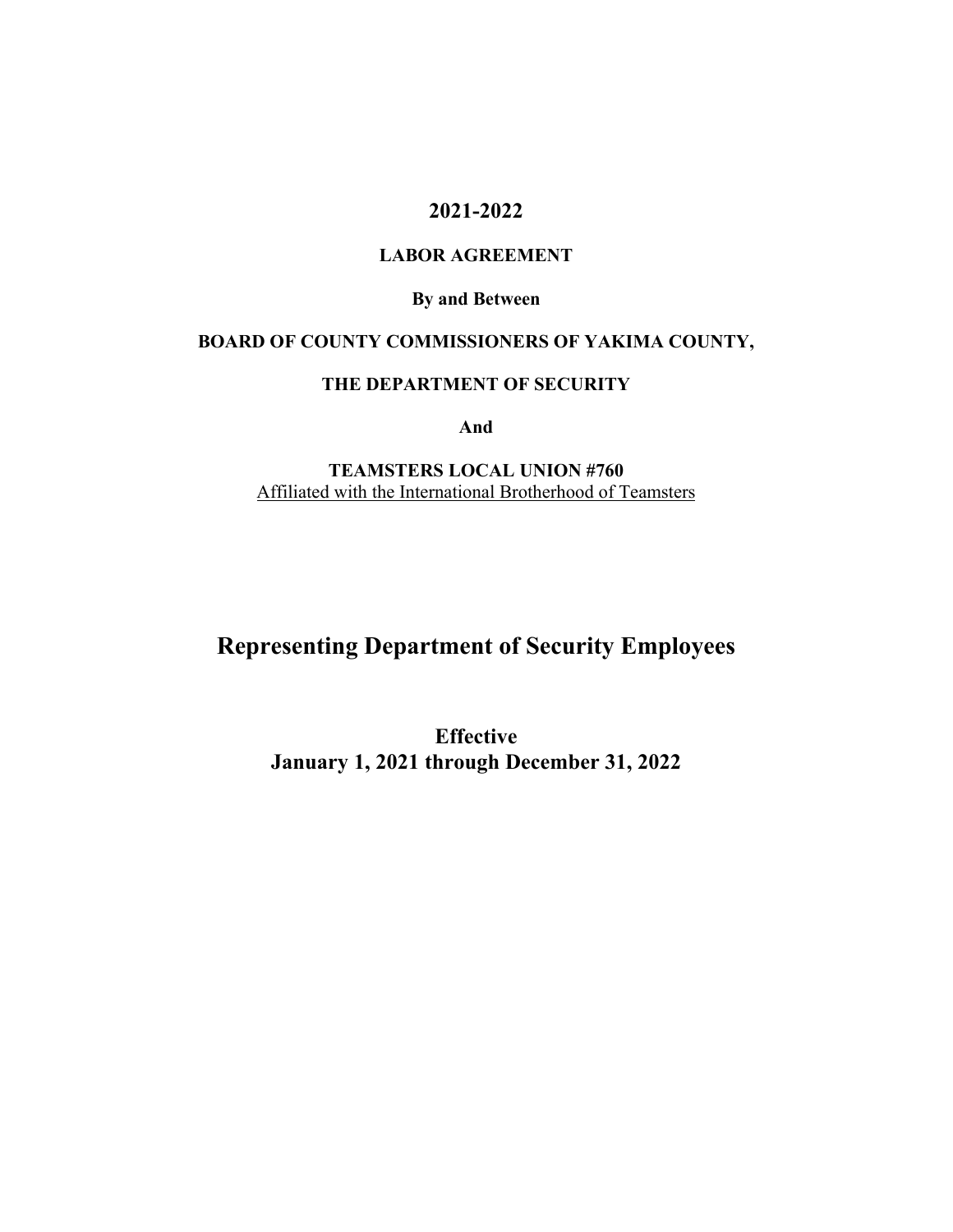# **TABLE OF CONTENTS**

| <b>ARTICLE NO. TITLE OF ARTICLE</b> | PAGE NO.                                                                       |
|-------------------------------------|--------------------------------------------------------------------------------|
|                                     |                                                                                |
|                                     |                                                                                |
|                                     |                                                                                |
|                                     |                                                                                |
|                                     |                                                                                |
|                                     |                                                                                |
|                                     |                                                                                |
|                                     | ARTICLE 8 - PROMOTION - DEMOTION - POSTING - TRIAL PERIOD - TRANSFER 5#        |
|                                     |                                                                                |
|                                     |                                                                                |
|                                     |                                                                                |
|                                     |                                                                                |
|                                     |                                                                                |
|                                     |                                                                                |
|                                     |                                                                                |
|                                     |                                                                                |
|                                     |                                                                                |
|                                     |                                                                                |
|                                     |                                                                                |
|                                     | <b>ARTICLE 20 - RETIREMENT CONTRIBUTION-INDUSTRIAL ACCIDENT INSURANCE  20#</b> |
|                                     |                                                                                |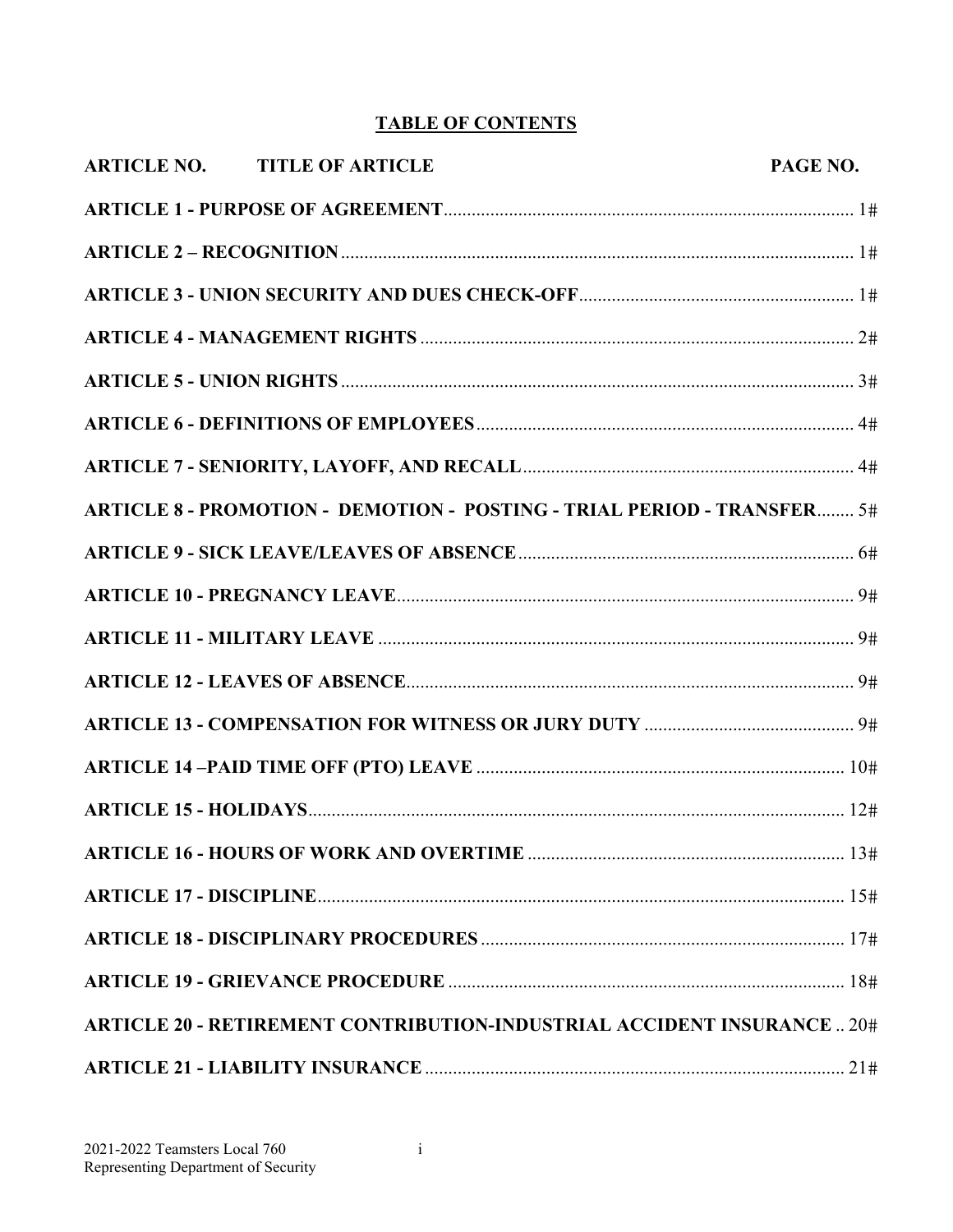| <b>ARTICLE 30 - UNIFORM AND EQUIPMENT SUPPLY AND UNIFORM CLEANING 27#</b> |  |
|---------------------------------------------------------------------------|--|
|                                                                           |  |
|                                                                           |  |
|                                                                           |  |
|                                                                           |  |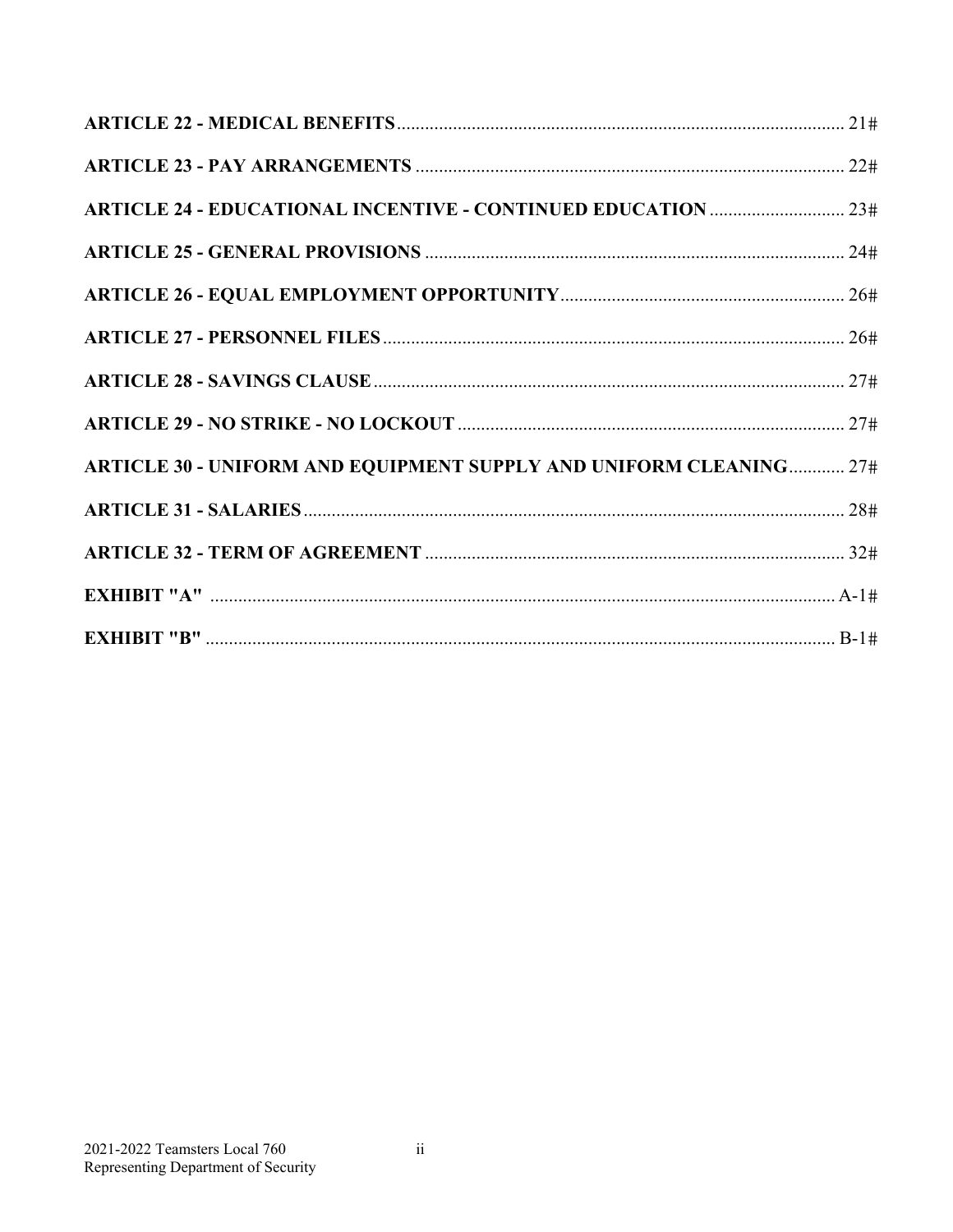#### **ARTICLE 1 - PURPOSE OF AGREEMENT**

- 1.1 This Agreement is made and entered into by and between the BOARD of COUNTY COMMISSIONERS of YAKIMA COUNTY, WASHINGTON hereinafter referred to as the "County", the YAKIMA COUNTY DEPARTMENT OF SECURITY hereinafter referred to as the "Employer", and TEAMSTERS LOCAL UNION NO. 760, hereinafter referred to as the "Union", for the purpose of fixing the wages, hours and working conditions affecting the employees.
- 1.2 This Agreement also serves the purpose of increasing the general efficiency of the Department of Security and maintaining harmonious relations between the County, its employees and the Union. To accomplish the foregoing, the parties hereto agree to the following articles within this Agreement.

# **ARTICLE 2 – RECOGNITION**

2.1 The Employer recognizes the Union as the sole and exclusive collective bargaining representative of all regular full time and regular part time employees of the Yakima County Department of Security.

# **ARTICLE 3 - UNION SECURITY AND DUES CHECK-OFF**

3.1 **Signed Union Dues Deduction Authorization:** For those employees who choose to join the Union, the Employer agrees to deduct once each month the appropriate Union dues from the pay of the bargaining unit employee who provides written authorization to the Employer to do so. A signed payroll deduction authorization is necessary for this action. The signed payroll deduction authorization shall be submitted to the Employer's Human Resources Department. The deduction will begin within the payroll period the authorization is received or as soon as administratively possible.

If an Employee chooses to discontinue union membership and payment of dues, the Employee must provide written notification to the Employer and the Union. The Employer will discontinue deductions within the appropriate payroll period that aligns with the date notification is given or as soon as administratively possible. The Employer is not a party to the dues authorization for payroll deduction as that is between the Employee and the Union.

- 3.2 **Amounts Deducted:** The amounts deducted shall be certified to the Employer by the Union, and payment shall be remitted to the Union together with monthly reports. If an employee terminates employment, dues will be deducted for the month of termination and appropriately accounted for in accordance with the dues authorization and any applicable Union bylaws as soon as administratively possible.
- 3.3 **Monthly Reports:** Employer will provide the Union with monthly electronic reports of dues activity and payments. Reports and payments received during current month represent activities from previous months.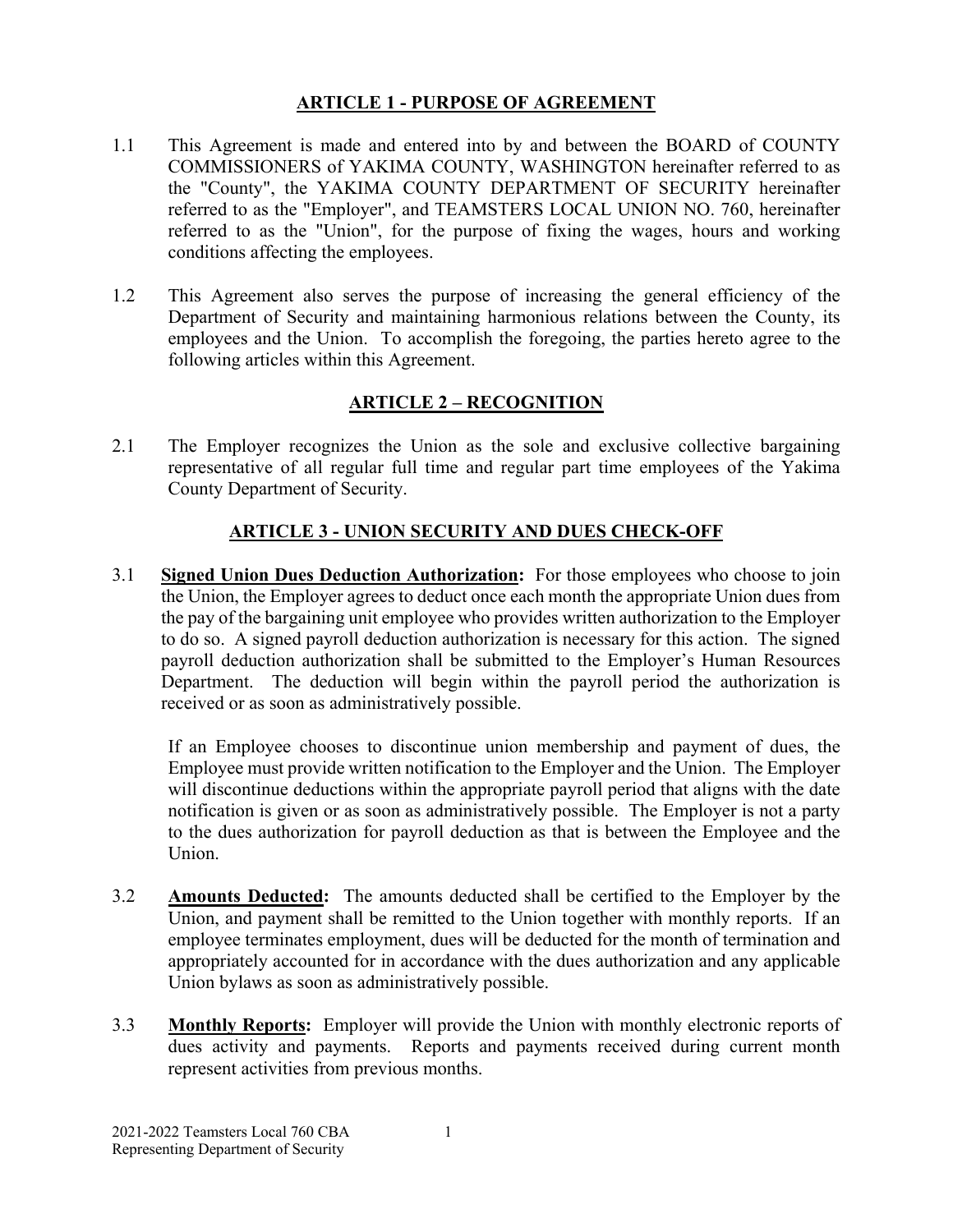- **EXAMPLE** Reports and payment received in March represents activities that transpired in February.
- **3.4 Hold Harmless:** The Union will defend and hold the County harmless against all claims, demands, lawsuits, ordered losses, judgments, other forms of liability, including amounts of dues and fees withheld and/or expenses associated with the County making a good faith effort in the implementation of this Article.
- **3.5 New Employee Orientations:** The County will provide the Union reasonable access to new employees of the bargaining unit for the purposes of presenting information about their exclusive bargaining representative to the new employee. The presentation shall occur during the new employee orientation provided by the County, or at another time, if mutually agreed to by the County and Union. No employee may be mandated to attend the meetings or presentations by the Union. "Reasonable access" for the purposes of this section means: (a) The access to the new employee occurs within ninety (90) days of the employee's start date within the bargaining unit; (b) The access is for no less than thirty (30) minutes; and (c) The access occurs during the new employee's regular work hours at the employee's regular worksite, or at another County location, mutually agreed to by the County and Union.

Employer shall provide the Union with annual schedule of the monthly New Employee Orientation dates. The schedule will be provided on or before January of each year. Subsequent schedule changes will be provided in writing as soon as reasonably possible.

- 3.5.1 The Human Resources Department will maintain a list of the new employees scheduled to attend each month's orientation.
- 3.5.2 The Union is invited to contact the Human Resources Department by calling (509) 574-2210 or email: Human.Resources@co.yakima.wa.us at any time during the month to obtain information about their respective new employee's schedule to attend orientation.
- 3.5.3 The Employer will provide Union with half an hour (1/2 hour) time frame at the beginning of the New Employee Orientation to talk with new employees within their respective bargaining unit. The half an hour (1/2 hour) timeframe generally begins between 8:00 a.m. – 8:30 a.m.

# **ARTICLE 4 - MANAGEMENT RIGHTS**

- 4.1 The Union recognizes the prerogative of the Employer to operate and manage its affairs in all respects in accordance with its responsibilities, lawful powers and legal authority. Affairs of the Employer concerning such prerogatives include, but are not limited to, the following matters:
	- A. The right to establish lawful work rules and procedures.
	- B. The right to schedule work and overtime work, and the methods and processes by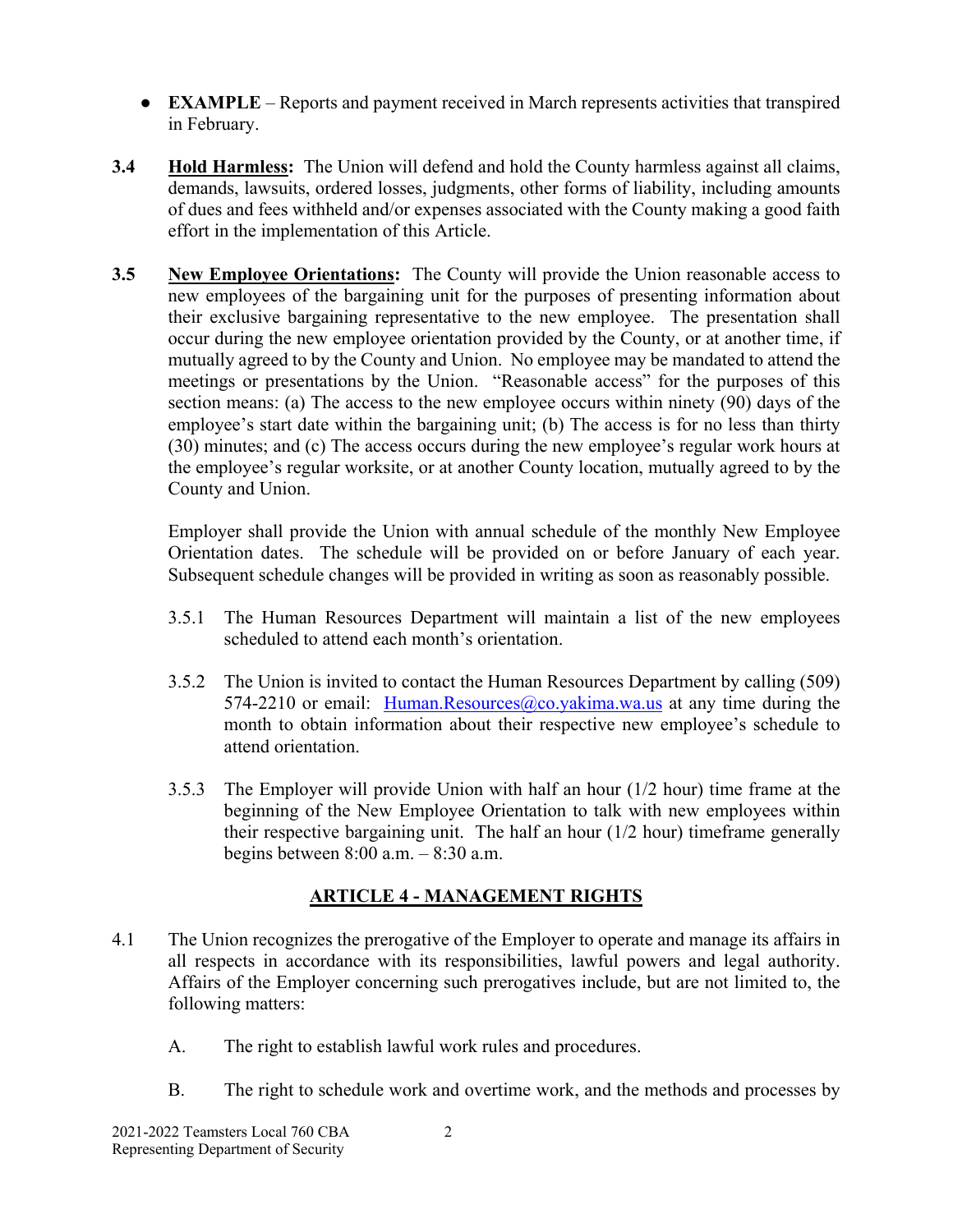which said work is to be performed, consistent with the Employer's obligations to the public.

- C. The right to hire, transfer, suspend, discharge, lay off, recall, promote, or discipline employees as deemed necessary by the Employer as provided by this Agreement.
- D. The right to determine the size and composition of the work force and to assign employees to work locations and shifts.
- E. The right to determine what duties shall be performed by various personnel.
- F. The parties understand that incidental duties connected with operations, not enumerated in job descriptions, and shall nevertheless be performed by the employee when requested by a superior officer.
- G. The right to take actions as may be necessary to carry out Employer's services in emergencies.
- H. The right to take actions necessary to comply with the Americans with Disabilities Act.
- 4.2 Nothing in this Agreement shall be interpreted to detract or circumscribe the trust placed in the elected officials, in this case the Board of Yakima County Commissioners, and the rights and obligations owed thereby to the electorate.
- 4.3 Past Practices: If the Employer desires to change a past practice, it shall provide the Union with written notice and opportunity to discuss the proposed change. The notice and opportunity to discuss shall not impede or affect the Employer's right to change past practice. The Union may grieve the reasonableness of the change to past practice, but the final step of the grievance procedure (binding arbitration) shall be advisory only and not binding on the parties.

The Employer has implemented the Workday programs and continues to implement additional phases of Workday. During said implementations, the Employer may need to modify provisions of this CBA to conform to Workday procedures and processes. The Union Representative(s) and the bargaining unit employees agree to fully cooperate with the Employer's implementation of these programs and phases.

# **ARTICLE 5 - UNION RIGHTS**

- 5.1 The Union does not waive its rights under applicable State Laws except as those rights are affected or set forth within the terms and conditions of the Collective Bargaining Agreement.
	- 5.1.2 The membership of the Union shall not waive nor shall they feel compelled to waive any and all of their rights provided by this Agreement, State Law or Federal Law**.**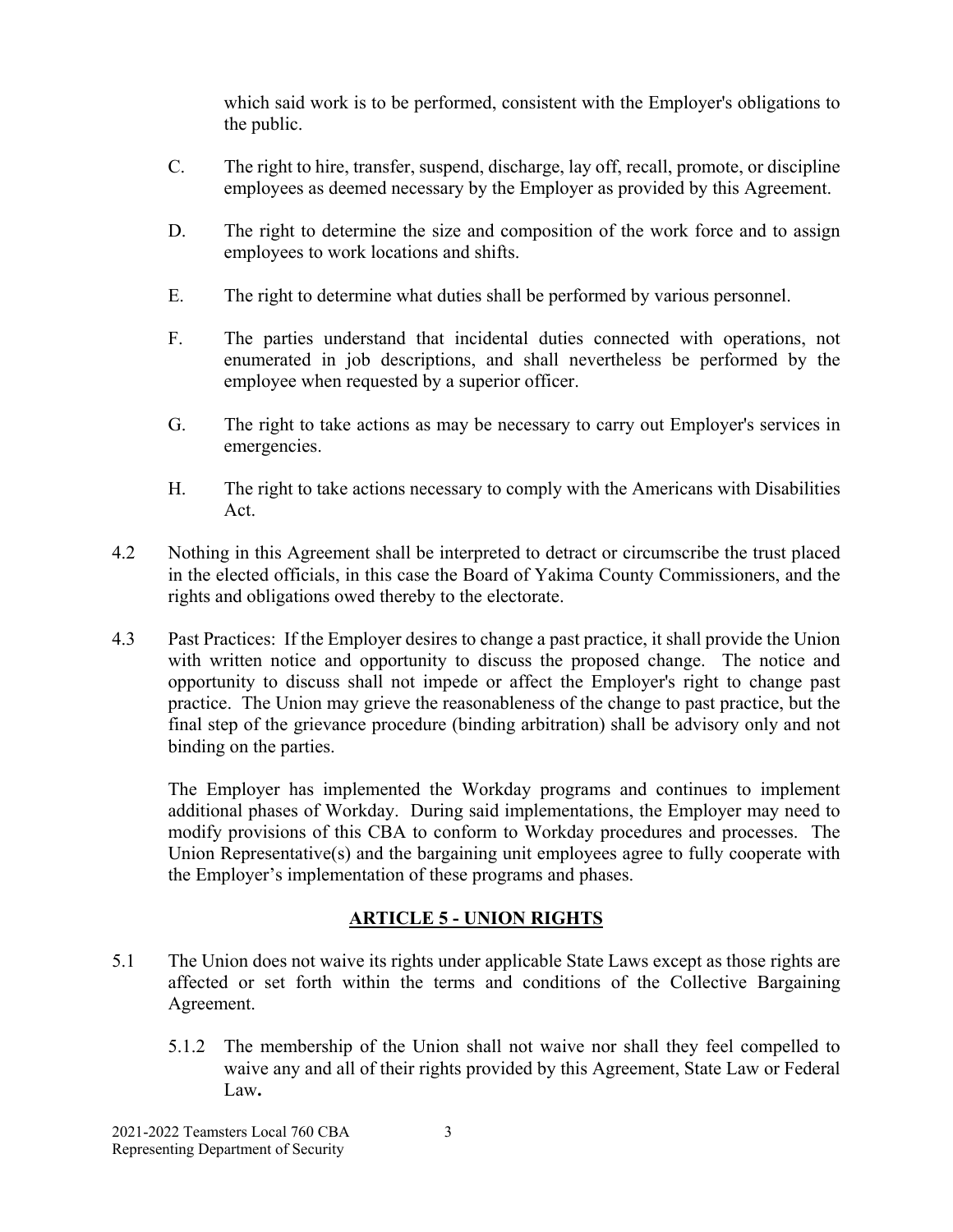5.2 The Union will have the right to establish a representative within the Bargaining Unit; said representative shall have the right to investigate membership concerns with respect to the Agreement during regularly scheduled work hours without loss of pay during such time. Provided: that such investigation will not interfere with the necessary operation of the Department. The Union will advise the Employer of the identity of the representative on an annual basis.

## **ARTICLE 6 - DEFINITIONS OF EMPLOYEES**

- 6.1 Regular Full-time Employee: A regular employee is a full-time employee who has served his probationary period and is employed on a regular basis. Such employee shall be paid the wage rate and provided the benefits as set forth in the terms and conditions of this collective bargaining agreement.
- 6.2 Probationary Employee: A probationary employee shall be defined as a new hire who has not completed twelve (12) calendar months of service with the Employer since the first day of employment. A probationary employee shall work under the provisions of this Agreement but shall be only on a trial basis, during which period he may be discharged without any recourse.
- 6.3 Regular Part-time Employee: A regular part-time employee is one who has served his probationary period, who may work less than forty (40) hours per week, and will be paid not less than the wage rate as set forth in this contract for the type of work performed. A regular part-time employee is entitled to receive pro-rated benefits and other conditions as set forth in this Agreement.

# **ARTICLE 7 - SENIORITY, LAYOFF, AND RECALL**

- 7.1 Seniority
	- A. "Classification seniority" or similar terms used in this Agreement means all service within the affected classification together with all service in higher classifications since the last date of hire.
	- B. For purposes of PTO leave accrual, seniority is determined by an employee's continuous service as an employee of Yakima County.
- 7.2 The County will provide the Union with copies of the seniority list on July 1 of each year or at other mutually agreed-upon dates.
- 7.3 Employees shall lose all seniority in the event of voluntary termination, lay-off beyond the recall period, and/or discharge. Employees shall continue to accrue seniority for periods of worker's compensation illness or injury, military leave of absence of twenty-one (21) days or less, and all time on paid leave status. Employees shall not accrue seniority for periods of unpaid leaves of absence, layoff, or disciplinary suspension; however, employees in such categories shall not lose seniority accrued prior to the commencement of the unpaid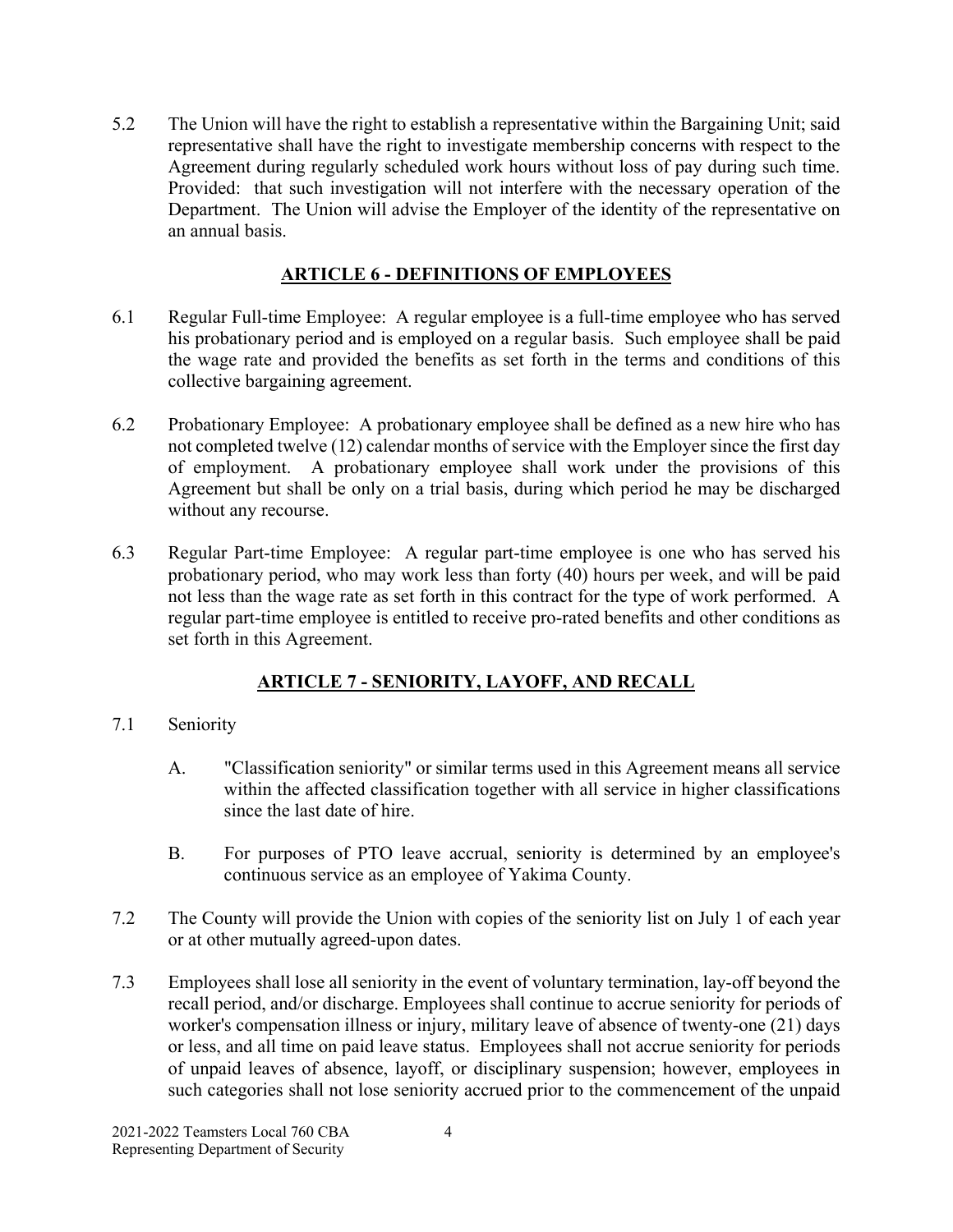status.

- 7.4 When reducing the work force, the Employer will lay off within the affected classification the employees in the reverse order of their seniority, provided that the remaining employees can perform the work needed in a satisfactory manner.
- 7.5 The Employer shall provide each affected employee with thirty (30) calendar days' notice of any anticipated layoff or recall except in the event of an emergency, and at the same time send a copy of the notice to the Union.
- 7.6 Employees laid off will be eligible for reinstatement for a period of one (1) year. In the event of a vacancy in the affected classification, an employee who has been laid off will have the first opportunity to fill said vacancy or vacancies in the order of his seniority in that position, provided the employee can perform the work needed in a satisfactory manner and provided the layoff period does not exceed one (1) year and that the employee keeps the Employer advised of his current address. An offer of re-employment shall be in writing and sent by registered or certified mail, return receipt requested, to the employee. The employee shall be presumed to have received notice within three (3) days after the Employer mailed said notice. An employee so notified must indicate his/her acceptance of said re-employment within ten (10) days of receipt of notice and shall be back on the job within twenty (20) days of acceptance of said offer or forfeit all call-back rights under this Article.
- 7.7 Employees on leave are subject to layoff procedures.

# **ARTICLE 8 - PROMOTION - DEMOTION - POSTING - TRIAL PERIOD - TRANSFER**

- 8.1 Notices of opening(s) in positions covered by this Agreement, shall be posted at appropriate Employer locations and a copy sent to the Union. The notices will contain a description of the job, the qualifications, wage rates, and hours of work.
- 8.2 Notices of opening(s) in positions covered by this Agreement shall be offered to members of the bargaining unit for a period of ten (10) calendar days. An attempt will be made to contact and advice employees on vacation or any other leave as well. In the event no current Bargaining Unit member applies for the vacant position, the position shall be posted at appropriate Employer location(s) for application by individuals not currently covered by this Agreement. The notices will contain a description of the job, the qualifications, wage rates, and hours of work.
	- 8.2.1 Application forms for the open position(s) will be available to bargaining unit employees at the Employer's human resources office and the opening(s) will remain posted for a period of not less than ten (10) calendar days. Employees wishing to make application for the initial testing must do so within such period. Screening and testing will be carried out by the Yakima County Human Resources.
- 8.3 Whenever practicable, transfers shall be preceded by a thirty (30) calendar day notice to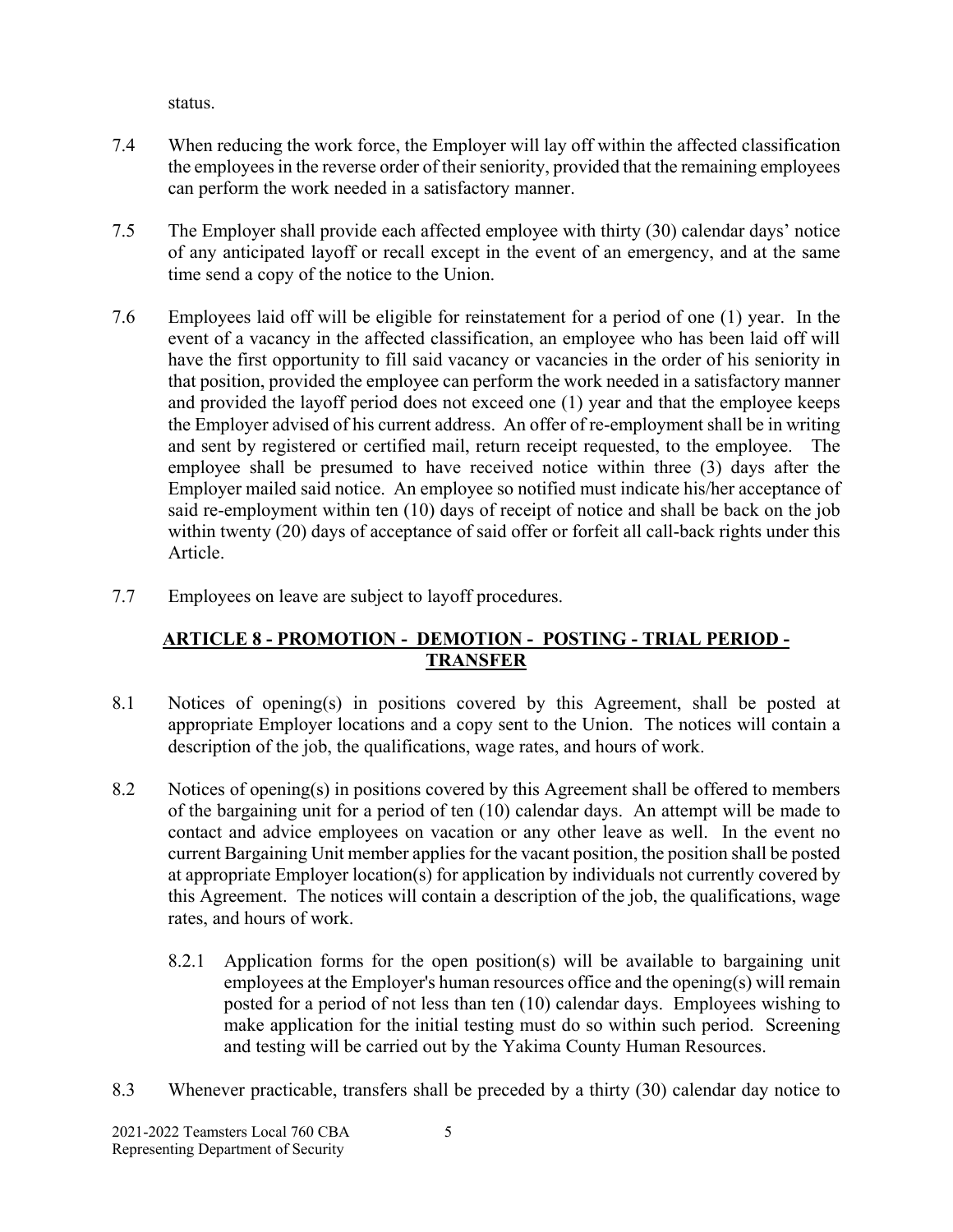the affected employee.

8.4 Trial period: Current employees covered by this Agreement who have been awarded a promotion as a result of making application to such, shall have twelve (12) calendar months in which the Employer will make every reasonable good faith effort, upon the employee's request, to return the employee to their former position. If the Employer is not able to return the employee to their former position, the Employer will attempt to locate a position within the employee's former classification. In the event said employee is not performing to the required levels of such position within twelve (12) calendar months of being awarded such, the Employer will make every reasonable good faith effort to return the employee to their former position. If the Employer is not able to return the employee to their former position, the Employer will attempt to locate a position within the employee's former classification.

# **ARTICLE 9 - SICK LEAVE/LEAVES OF ABSENCE**

- 9.1 Sick Leave: Effective September 1, 2013, sick leave ceased to accrue.
- 9.2 Eligibility: Sick leave is available to employees after having been employed one (1) calendar month.
- 9.3 Computation of Payment: Sick leave may be charged in quarter (1/4) hour increments. Sick leave absences are charged at the rate of one quarter (1/4) hour of sick leave for each quarter hour of absence.
	- A. Part day sick leave shall commence at the time the employee leaves the work area and shall end at the time the employee returns to the work area.
	- B. Upon separation from employment, any unused sick leave shall be forfeited and will not be paid as separation pay, except in the case of death or retirement under the County's PERS, PSERS or LEOFF retirement systems. Upon such death or retirement, twenty-five percent (25%) of all the employee's accumulated sick leave shall be paid to the employee's HRA VEBA or his/her estate. Payment of accumulated sick leave is determined by multiplying the employee's base hourly rate times twenty-five percent (25%) of the employee's accumulated sick leave hours. All payments of accumulated sick leave are based on the employee's base hourly rate at the time of retirement or death.
- 9.4 Use: Employees may only use the actual number of hours of sick leave accumulated. Sick leave may be taken for any of the following reasons:
	- A. Illness or injury or temporary disability (such as during pregnancy) which incapacitates the employee to the extent that work can no longer be performed.
	- B. Doctor appointments for employee or dependents under the age of eighteen (18).
	- C. When the employee's attendance is required to care for the employee's spouse,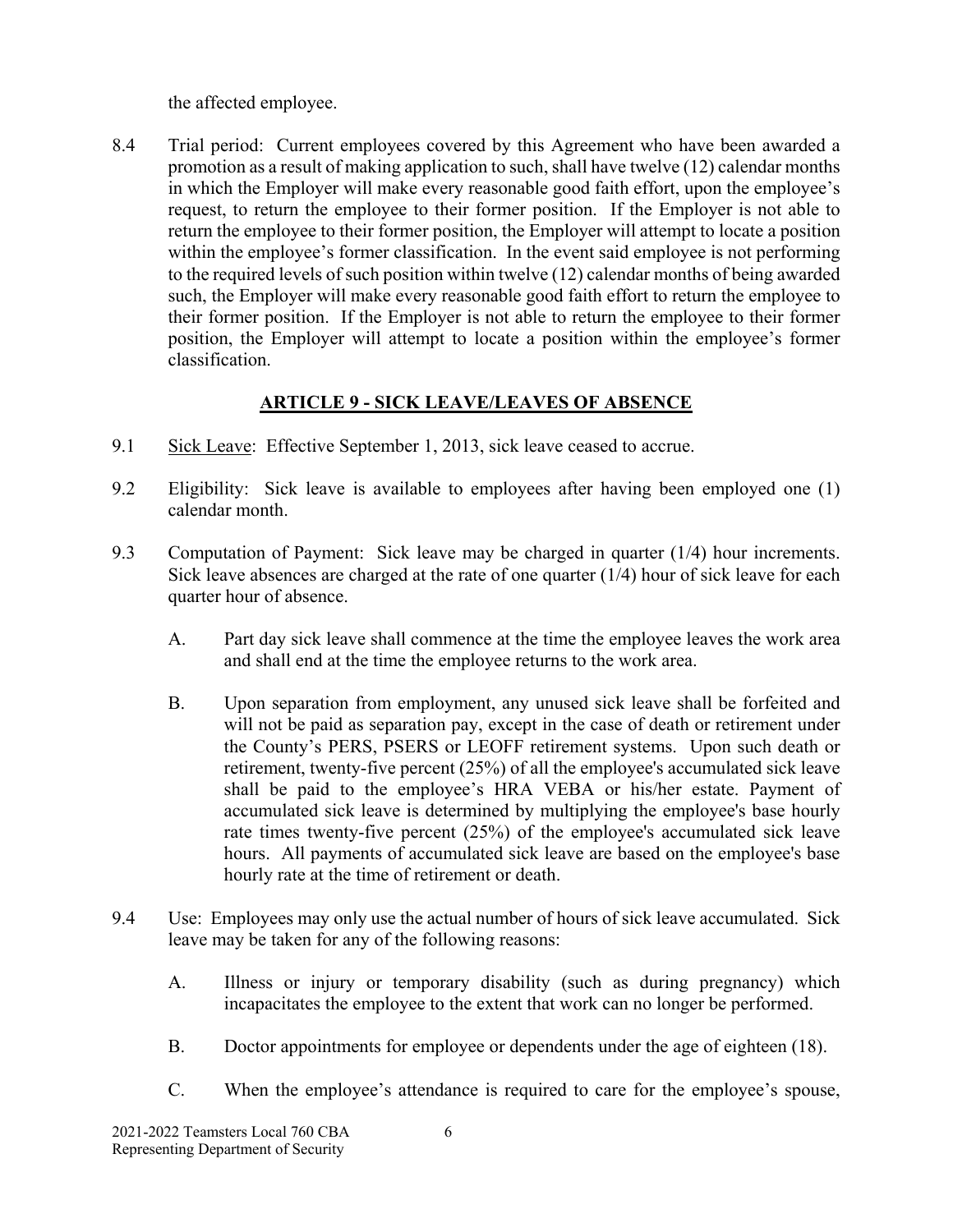registered domestic partner, child, step-child, parent, parent-in-law or grandparent with a health condition requiring treatment or supervision, or for emergency purposes. An employee may use accrued sick leave if the employee's attendance is required to care for a brother, sister, grandchild, or step-grandchild, which leave shall be limited to three days in any one instance. Sick leave may not be used to care for an aunt, uncle, cousin, niece or nephew, unless living in the employee's household, in which case the three day limitation would apply.

Each instance means "condition or period of illness". Thus, for one individual, there possibly could be allowed three days, or there can be recurring periods of illness such as in chronic cases.

- D. Whenever an employee is on approved PTO leave and becomes sick or disabled so as to prevent his employment if not on PTO leave, he may charge such absence to accumulated sick leave upon a doctor's written certification stating the nature, extent and length of illness or injury.
- E. Any employee may use accrued sick leave to care for a child of the employee under the age of eighteen (18) with a health condition that requires treatment or supervision.
- F. Any employee may use up to three (3) days of sick leave when the employee's grandchild or step-grandchild undergoes a surgical procedure that requires scheduled hospitalization, or surgical out-patient treatment.
- G. Employees may use five (5) days of sick leave for bereavement leave for a death in the immediate family. "Immediate family" includes only persons related by blood or marriage or legal adoption, specifically and limited to wife, husband, registered domestic partner, parent, parent-in-law, grandparent, brother, sister, child, foster child, stepchild, grandchild or step-grandchild of the employee, not aunt, uncle, cousin, niece or nephew unless living in the employee's household.
- H. The Union and Employer agree to comply with the provisions of the Federal Family Medical Leave Act.
- 9.5 Reporting: Any employee, who for any reason, must take sick leave shall, as soon as possible, notify his/her immediate supervisor or the Sheriff. A doctor's certification of illness may be required of the employee, at the time the employee returns to work, when absent because of illness or injury in excess of twenty-four (24) consecutive work hours. In the event the Employer has reason to believe there is a misuse of sick leave through a pattern of use or some other means, the Employer may require an employee who has utilized less than twenty-four (24) consecutive hours of sick leave to present a physician's certification of the employee's illness. An employee found to have abused the provisions of sick leave by falsification or willful misrepresentation may be subject to disciplinary action.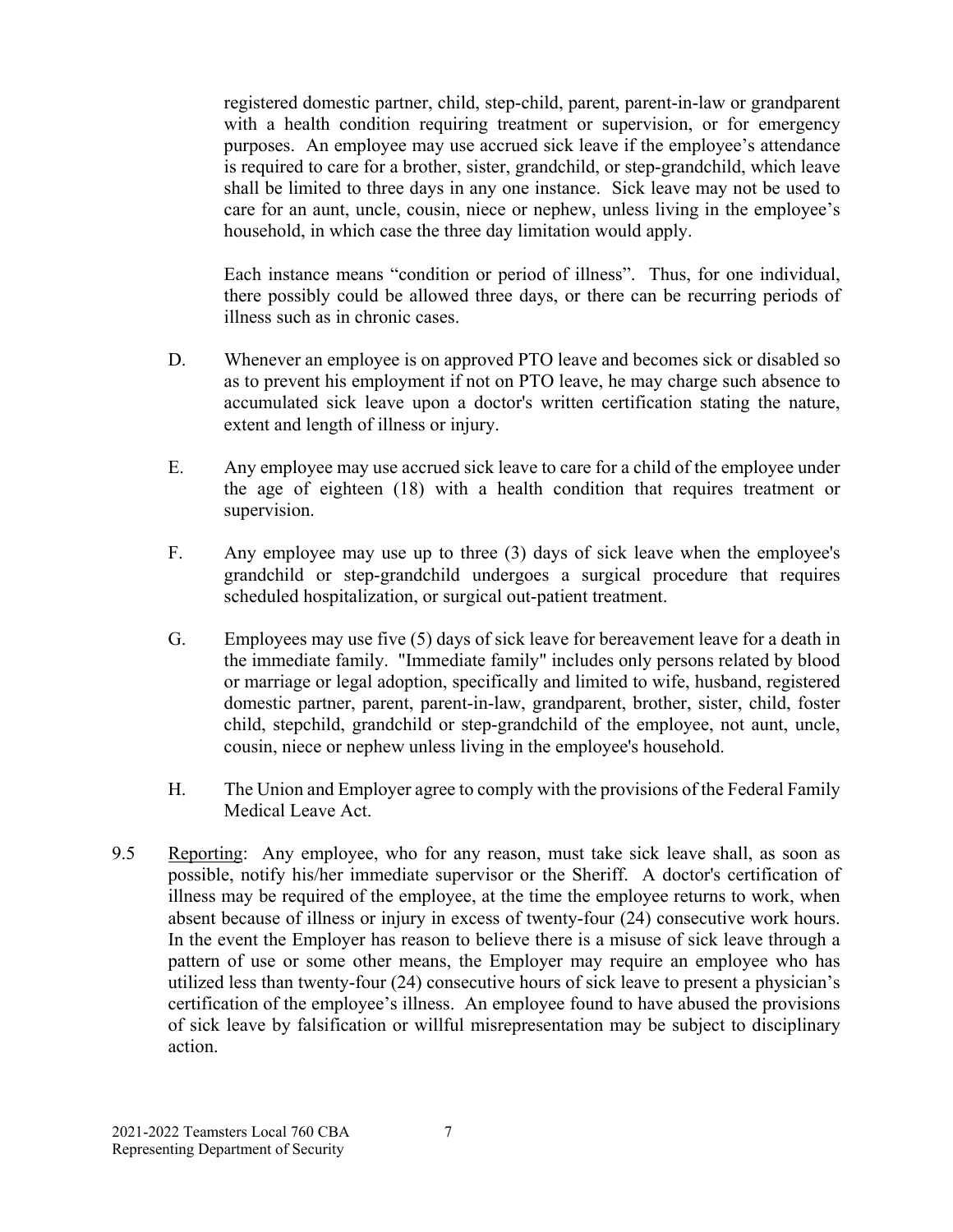- 9.6 Extended Sick Leave (ESL) Effective beginning September 1, 2013, the ESL bank was implemented.
	- 9.6.1 ESL is earned by regular full-time employees of Yakima County at the rate of four (4) hours for each month of completed service. With the implementation of Workday, ESL hours earned will be shown as two (2) hours each pay period/pay cycle. Regular part-time employees earn ESL on a pro-rated basis according to the hours budgeted for the position.
	- 9.6.2 An employee is eligible to use available ESL when the employee has:
		- an extended illness or injury lasting more than 10 consecutive work days (cannot be used for intermittent absences);
		- a qualified family member with an extended illness or injury lasting more than 10 consecutive work days (cannot be used for intermittent absences);
		- served thirty (30) consecutive days of employment;
		- exhausted all available sick leave hours; and
		- used 5 work days or 40 hours of PTO, CT or LWOP.
	- 9.6.3 Upon separation from employment with Yakima County, any unused ESL is forfeited without payment.
	- 9.6.4 All re-employed persons, whose continuous service has been interrupted by termination, shall be considered new employees and shall be subject to the applicable qualifying period of employment. Exception: Employees rehired within the layoff period after a reduction in force will have their accumulated ESL bank hours restored.
	- 9.6.5 ACCUMULATION OF LEAVE. ESL is cumulative to a maximum of thirty (30) working days (240 hours), after which time no additional leave may be earned until the leave balance is reduced through use of leave hours. An employee cannot have more than 240 hours of ESL credit in the bank at any time. The maximum ESL balance shall be pro-rated for employees who regularly work less than forty (40) hours per week.
	- 9.6.6 COMPUTATION OF PAYMENT. ESL shall be charged in quarter hour increments. ESL is charged at a rate equal to the number of work hours absent from the normally assigned shift.
	- 9.6.7 USE. ESL may be taken under the following conditions:
		- 9.6.7.1 With the approval of the Department Head/Elected Official, an eligible employee may take all or any portion of the employee's available ESL. Employees are not permitted to use ESL in excess of their available balance. Leave may not be taken before it is accumulated.
		- 9.6.7.2 ESL may only be used for the employee's own illness or injury or for the following family members: spouse, registered domestic partner, child,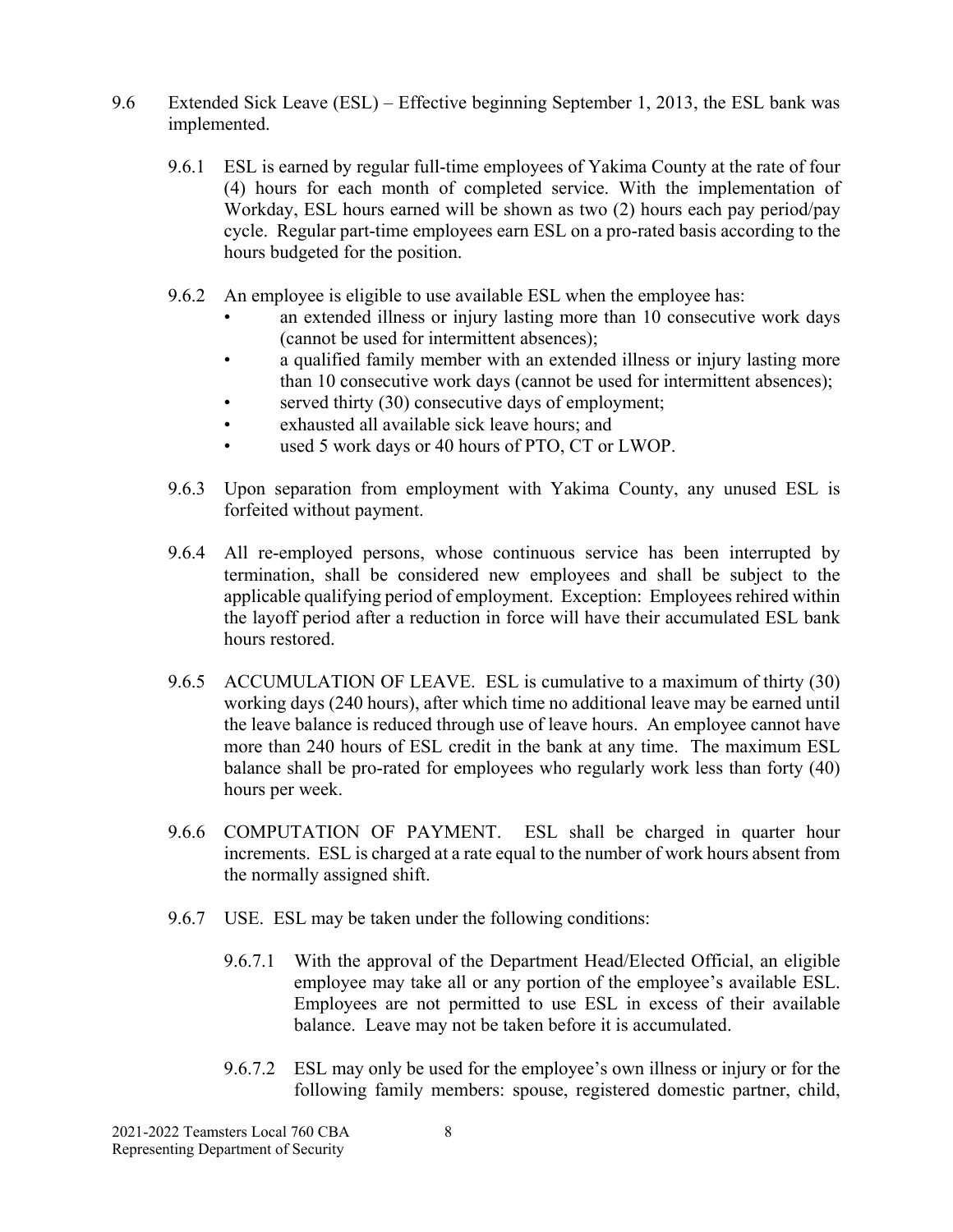parent, parent-in-law, or grandparent. The employee must comply with the leave request/reporting requirements for leave used in conjunction with state and federal family medical leave laws. If possible, an employee requesting ESL must make a written request in advance. The supervisor shall consider the request and shall approve or deny it. A medical release may be required before the employee is permitted to return to work,

9.7 Workmen's Compensation: Yakima County is a Self-Insured Employer for Workers Compensation. An employee who is injured on the job and eligible for time loss payments due to the injury, may use PTO leave during the period covered, or the employee may request sick leave to compensate for the difference between time loss compensation and full pay for the period of time loss.

# **ARTICLE 10 - PREGNANCY LEAVE**

10.1 Leaves of absence resulting from childbirth or temporary disability due to pregnancy shall be authorized in accordance with the Yakima County Pregnancy Leave Policy.

#### **ARTICLE 11 - MILITARY LEAVE**

11.1 In the case of military leave, the County abides by the provision of the laws of the United States (USERRA) and the State of Washington (RCW 33.40.060); employees who are members of the National Guard or Federal Military Reserve Units are entitled to be absent from their duties for up to twenty-one (21) calendar days with pay during each year beginning October 1 through September 30, while engaged in the performance of ordered military duty. Such military leave shall be in addition to any PTO or sick leave to which the employee might otherwise be entitled, and shall not involve any loss of efficiency rating, privileges or pay. Employees participating in training shall provide the Employer with their annual training schedule in the month of January or as soon as the information is available.

#### **ARTICLE 12 - LEAVES OF ABSENCE**

12.1 A leave of absence is an approved absence, excluding medical leave of absence, from employment without pay and without loss of seniority. The Employer may grant a leave of absence for a period of up to six (6) consecutive calendar months. Approval for such leave shall be in writing with a copy to the Union.

#### **ARTICLE 13 - COMPENSATION FOR WITNESS OR JURY DUTY**

- 13.1 When a regular employee covered by this Agreement is summoned for Jury Duty or subpoenaed as a witness by the Employer, he shall advise his supervisor upon receipt of such call, and if taken from his work for such service, shall receive normal pay while actually performing such service. The employee will sign over to the Employer his jury duty pay excluding those monies for travel and meal allowances.
- 13.2 Employees required to report for jury duty shall have a starting time of 9:00 a.m. unless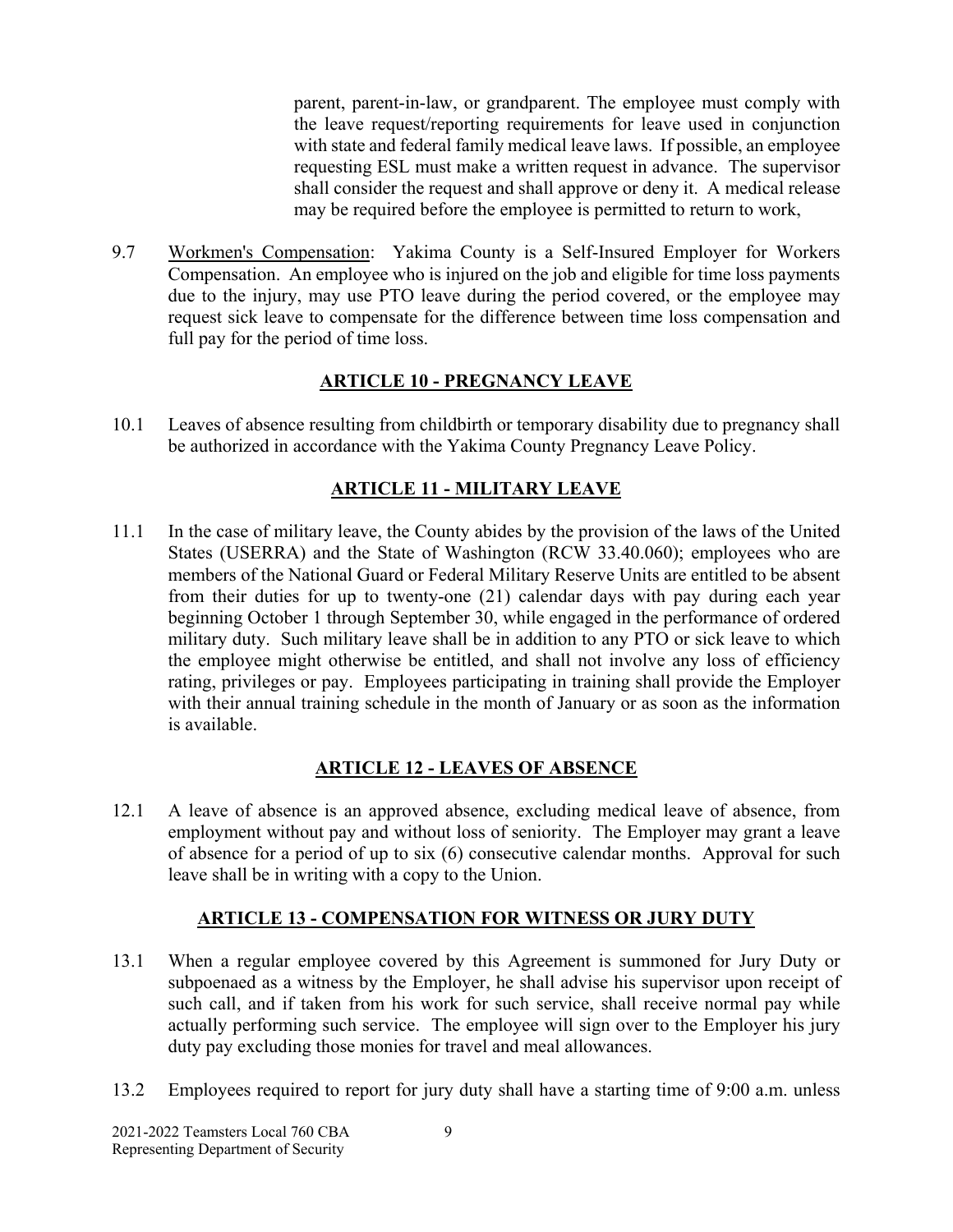otherwise notified by the Court Administrator. An employee subpoenaed as a witness for the Employer or summoned for jury duty and subsequently excused for the balance of that day, shall report as soon as possible to his supervisor for the purpose of working the balance of that shift.

# **ARTICLE 14 –PAID TIME OFF (PTO) LEAVE**

- 14.1 PTO Leave PTO leave is earned by regular full-time employees of Yakima County as described below for each month of completed service. With the implementation of Workday, PTO Leave is administered by the pay period/pay cycle. Regular part-time employees earn PTO leave on a pro-rated basis according to the hours budgeted for the position. PTO leave is not available to the employee until after having served thirty (30) consecutive days of employment.
- 14.2 Accrual: Employees earn PTO leave on a prorated basis based on their date of hire following the chart below in 14.3. Terminating employees earn PTO leave on a prorated basis based on their date of termination. .

PTO leave may be accumulated to a maximum of the equivalent of forty (40) working days (320 hours), after which time, if not taken, shall lapse pay period by pay period.

Employees whose leave is covered under FMLA or Workers Compensation will continue to accrue paid leave banks and neither their accrual dates nor accruals will be adjusted. Employees not on leave covered by FMLA or Workers Compensation will not accrue paid leave banks and their accrual dates will be adjusted if the employee is in a leave without pay status and the leave without pay status exceeds fifty percent (50%) of their regularly scheduled hours for the pay period.

14.3 All regular full-time employees shall accrue PTO leave based upon the following schedule. Regular part-time employees shall accrue PTO leave on a pro-rated basis according to the employee's assigned hours/budgeted FTE:

|                                     |                | <b>Accrual Rate</b>                      | <b>Accrual Rate</b>   |
|-------------------------------------|----------------|------------------------------------------|-----------------------|
| <b>Continuous Service</b>           |                | (40 hour week)                           | (37.5 hour week)      |
| Less than 2 years service           | 0-24 months    | 10.00 hours per month                    | 9.38 hours per month  |
| Two (2) years service               | 25-36 months   | 12.00 hours per month                    | 11.25 hours per month |
| Three (3) years service             | 37-60 months   | 13.34 hours per month                    | 12.50 hours per month |
| Five (5) years service              | 61-120 months  | 14.67 hours per month                    | 13.75 hours per month |
| Ten (10) years service              | 121-180 months | 16.67 hours per month                    | 15.63 hours per month |
| Fifteen (15) years service          | 181-240 months | 18.00 hours per month                    | 16.88 hours per month |
| More than twenty (20) years service |                | 241 or more months 20.00 hours per month | 18.75 hours per month |

- 14.4 Computation of Payment/Use: PTO leave may be charged in quarter hour increments. One (1) day is equal to eight (8) hours based on the employee's regularly scheduled work day.
	- 14.4.1 All accumulated PTO leave is paid when an employee leaves employment of Yakima County for any reason, provided adequate notice has been given. In case of death, all accumulated PTO leave is paid to the estate of the employee. All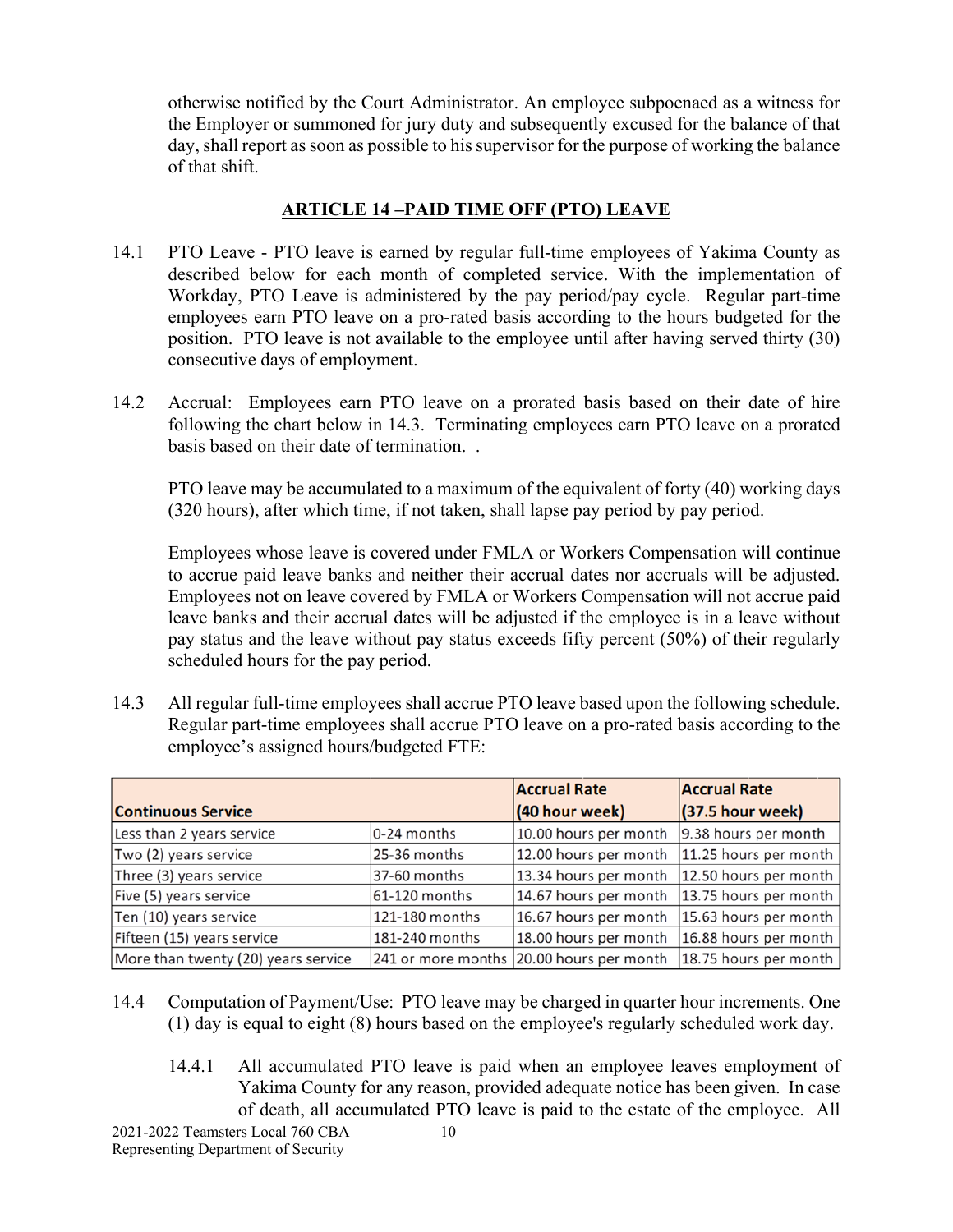payments as terminal leave for the unused PTO leave are based on the employee's salary at the time of separation or death. Adequate notice, for employees resigning from County employment, is defined as written notice submitted at least fourteen (14) calendar days prior to termination of employment.

- 14.5 Vacation Scheduling: The Employer will provide a full year calendar in a conspicuous location for the purposes of vacation bidding.
	- 14.5.1 Vacation bidding shall commence no later than March 1, of every calendar year, for vacation scheduling from April  $1<sup>st</sup>$  to March  $31<sup>st</sup>$  in the following calendar year.
	- 14.5.2 Full week vacation bidding shall be in order of seniority, each employee shall have five (5) days to bid; however, each employee may bid a maximum of two (2) weeks until such time the seniority list has been exhausted, at which time bidding shall commence in order of seniority a second time, wherein employees shall be allowed to select their remaining available vacation weeks.
	- 14.5.3 Upon completion of full week bids, the employees will commence bidding in order of seniority less than full week days off until the seniority list is exhausted.
	- 14.5.4 Pass Bid: Employees may pass bid any and all of their full weeks' vacation. All pass bid requests for leave are subject to approval in writing by the employee's supervisor or his/her designee, on a first asked, first allowed basis, but if such a request is denied, the reasons for such denial shall be fully explained in writing.
- 14.6 No PTO leave will be deducted from that accrued to the employee unless he/she actually used that PTO leave or agreed to deduction of PTO leave in lieu of other discipline.
- 14.7 PTO Leave Sharing Program for Catastrophic Illness. A leave contribution program is established to permit employees to transfer a specified amount of PTO leave to another employee of Yakima County.

The recipient employee must:

- A. Have an extraordinary or serious illness or injury; or
- B. Have a parent, spouse, state registered domestic partner, or child who has an extraordinary or serious illness or injury which requires the employee's attendance or direct care; and
- C. Have depleted or shortly will deplete all leave reserves (PTO leave, sick leaves or compensatory time); and
- D. Have diligently attempted to accrue PTO leave; and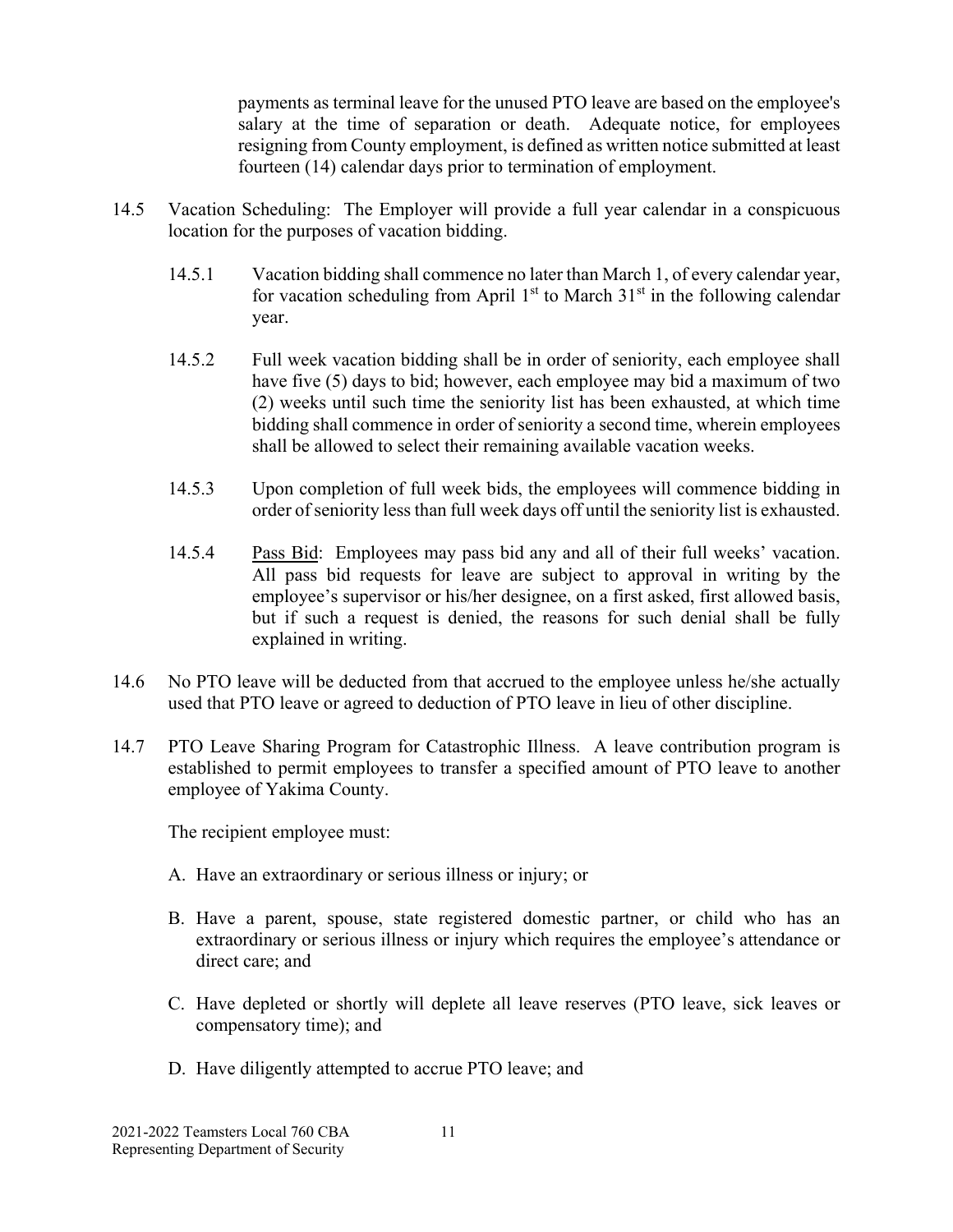E. Not be eligible for industrial insurance benefits.

PTO leave contributions made to an employee under sub-paragraph B above shall not exceed the actual amount of contribution necessary to cover any unpaid leave of absence while the employee is on FMLA leave.

An employee who is enrolled in, or receiving benefits under an Employer sanctioned disability leave program in addition to meeting the above criteria, shall also be subject to the following conditions to participate in the leave sharing program:

- A. The request for catastrophic leave donations must be accompanied by written authorization from the employee which allows the Employer to notify potential leave donors that the requesting employee is eligible for or receiving disability leave benefits; and
- B. The requesting employee may use no more than 40 hours of donated leave per month while the employee is eligible for or receiving disability leave benefits.

The donating employee may not request an amount transferred that would result in his or her leave balance falling below ten (10) days. Unused leave is returned to donating employees on a pro-rata basis. This provision shall be administered by the Human Resources Department.

# **ARTICLE 15 - HOLIDAYS**

15.1 The following days shall be recognized and observed as legal paid holidays by regular employees:

| Date:                      | <b>Name of Holiday:</b>      |
|----------------------------|------------------------------|
| January 1                  | New Year's Day               |
| Third Monday in January    | Martin Luther King, Jr., Day |
| Third Monday in February   | Presidents' Day              |
| Last Monday in May         | Memorial Day                 |
| June 19                    | Juneteenth (beginning 2022)  |
| July 4                     | Independence Day             |
| First Monday in September  | Labor Day                    |
| November 11                | Veterans Day                 |
| Thanksgiving               | Thanksgiving Day             |
| The Day after Thanksgiving | Day after Thanksgiving       |
| December 25                | Christmas Day                |

15.2 For employees who work a non-rotating standard Monday through Friday schedule, whenever a legal holiday falls on a Saturday, the preceding Friday shall be the legal holiday; whenever any legal holiday falls on a Sunday, the following Monday shall be the legal holiday.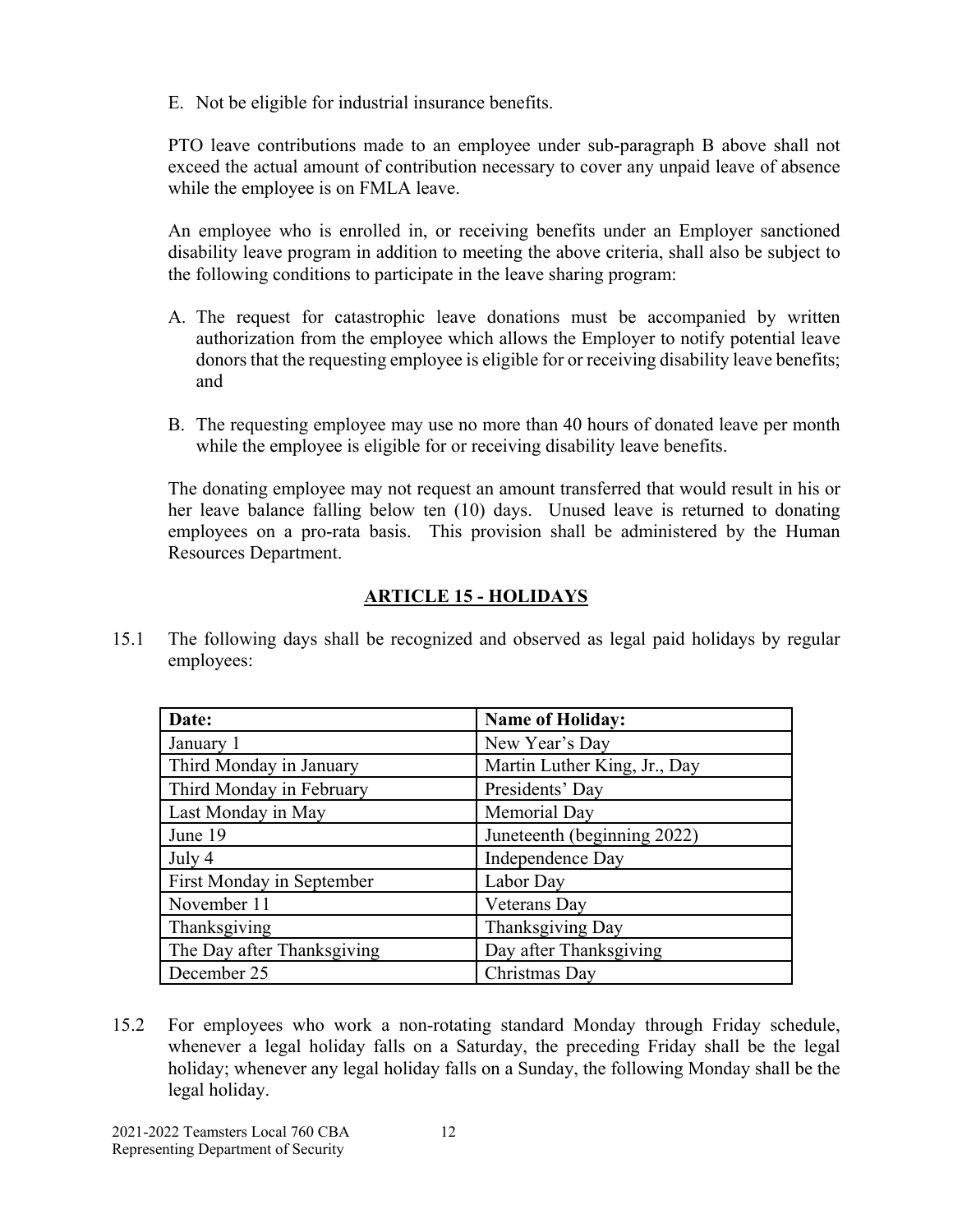- 15.3 Any employee who is on scheduled and approved vacation when a holiday occurs shall not have his PTO accrual charged for that day.
- 15.4 Any employee who is on authorized sick leave when a holiday occurs will receive a day's pay for that holiday and will not have his sick leave accrual charged.
- 15.5 If a holiday occurs on an employee's scheduled day off, he shall be given the day preceding or the day following such holiday or, at the employee's discretion and with the supervisor's approval, an alternate day off. Time off allowed under this section must be taken as an earned holiday and may not be received as compensatory time or overtime pay during the term of employment.
- 15.6 If an employee is required to work a holiday other than Thanksgiving or Christmas, they shall receive their normal monthly salary plus holiday pay or compensatory time, at the employee's discretion, at the straight time rate. Hours worked in addition to the normal shift shall be applied to the employee's overtime/compensatory time record.
- 15.7 All personnel required to work the holidays of Thanksgiving or Christmas shall receive their normal monthly salary plus holiday pay or compensatory time, at the employee's discretion, at the rate of one and one-half (1-1/2) times for each hour of the normal shift worked. Hours worked in addition to the normal shift shall be applied to the employee's overtime/compensatory time record.

#### **ARTICLE 16 - HOURS OF WORK AND OVERTIME**

- 16.1 The work week shall consist of forty (40) hours of work over five (5) or four (4) consecutive days, which shall be followed by two (2) consecutive days off, or three (3) consecutive days for employees on 4x10 schedule, except during bona fide emergencies. The Sheriff shall provide, if possible, eight (8) consecutive hours off between shifts. By mutual agreement between the majority of affected employees in a work unit and the Sheriff the work week could consist of forty (40) hours of work over four (4) consecutive days.
	- 16.1.1 The work day shall consist of eight (8) or ten (10) consecutive hours of work including a meal period and rest periods depending on the shift worked as set forth in Section 16.2 and Section 16.2.1 or as provided in the Innovative Shift.
- 16.2 Each work shift shall include eight (8) hours or ten (10) hours of work exclusive of a minimum of thirty (30) and a maximum of sixty (60) minute meal period (the length subject to approval of the appropriate Supervisor) which shall be scheduled as near the middle of the work day as practical.
	- 16.2.1 Innovative Shift: By mutual agreement between the employer and employees, the employer may utilize an Innovative Shift. Such work week shall consist of forty (40) hours of work within four (4) consecutive days which shall be followed by three (3) consecutive days off. Innovative Shift(s) shall be offered in accordance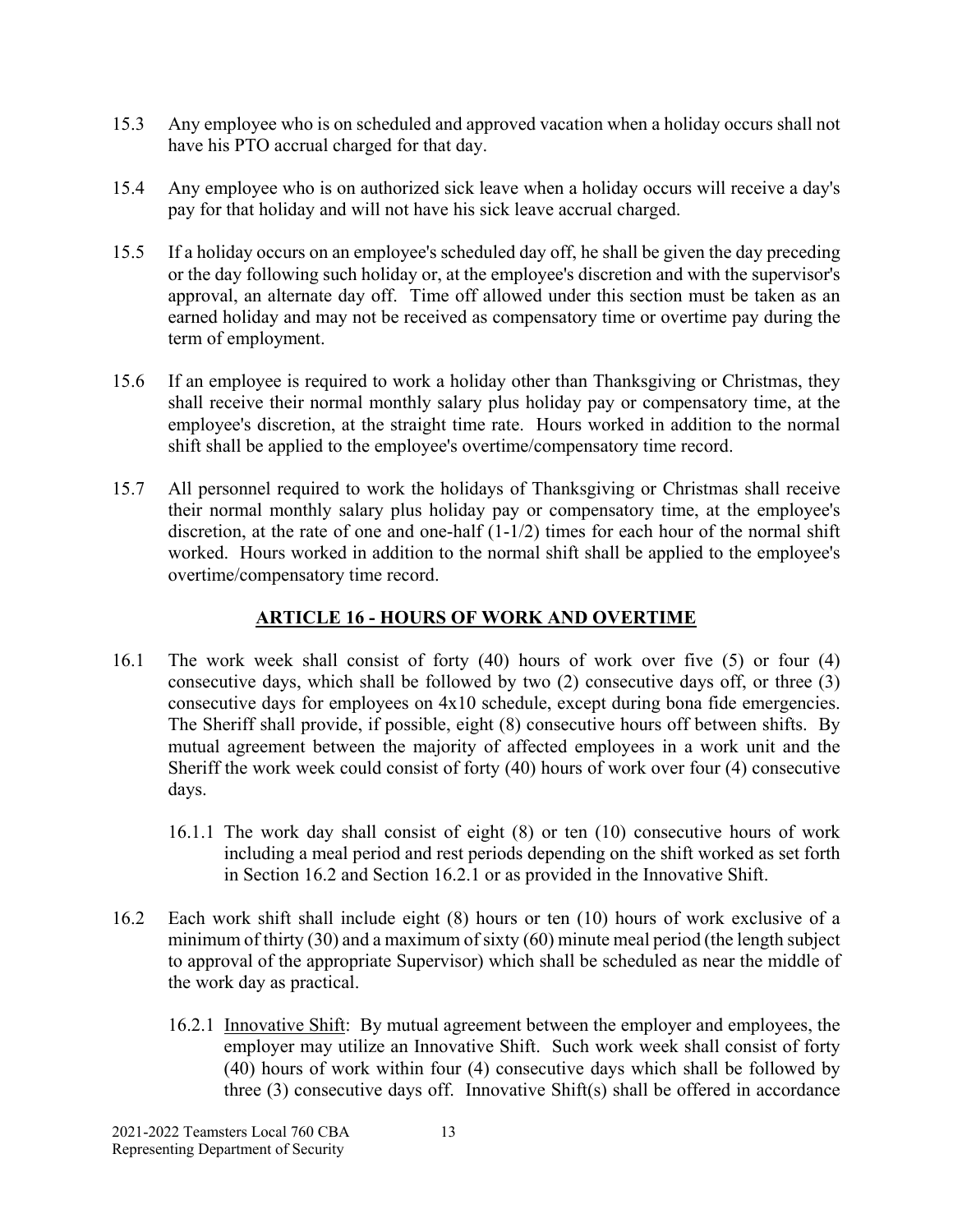with seniority.

- 16.3 Rest breaks or coffee breaks shall consist of two (2) fifteen (15) minute periods, one (1) during the first (1st) half  $(1/2)$  of the shift, the second  $(2nd)$  during the second  $(2nd)$  half (1/2) of an eight (8) hour shift. Employees shall receive an additional fifteen (15) minute break after each additional two (2) hours of work. In a bona fide emergency, rest breaks may be altered or missed and shall not be recoverable as overtime.
- 16.4 The shift schedule shall be determined by the Employer. All shifts shall have a consistent start time throughout the length of a schedule. The Employer shall give at least fourteen (14) calendar days' notice, except in a bona fide emergency, prior to changing the employee's assigned shift. Said notice shall be posted on the department bulletin board showing the employee's shift, work days, and hours. Changes to shift schedules will be in written form and an attempt made to contact the individual(s) advising them of the change.
- 16.5 Employees may change shifts when unforeseen circumstances arise provided, they first request and receive approval from the Sheriff or his designee. Such exchange of shifts shall not by itself constitute a basis for entitlement to overtime compensation.
- 16.6 In the event of a bona fide emergency, the Sheriff may alter the assigned work shifts by giving as prompt as possible notification to the affected employees. Said employees shall not receive overtime for working said rescheduled work shift. The Sheriff shall not reschedule assigned work shifts for the purpose of avoiding payment of overtime.
- 16.7 Overtime: All work performed in excess of forty (40) hours per week shall be compensated for at one and one-half (1-1/2) times the employee's regular straight time hourly rate. For the purposes of overtime threshold, work performed shall also include PTO, holiday, sick leave, and compensatory time, but not WPSL. The employee may, at his option, be granted equivalent time off on the basis of one and one-half (1-1/2) hours compensatory time for each one (1) hour of overtime worked. An employee may carry up sixty (60) hours of compensatory time from one (1) calendar quarter to the next. All compensatory time in excess of sixty (60) hours shall be either paid for or used prior to the end of June 30 and December 31 of each calendar year.
- 16.8 All overtime shall be paid for in increments of fifteen (15) minutes with the major portion of fifteen (15) minutes being paid as fifteen (15) minutes. There shall be no pyramiding of overtime.
- 16.9 Callout: An employee who is required to return to work after having completed his/her regular shift, and having left the premises, shall be paid for a minimum of four (4)) hours at the applicable rate. An employee who is required to return to work on his/her regularly scheduled day off shall be paid a minimum of four (4) hours pay. Only time actually worked shall apply for overtime purposes.
- 16.10 Court Time: Any employee who is required to appear and/or testify in court on his/her own time or time other than his regular duty hours shall be paid for a minimum of four (4) hours at the applicable rate. An employee who is required to return to work on his/her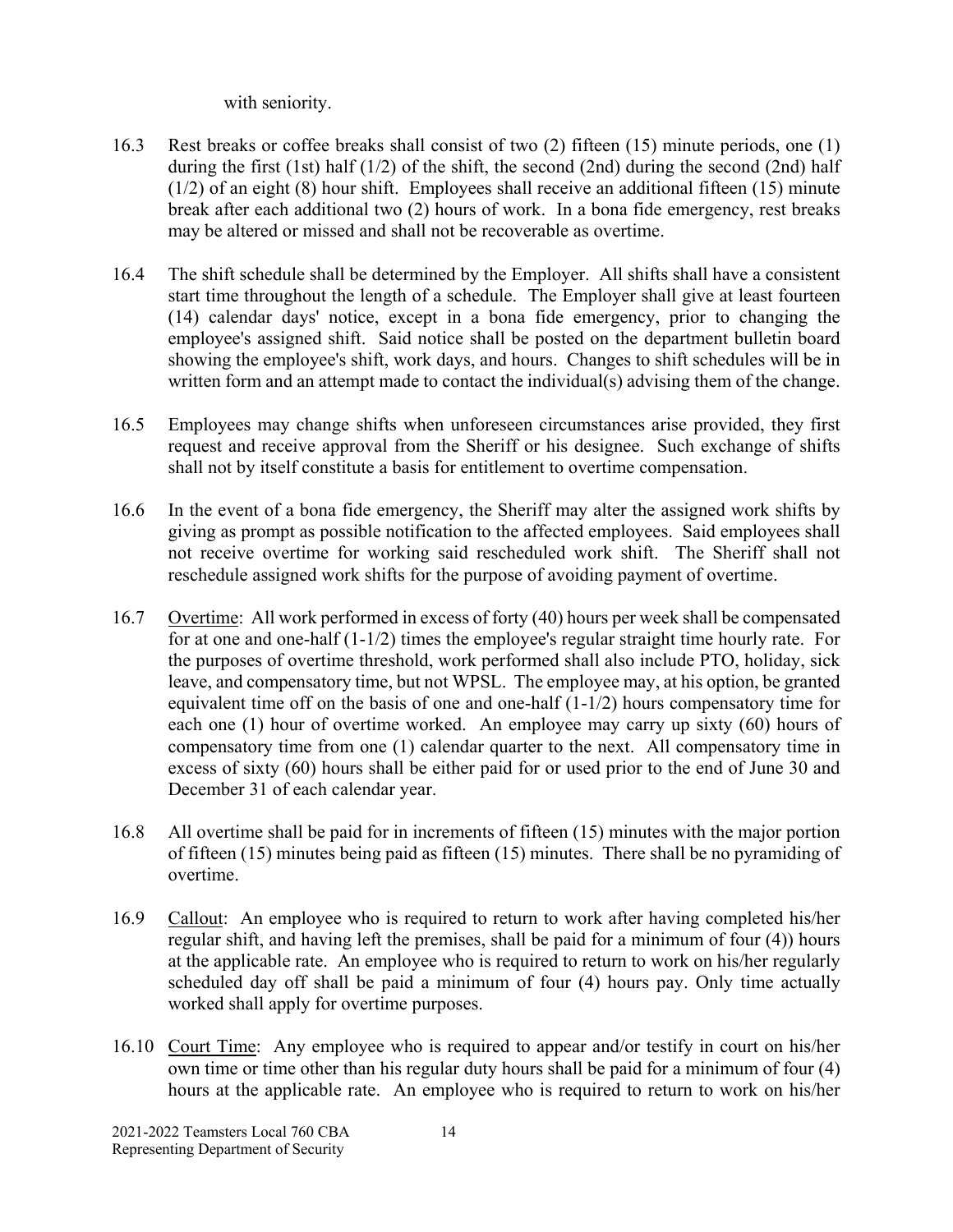regularly scheduled day off shall be paid a minimum of four (4) hours pay. Only time actually worked shall apply for overtime purposes.

- 16.11 Voluntary Overtime: The Sheriff or designee will notify eligible employees of anticipated available overtime. Assignment of such overtime will then be made by the Sheriff or his designee on a rotational basis. Employees may request in writing that their name not be included on the voluntary overtime list.
- 16.12 The employee shall be paid compensation as a result of his approved travel time to and from any assigned school out of Yakima County, and such travel time shall be used as hours worked to calculate overtime. The Sheriff will endeavor to schedule mandatory training for employees within their normal shift assignments.
- 16.13 Personnel who are scheduled for "on-call" duty shall be compensated on the basis of four (4) hours pay or compensatory time off for twenty-four (24) consecutive hours of "on-call" duty at the election of the employee. Only time actually worked shall apply for overtime purposes.
- 16.14 The term "bona fide emergency" includes a life-threatening situation; civil disorder; natural disaster; sudden unexpected happening; unforeseen occurrence or condition; complication of circumstances; sudden or unexpected occasion for action; or pressing necessity.

#### **ARTICLE 17 - DISCIPLINE**

- 17.1 The Sheriff or his designee may discipline an employee only for just cause inclusive of such events as may be deemed to be just cause as set forth below, but not necessarily limited thereto. Discipline shall be carried out in a manner which is least likely to embarrass the employee before other employees or the public.
	- (a) Incompetency, inefficiency, or inattention to, or dereliction of duty.
	- (b) Dishonesty, intemperance, immoral conduct, insubordination, discourteous treatment of the public, or a fellow employee, or any other act of omission or commission tending to injure the public service; or any other willful failure on the part of the employee to properly conduct himself; or any willful violation of the provisions of Chapter 41.14 RCW or these rules and regulations.
	- (c) Mental or physical unfitness for the position which the employee holds.
	- (d) Drunkenness, or use of intoxicating liquors, narcotics, or any other habit forming drug, liquid, or preparation to such extent that the use thereof interferes with the efficiency or mental or physical fitness of the employee, or which precludes the employee from properly performing the function and duties of any position.
	- (e) Wantonly offensive conduct or language toward the public or fellow officers or employees.
	- (f) Conviction of a felony, or a misdemeanor involving moral turpitude.
	- (g) Carelessness or negligence in the use of county cars or property.
	- (h) Willful violation of any lawful and reasonable regulation, order or direction made or given by a superior officer where such violation has amounted to insubordination or has resulted in loss or injury to the county or to the public.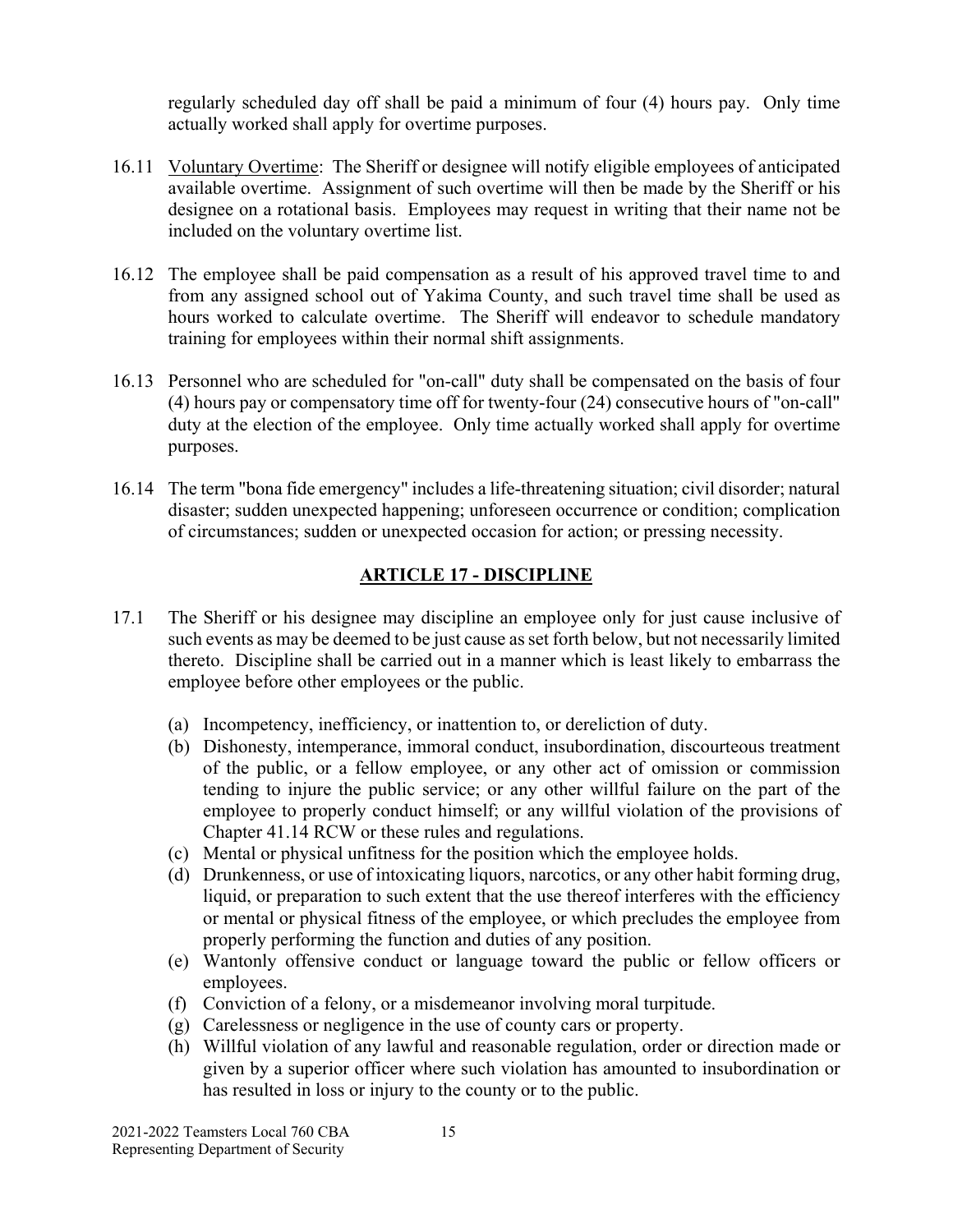- (i) Failure to pay or make reasonable provision of payment of just debts.
- (j) Promotion by any officer or employee of disaffection among fellow officers or employees.
- (k) Any other act or failure to act which in the judgment of the Commission is sufficient to show the offender to be an unsuitable and unfit person to be employed in the public service.
- 17.2 Disciplinary action or measure shall include only the following:
	- A. Supervisor counseling
	- B. Verbal reprimand,
	- C. Written reprimand,
	- D. Suspension without pay,
	- E. Demotion,
	- F. Discharge.
- 17.3 The parties agree that progressive and escalating levels of discipline are preferable to allow an employee proper notice of misconduct and the opportunity to improve performance and to allow the Employer to document prior disciplinary matters. The level or degree of discipline imposed shall be appropriately based on an employee's prior record of service, severity of offense and prior record of discipline. The order in which these criteria appear are not indicative of their priority. An employee may be suspended without pay when said employee has first received one (1) written reprimand relating to said employee's previous work or conduct. An employee may be discharged when said employee has first received a suspension relating to said employee's previous work or conduct. All previous disciplinary actions in an employee's file may be evaluated and considered in a disciplinary action. The following illustrate the disciplinary actions and options available to the Sheriff under this concept:
	- A. First offense . . . . . verbal reprimand written reprimand. B. Second offense . . . verbal reprimand, written reprimand, suspension without pay. C. Third offense . . . . .verbal reprimand, written reprimand, suspension without pay, demotion, discharge.
- 17.4 Notwithstanding subsection 17.3 above, the Sheriff may immediately suspend or discharge an employee for a serious event which presents just cause for discipline.
- 17.5 The Employer may discipline an employee for just cause. Notice of said disciplinary action shall be provided to the employee and Union no later than thirty (30) calendar days from the conclusion of the investigatory proceedings regarding the improper work, incident, or conduct by the employee.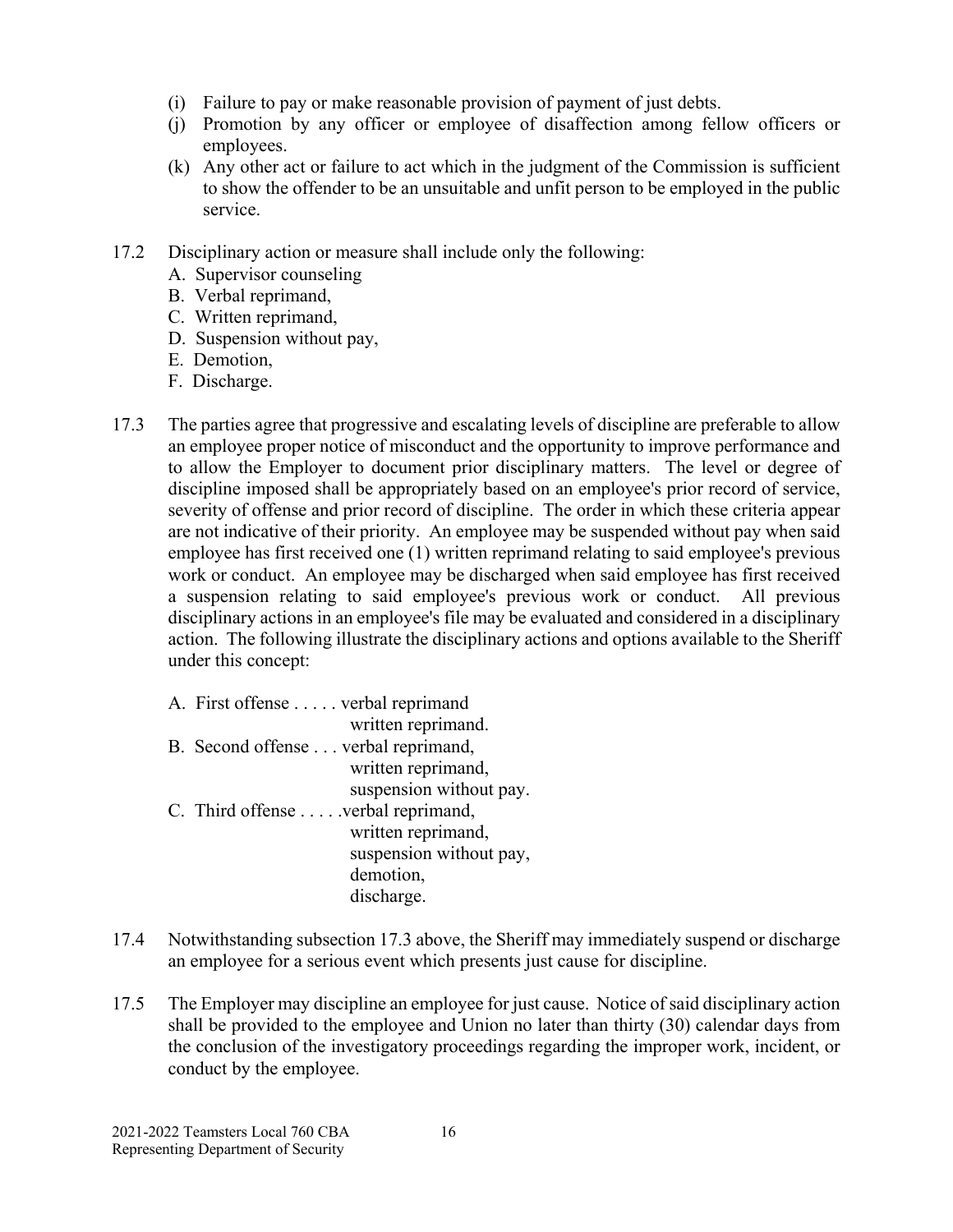- 17.6 Disciplinary action may be reviewed pursuant to Article 18 of this Agreement.
- 17.7 Written reprimands and written records of oral reprimands (excluding suspensions or demotions) shall be automatically expunged from the employee's personnel file eighteen (18) months from the date of issuance and no longer be considered in evaluating future discipline if no other written reprimands on the same subject matter have been issued during that time period.

#### **ARTICLE 18 - DISCIPLINARY PROCEDURES**

- 18.1 An immediate supervisor may verbally reprimand an employee. The immediate supervisor may make a notation in the supervisor's notebook regarding the verbal reprimand. Written reprimands may be issued by supervisors (lieutenants and higher) subject to the Sheriff's approval. Copies of written reprimands, suspensions, demotions or discharge notices shall be sent to the Union at the time said notices are given to an employee.
	- 18.1.1 Any discussion regarding disciplinary action between a supervisor and employee shall be done during the employee's normal work hours unless the exigency of the circumstances dictate otherwise.
	- 18.1.2 Employees will not be required to unwillingly submit to a polygraph test; provided, however, this provision does not apply to the initial application for employment.
- 18.2 If disciplinary action taken could result in suspension with or without pay, demotion or discharge, the employee shall be advised of the facts and circumstances supporting this potential disciplinary action and be provided an opportunity to explain the employee's position prior to disciplinary action being taken. If the employee requests an opportunity to confer with a Union representative prior to responding, said employee will be provided a reasonable time not to exceed three (3) working days for such response. If the Sheriff determines that circumstances exist requiring immediate action, the Sheriff shall have the right and authority to immediately suspend the employee with pay pending the investigation and pending the provisions above. If the employee fails to respond to the charges within the time period referenced above, the Sheriff is free to implement the disciplinary action he feels is appropriate under the circumstances.
	- 18.2.1 In the event dismissal of an employee becomes imminent and the Sheriff determines an alternative to said dismissal is the employee's resignation, said employee will be provided a reasonable opportunity to confer with the Union before being requested to respond to the offer of resignation.
- 18.3 An employee shall have the right to have a disciplinary action against him/her reviewed for just cause and severity of discipline through the grievance procedure in accordance with Article 19.
- 18.4 The provisions of Article 17 and 18 do not apply to probationary employees. Said employees may be discharged without cause and without any recourse.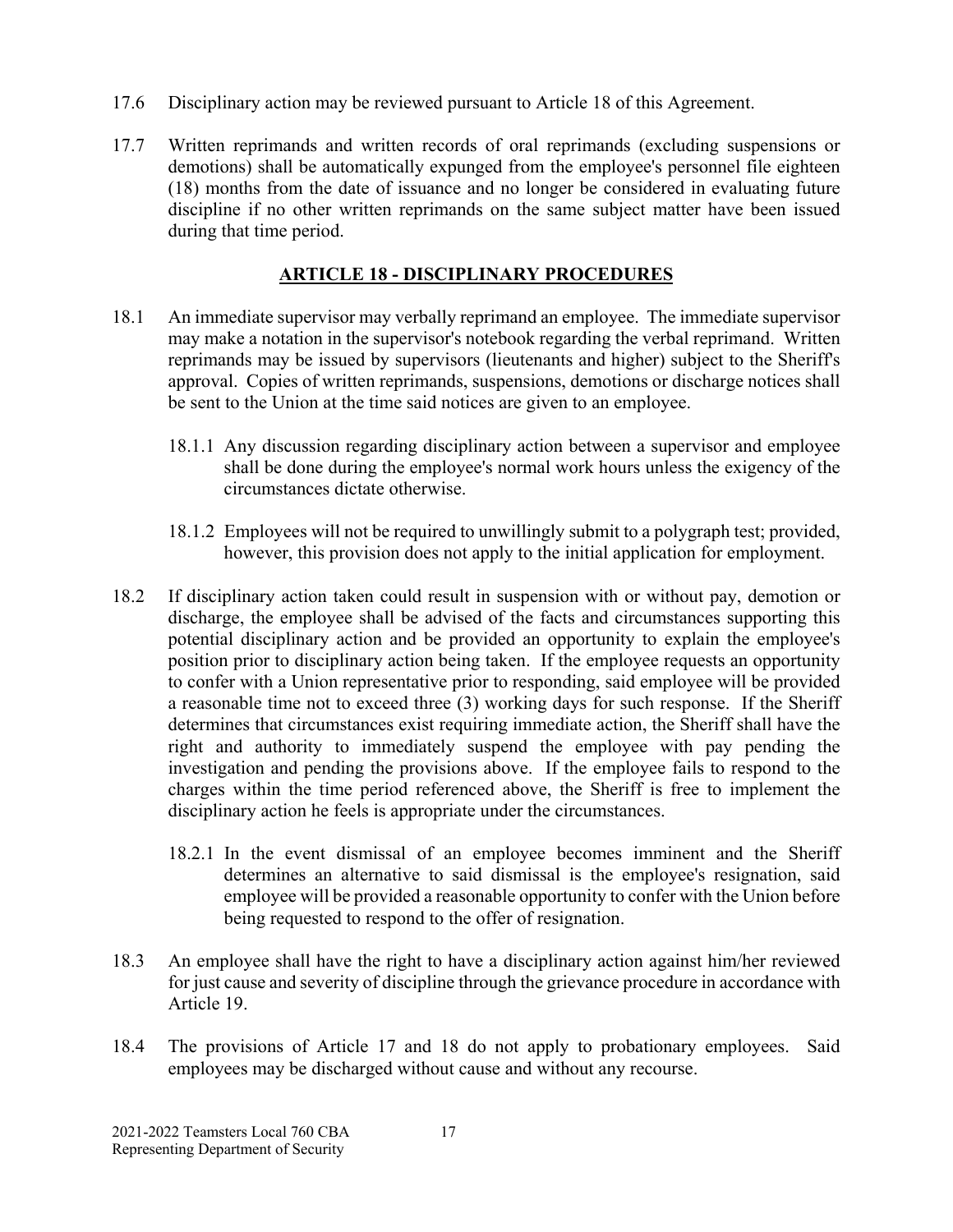#### **ARTICLE 19 - GRIEVANCE PROCEDURE**

- 19.1 A grievance is defined as a dispute involving the interpretation, application or alleged violation of any provision of this Agreement.
- 19.2 The parties agree that the time limitations provided are essential to the prompt and orderly resolution of any grievance, and that each will abide by the time limitations, unless waived or extended by mutual agreement of the parties to the grievance.
- 19.3 Grievance Filed on Behalf of Employee: If any party fails to file a grievance, other than for disciplinary actions, within thirty (30) calendar days of its occurrence, then said grievance shall be forever waived and shall be null and void. If a matter involves disciplinary action, then any party must file a grievance within ten (10) calendar days from the date of such disciplinary action, otherwise said appeal or grievance is forever waived and shall be null and void. Failure to pursue a grievance to the next step renders final and conclusive the last determination and response.
- 19.4 A grievance may be verbally presented by the aggrieved employee to the employee's immediate supervisor. The employee shall have the option of being accompanied by his Union representative, or representative of his own choosing, if he feels that it is necessary. The immediate supervisor shall respond within three (3) working days. If the matter is not satisfactorily resolved, then the grievant may initiate a formal grievance in accordance with the provisions hereinabove and the following procedure, which in any case, shall be done within ten (10) calendar days of the date of disciplinary action or within thirty (30) calendar days from the date of another type of occurrence.
- 19.5 Union or Employer Grievance: The Union or Employer may initiate the grievance procedure at Step 2, other than for disciplinary actions, and will take up the grievance with the other party within thirty (30) calendar days after the occurrence of the event which gave rise to the grievance, or thirty (30) calendar days from the date such grievance reasonably should have become known to the moving party.
- 19.6 The formal grievance procedure shall be as follows:
- Step 1: If the grievance involves occurrences other than disciplinary actions, the grievance shall be presented in written form to the employee's supervisor within thirty (30) calendar days from its occurrence. The supervisor shall respond in writing within twenty (20) calendar days after receiving said grievance. In the event the matter relates to disciplinary action, then the grievance shall be presented in written form to the employee's supervisor within ten (10) calendar days from the disciplinary action. Since disciplinary action is not final unless approved by the Sheriff, the grievance may be presented in written form within ten (10) calendar days from the date of the occurrence directly to Step 2 of the grievance procedure.
- Step 2: If the grievance is not resolved to the satisfaction of the concerned parties at Step 1, then within ten (10) calendar days of the response in Step 1, above, the grievance in written form shall be presented to the Sheriff. Thereafter, the Sheriff shall respond in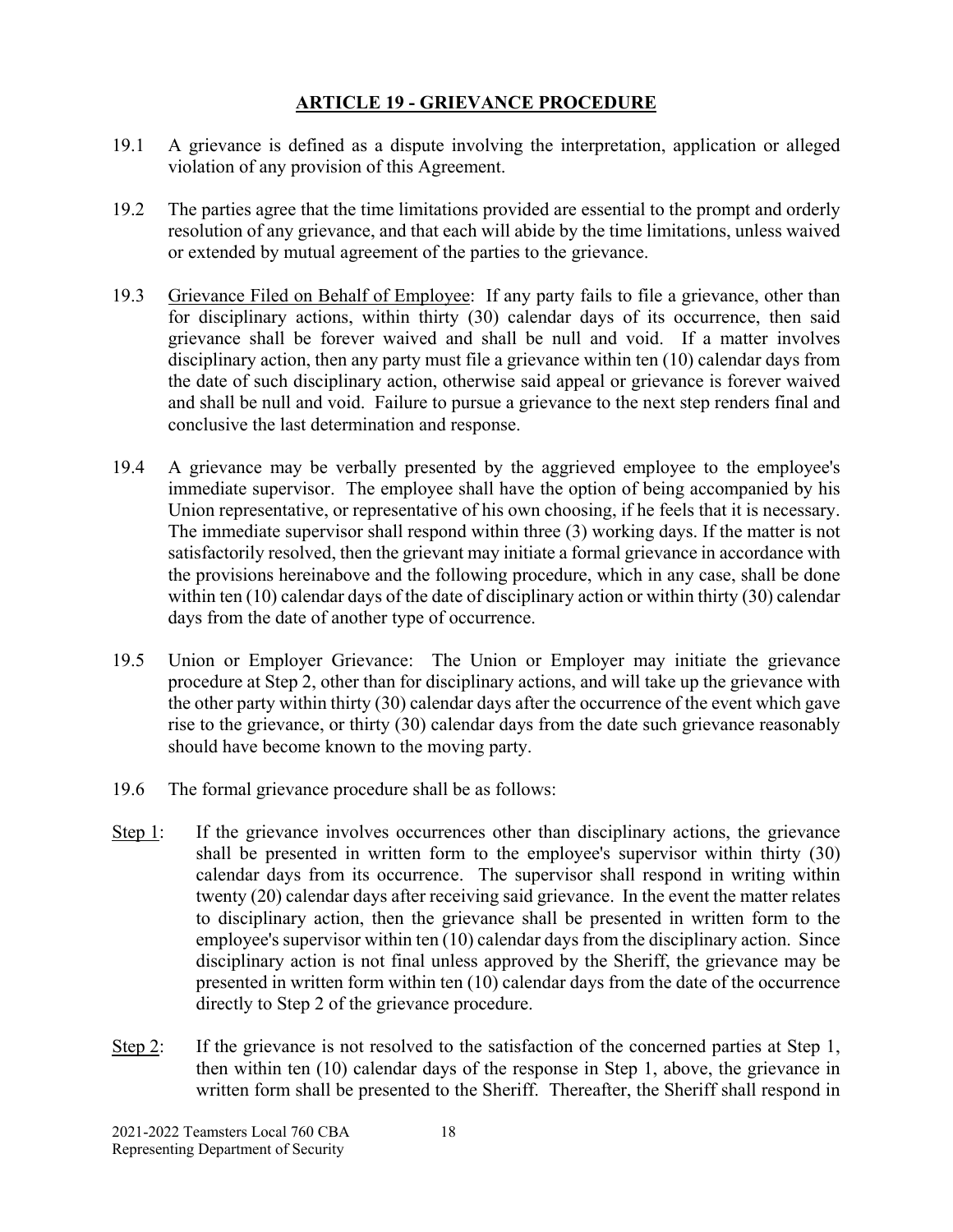writing to the aggrieved employee within ten (10) calendar days after receipt of the grievance. If it is a Union grievance in accordance with Section 19.5 above, said grievance in written form, shall be presented to the Sheriff. Thereafter, the Sheriff shall respond in writing to the Union within ten (10) calendar days after receipt of the grievance. If the subject matter of the Union grievance relates to budgetary issues, then the Union grievance will be presented in written form to the Board of County Commissioners. Thereafter, the Board of County Commissioners shall respond in writing to the Union within ten (10) calendar days after receipt of the grievance. If it is an Employer grievance in accordance with Section 19.5 above, said grievance in written form, shall be presented to the Teamsters Local Union No. 760. Thereafter, the Secretary-Treasurer shall respond in writing to the Employer within ten (10) calendar days after receipt of the grievance.

#### Step 3:

- a. Final and Binding Arbitration: If the grievance has not been resolved at Step 2, either party to this Agreement may refer unsettled grievances to final and binding arbitration.
- b. Notice Time Limitation: The referring party shall notify the other party in writing by certified mail of submission to arbitration within ten (10) calendar days after receipt of the Step 2 response. Failure to notify the other party in writing will result in the grievance being forever waived and null and void.
- c. Arbitrator Selection: After timely notice, the parties shall select an impartial arbitrator within thirty (30) calendar days, if possible, after the request is made to arbitrate. If the parties cannot mutually agree on an impartial arbitrator who is able and willing to serve on a timely basis, either party may demand a list of eleven (11) qualified persons who are willing to abide by time limitations. A list of impartial arbitrators may be furnished by the American Arbitration Association (AAA) or the Federal Mediation and Conciliation Service (FMCS) or the Public Employment Relations Commission (PERC). The party demanding a paid arbitrator shall have the right to determine the organization from which the list of eleven (11) names is to be derived. The parties shall flip a coin to determine who will strike the first name, following which each will alternately strike one of the names submitted until only one (1) name remains. This person will serve as the sole arbitrator subject to the following provisions.
- d. Decision Time Limit: The arbitrator will conduct the arbitration hearing no later than twenty (20) days from the date of selection. The arbitrator shall render a decision within fifteen (15) calendar days from the date of the hearing or receipt of parties' briefs, if applicable.
- e. Limitations Scope Power of Arbitrator:
	- i. The arbitrator shall not have the authority to add to, subtract from, alter, change or modify the provisions of this Agreement.
	- ii. The arbitrator shall have the power to interpret and apply the terms of the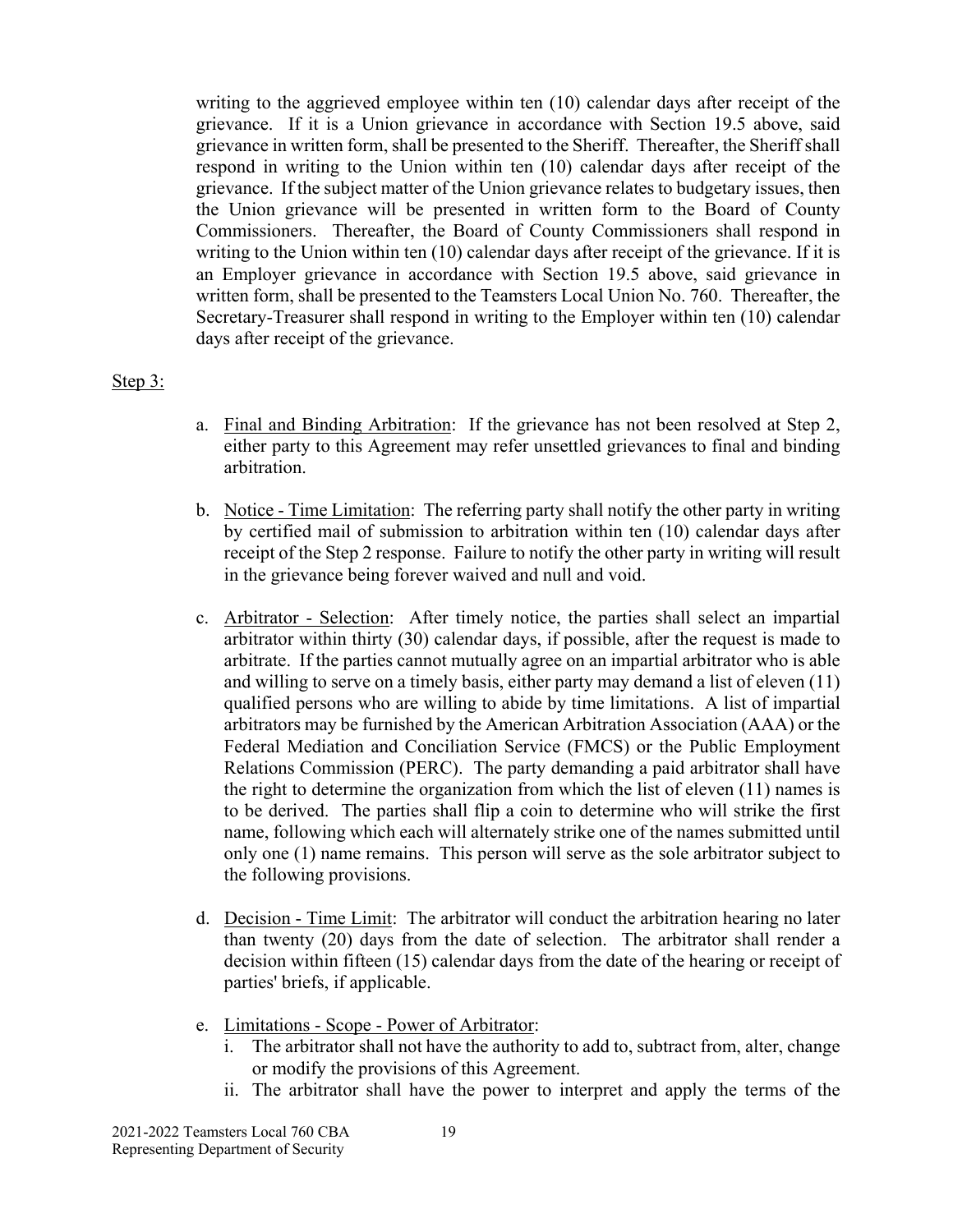Agreement and/or determine whether there has been a violation of the terms of the Agreement.

- iii. The arbitrator shall consider and decide only the question or issue raised in the initial written grievance. In conducting an arbitration, the arbitrator shall maintain a verbatim record of the testimony either by tape recording or a court reporter. If one of the parties requests a court reporter and/or transcription of the official record, then both parties shall share equally in the cost. The arbitrator shall also have the authority to receive evidence and question witnesses.
- iv. Decisions regarding changes in past practices (Section 4.3) shall be advisory only and not binding on the parties.
- f. Arbitration Award Damages Expenses
	- i. The arbitrator shall not have the authority to award punitive damages.
	- ii. Each party hereto shall bear equally the expenses of the arbitrator. Each party shall pay the expenses of their own attorneys, representatives, witnesses and other costs associated with the presentation of their case.

#### **ARTICLE 20 - RETIREMENT CONTRIBUTION-INDUSTRIAL ACCIDENT INSURANCE**

- 20.1 The Employer shall pay into the appropriate employees' retirement program, and Industrial Insurance, as required, at the prescribed rate, by law.
- 20.2 Effective as designated below, the Employer shall pay each month into the Western Conference of Teamsters Pension Trust on account of each member of the bargaining unit, for each hour that is paid to them.

#### **Department of Security Sergeants**

| <b>Basic Contribution Rate Effective</b> | <b>Total Contribution Rate</b> |
|------------------------------------------|--------------------------------|
| 01/01/2015                               | $$1.73 + $0.11$ for PEER       |

#### **Department of Security Officers**

| <b>Basic Contribution Rate Effective</b> | <b>Total Contribution Rate</b> |
|------------------------------------------|--------------------------------|
| 01/01/2016                               | $$0.99 + $0.06$ for PEER       |
| 04/01/2018                               | $$1.08 + $0.07$ for PEER       |
|                                          |                                |

- 20.3 The contribution required to provide the Program for Enhanced Early Retirement (PEER) will not be taken into consideration for benefit accrual purposes under the plan. The additional contribution for the PEER must at all-time be six and one-half percent (6.5%) of the basic contribution and cannot be decreased or discontinued at any time during the term of this agreement.
- 2021-2022 Teamsters Local 760 CBA 20 20.4 The parties recognize that pension contributions made by the Employer on behalf of the employees in this bargaining unit to the Western Conference of Teamsters Pension Trust,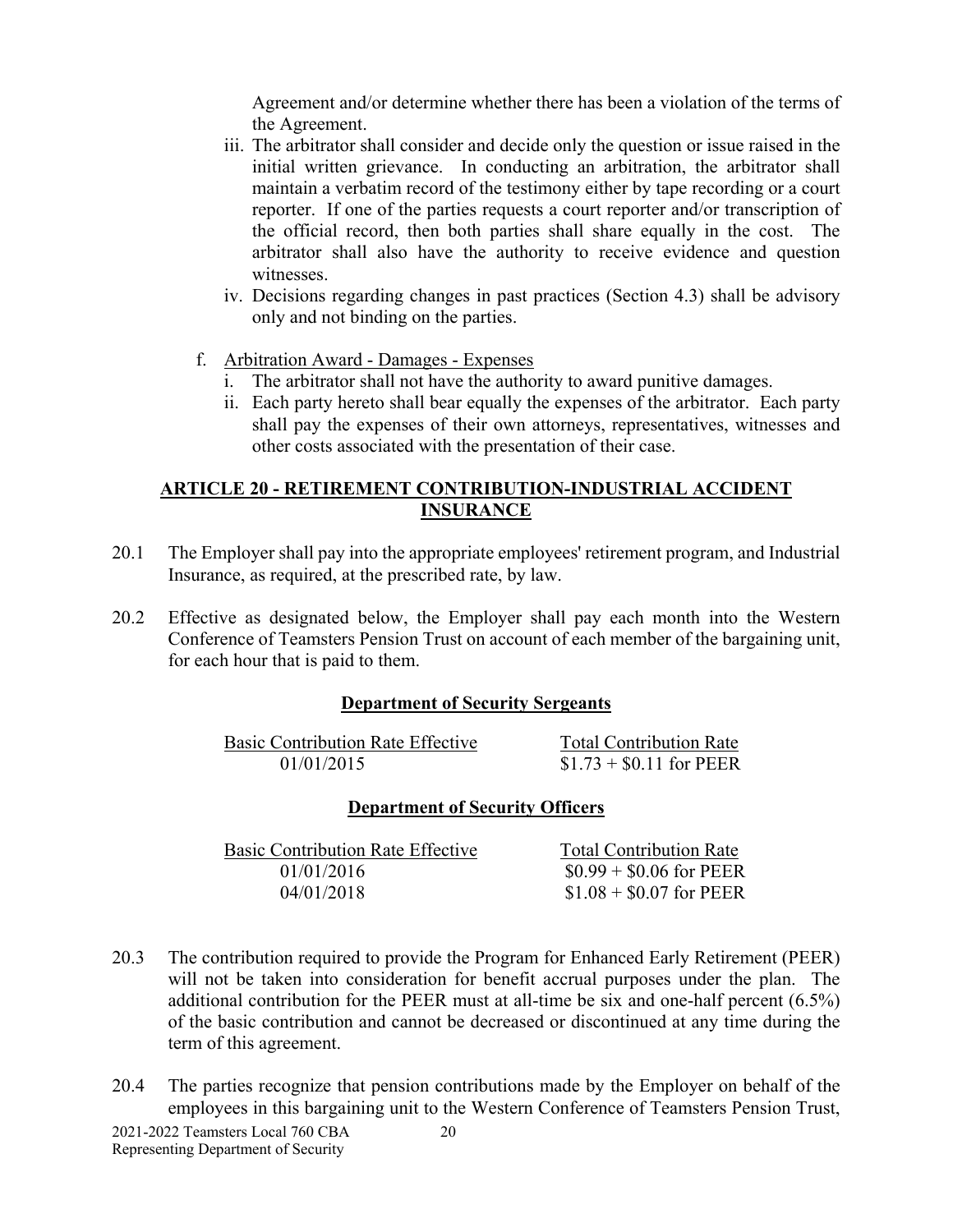are considered an employee tax deferred contribution to a qualified retirement plan. Therefore, such contributions are not considered reportable wages or earnings for tax purposes.

## **ARTICLE 21 - LIABILITY INSURANCE**

21.1 The Employer agrees to either provide insurance coverage on behalf of the employees or provide liability defense for employees or a combination thereof in order to reasonably protect and indemnify employees from liability to third parties resulting from employees negligently performing duties within the scope of employment.

#### **ARTICLE 22 - MEDICAL BENEFITS**

- 22.1 Effective January 1, 2020, the County's contribution and allocation for medical, dental, vision and life insurance shall be up to a maximum of Nine Hundred Dollars (\$900.00) per month.
- 22.2 For 2021, in lieu of an additional Fifty Dollars (\$50.00) per month medical contribution in 2021, Yakima County will pay a one-time lump sum of Two Hundred Fifty Dollars (\$250.00). This one-time lump sum payment will be subject to applicable taxes/deductions and paid in the same paycheck as the lump sum wage payment. As is the case with the lump sum wage payment, this payment in lieu of medical contribution, is subject to the same timeliness requirements regarding the 2021 six percent  $(6%)$  lump sum. Employee must have been employed by Yakima County for a minimum of six (6) months prior to the parties signing this CBA.
	- 22.2.1 Regarding the provisions of Article 22, pertaining to the 2021 insurance lump sum payment, the payment shall be less all applicable taxes and deductions. The Human Resources Department's determinations as to any and all applicable timelines, eligibility requirements, language interpretations and calculation of lump sum amount shall be final and binding on the parties. The Human Resources Department's determinations shall not be subject to any grievance procedures.
	- 22.2.2 No Retroactive Payments for 2021: There shall be no retroactive payments for the 2021 in lieu of medical contribution lump sum of Two Hundred Fifty Dollars (\$250.00) if this CBA is not signed by all parties before November 30, 2021.
		- A. UEBT (Plan A6) (medical), Washington Teamsters Welfare Trust (Plan EXT) (vision), and UEBT (Plan D5) (dental) insurance, shall be the only plans available to members of the bargaining unit. Eligibility for coverage requires a minimum of 40 hours of compensation per month. Hours worked includes regular hours and overtime hours worked by the employee in a given calendar month.
		- B. The maximum employer contribution towards the premium is specified in Sections 22.1 and 22.2 above and the employee shall pay the difference between the employer maximum contribution and the total premium rate.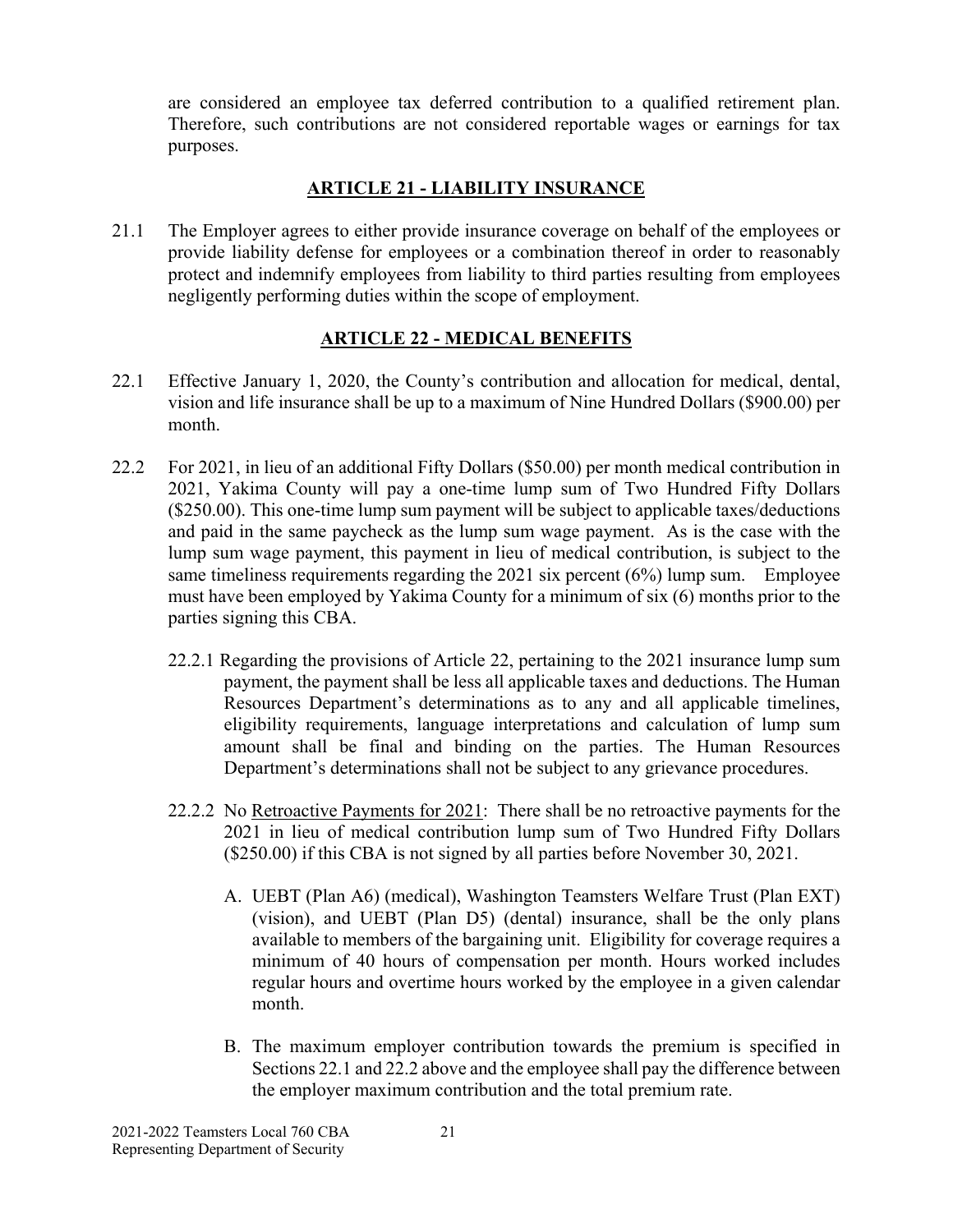22.3 Effective for 2022, the Employer will increase its contribution towards medical by up to One Hundred Dollars (\$100.00) per month (up to Fifty Dollars (\$50.00) per pay period) beginning in the January 25, 2022, paycheck. This additional up to One Hundred Dollars (\$100.00) per month shall cease on December 31, 2022, and the Employer's contribution shall return to up to Nine Hundred Dollars (\$900.00) per month.

**Specific Sunset Clause: The Union agrees that the Employer additional up to One Hundred Dollars (\$100.00) contribution towards the medical premium in 2022 shall sunset/cease effective December 31, 2022, unless the parties have mutually agreed in writing to extend this contribution into 2023 prior to December 31, 2022. The parties agree to exclude the provisions of the additional up to One Hundred Dollars (\$100.00) per month Medical Contribution from the application of the provisions of RCW 41.56.123, Section (1). The parties further agree that this exclusion is to enforce the provisions of RCW 41.56.123, Section (2) as relates to the additional up to One Hundred Dollars (\$100.00) per month Medical Contribution and the cessation of such contribution on December 31, 2022.** 

- 22.3.1 No Retroactive Payments for 2022: There shall be no retroactive payments for the 2022 up to One Hundred Dollars (\$100.00) medical contribution if this CBA is not signed by all parties before November 30, 2021.
- 22.4 Said insurance shall be for employee and dependent medical, dental and life insurance.22.3 Any disputes, disagreements and/or claims regarding insurance coverage and/or policies between an employee and an insurance carrier and/or Administrator are not grievable by the Union and/or the employee.
- 22.5 Any disputes, disagreements and/or claims regarding insurance coverage and/or policies between employee and an insurance carrier and/or administrator are not grievable by the Union and/or the employee.

# **ARTICLE 23 - PAY ARRANGEMENTS**

- 23.1 Pay Period:Based on the 2020 implementation of Workday, employees shall be paid on a semi-monthly (twice per month) basis. This provision is subject to revision based on Board approval. The language outlined in this Pay Period section was effective July 1, 2020.
	- a. The first pay period will be the  $1<sup>st</sup>$  through the  $15<sup>th</sup>$  of the month.
	- b. The second pay period will be the  $16<sup>th</sup>$  through the last day of the month.
	- c. Pay for work performed during the first pay period will be issued on the  $25<sup>th</sup>$  of the month.
	- d. Pay for work performed during the second pay period will be issued on the  $10<sup>th</sup>$  of the month following the pay period end.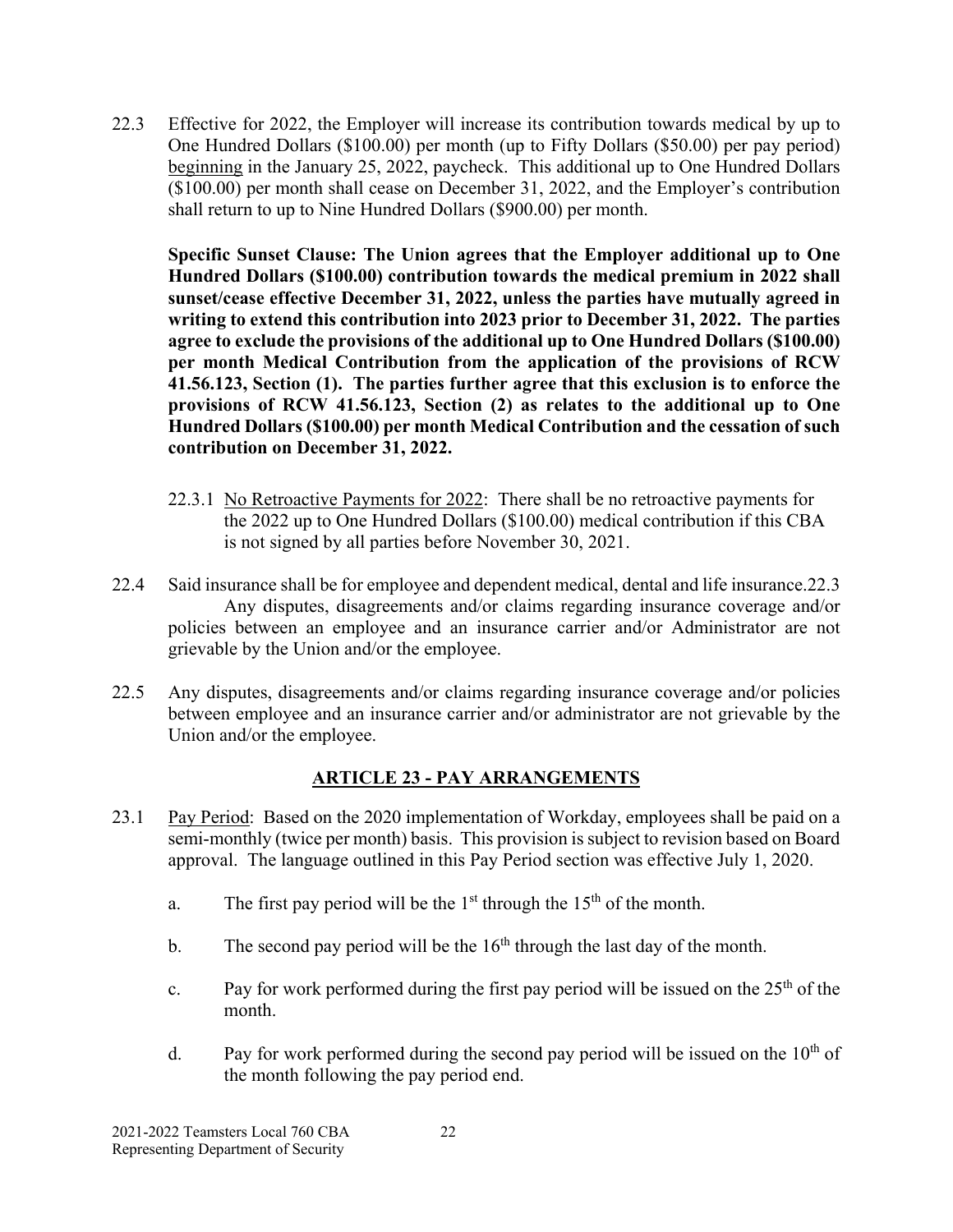- e. There shall be no deductions other than required by law or authorized by this Agreement or authorized in writing by the employee. Required and authorized deductions will be applied to each paycheck.
- f. All employees are required to provide information for direct deposit of all employee pay.
- g. Upon request by an employee, opening a payroll debit card with the County's financial institution is available.
- 23.2 Each employee shall receive an itemized statement of earnings and deductions, specifying the employee's wage rate, hours paid, and other compensation payable to the employee as well as any and all deductions from his gross wages for the pay period.
- 23.3 Upon termination, an employee shall receive compensation due in accordance with the terms and conditions of this Agreement no later than the pay period following the termination.
- 23.4 Workday Implementation: Workday was implemented July 1, 2020, thus any employee who is specifically assigned in writing to work in a higher wage rated classification than that in which he is employed, for eight (8) consecutive hours, shall be paid at a standard flat rate of seven and one-half percent (7.5%). If reasonably available, persons assigned to work at such positions should be from a list of eligible employees for promotion to that classification at the time of service.
	- a. When an employee is assigned to work in a job classification that is two (2) classifications higher than their own for eight (8) consecutive hours or more, the employee shall be paid at a standard fifteen percent (15.0%) flat rate.
	- b. When an employee is assigned to work in a job classification that is three (3) classifications higher than their own for eight (8) consecutive hours or more, the employee shall be paid at a standard twenty percent (20.0%) flat rate cap.
	- c. No employee can be paid more than the twenty percent (20.0%) flat rate cap for any reason.

# **ARTICLE 24 - EDUCATIONAL INCENTIVE - CONTINUED EDUCATION**

- 24.1 All employees within the bargaining unit attending school may receive tuition expense reimbursement provided that:
	- A. They receive prior approval of the Sheriff;
	- B. Course work is completed in a field of study approved by the Sheriff;
	- C. A final passing or better grade for the course (e.g., 2.0 on a 4.0 scale, or seventy percent (70%) on a one hundred percent (100%) scale, etc.);
- 2021-2022 Teamsters Local 760 CBA 23 D. The employee is not eligible to receive monies under other education subsidy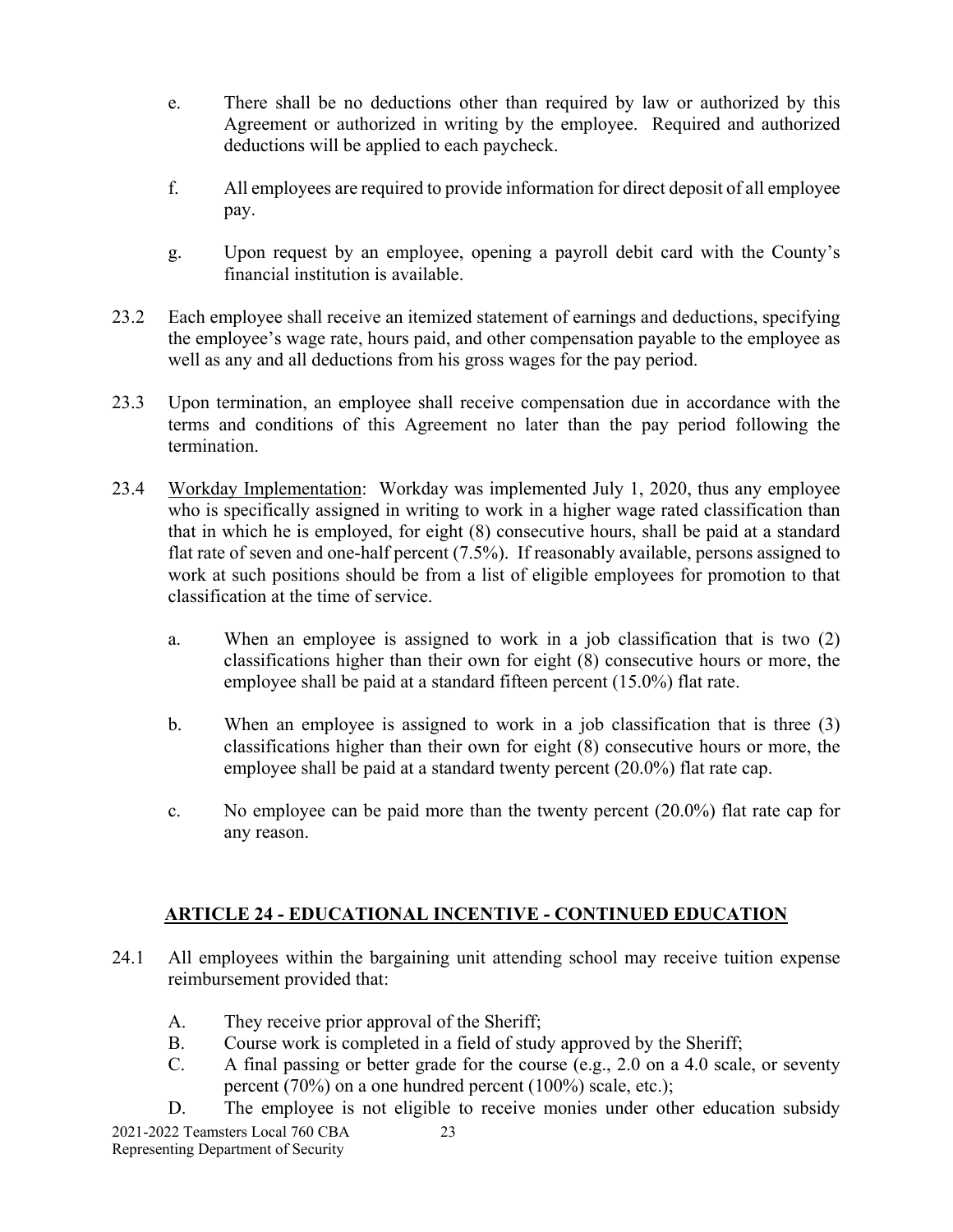programs such as the G.I. Bill, Veteran's Administration, the Safe Street Act or other similar programs utilizing state, federal and/or private funds. Such reimbursement, however, will be limited to the amount of the tuition fee and books for any given credit load at the nearest state supported college or university. A report of this schooling shall be placed in each employee's personnel file.

- 24.2 Any employee who is granted an educational leave shall be required to repay the non-salary costs paid by the Employer in the event of the employee's voluntary termination of employment within one (1) year of completing such leave. If any employee voluntarily terminates his employment during the second (2nd) full year following compensation of the educational leave, one-half (1/2) of the non-salary costs expended by the Employer shall be reimbursed.
- 24.3 Any employee attending a school under the provisions above shall be required prior to leaving for the school to sign a statement containing the repay terms. The repay provisions shall not apply to the Basic Law Enforcement Training course or to other short term training courses which the employee is required by the Sheriff to attend.
- 24.4 Time spent in classes or other study shall not be considered to be time worked for overtime or other pay purposes, except for time spent in classes for County assigned training.
- 24.5 When employees are required by the Employer to attend continued education or departmental training, the Employer shall make every reasonable good faith effort to schedule such training during the employee's regularly scheduled shift or adjust said employee's shift to provide said training during the adjusted shift.

# **ARTICLE 25 - GENERAL PROVISIONS**

- 25.1 No employee shall be unlawfully discriminated against for upholding Union principles and activities provided such activities do not interfere with the employee's duties.
- 25.2 Union Investigation and Visitation Privileges The Business Representative of the Union will notify the Sheriff or his designee of on-site visitations with the Sheriff. The representative shall limit his activities to matters relating to this Agreement; provided, however, he will not interfere with the operation of the normal routine of the Department.
- 25.3 General Teamsters Local 760 shall be entitled to the use of the employee bulletin board, at the Employer work locations.
- 25.4 Safety Safe and healthful working conditions are recognized as mutually beneficial to the employees and Employer. Employees may report what they believe to be an unsafe and unhealthy working condition to Management. Management shall investigate the report.
	- A. Drug testing shall be conducted in accordance with the Yakima County Sheriff's Office Drug Testing Policy.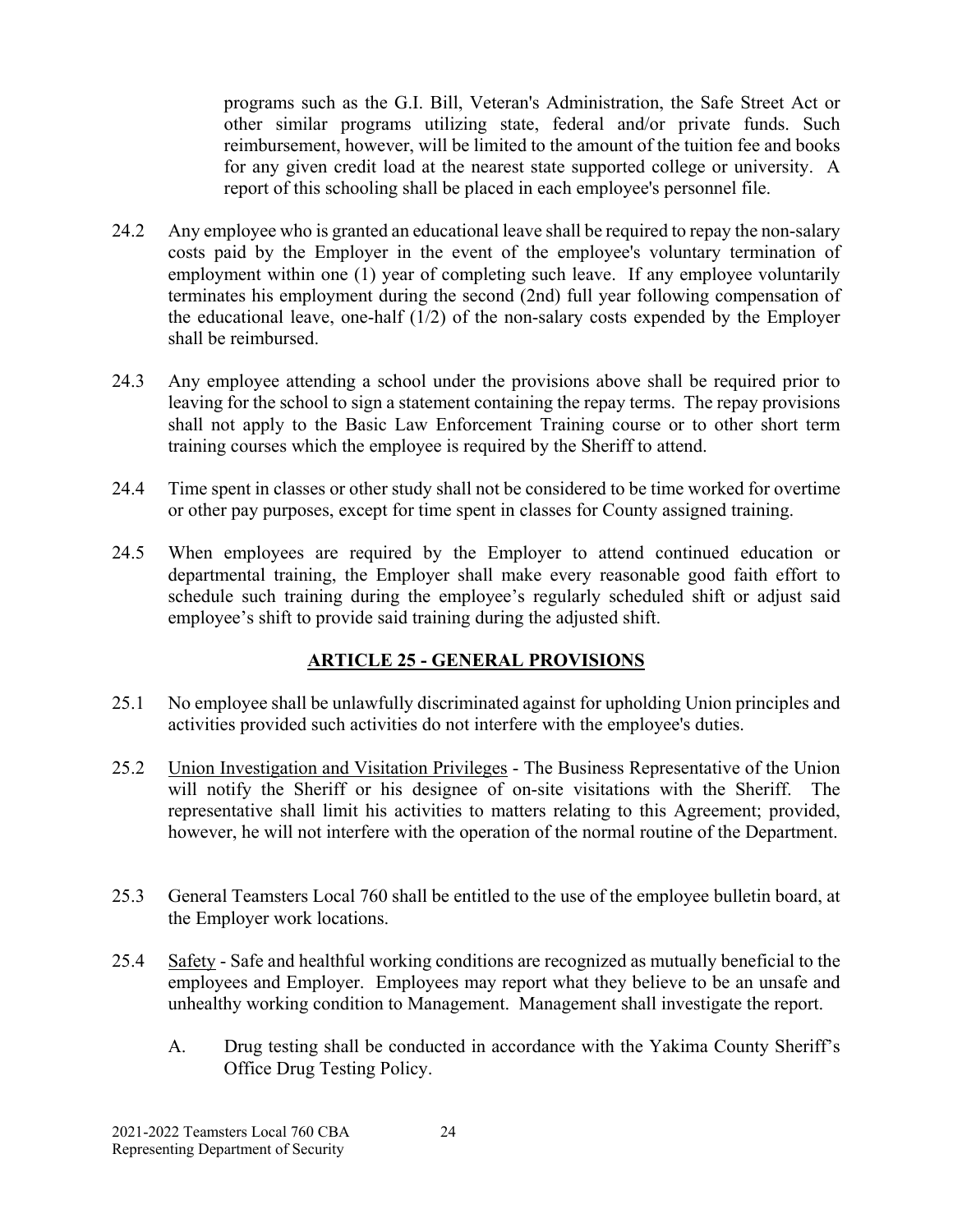- 25.5 Medical Exams Any medical examination required by the Employer may be taken on Employer time and shall be paid by the Employer. The examination shall be administered by a physician or institution specified by the Employer.
- 25.6 Gender Where masculine gender has been used in any provision of this Agreement, it is used solely for the purpose of illustration and shall not in any way be used to designate the sex of the employee eligible for any position, classification, or the benefits provided in this Agreement.
- 25.7 The Employer agrees not to enter into any agreement with employees within the bargaining unit on an individual or collective basis, which conflicts with the terms and provisions of this Agreement.
- 25.8 When any classification not listed on the wage schedule is established, the Employer shall designate a job classification and pay rate for the classification. Notice of establishment of the new classification shall be provided to the Union. In the event the Union does not agree that the rate of pay is correct, notice shall be given the Employer within fourteen (14) calendar days of receipt of the notice, requesting to negotiate the pay rate for the new classification. The negotiated pay rate shall be effective as of the date the new classification went into effect.
- 25.9 The Union recognizes the right of the Employer to establish reasonable employer rules as he may deem necessary, provided that such rules are lawful. Employees shall be made aware of such rules established by the Employer.
- 25.10 The Employer may transfer, contract or subcontract the work performed by members of the bargaining unit covered by this Agreement for reasons of economy, efficiency of operation and/or reorganization. Before transferring, contracting or subcontracting any work as referred to above, the Employer shall first give the Union thirty (30) calendar days written notice and offer to meet and discuss the change. The notice and offer to discuss shall not impede or alter the Employer's right to transfer, contract or subcontract work. In the event that the Employer subcontracts work presently being performed by the bargaining unit, if possible, employees will be placed in similar employment in the County or with the subcontractor.
- 25.11 Mileage Reimbursement: Mileage reimbursement at the time of implementation of this Agreement shall be at the current IRS rate. Provided, however, if the Internal Revenue Service should approve a higher amount effective during the term of this Agreement, escalation in the rate shall be implemented by the resolution of the Board of County Commissioners. Maximum use shall be made by the County of County-owned vehicles in order to avoid use of the employee's vehicle whenever practical.
- 25.12 Union Meetings: Recognizing the parties are mutually served by effective communications, the Sheriff may allow employees time off without pay or to reschedule their working day; provided adequate staff is available to assure continuation of essential public services as determined by the Sheriff.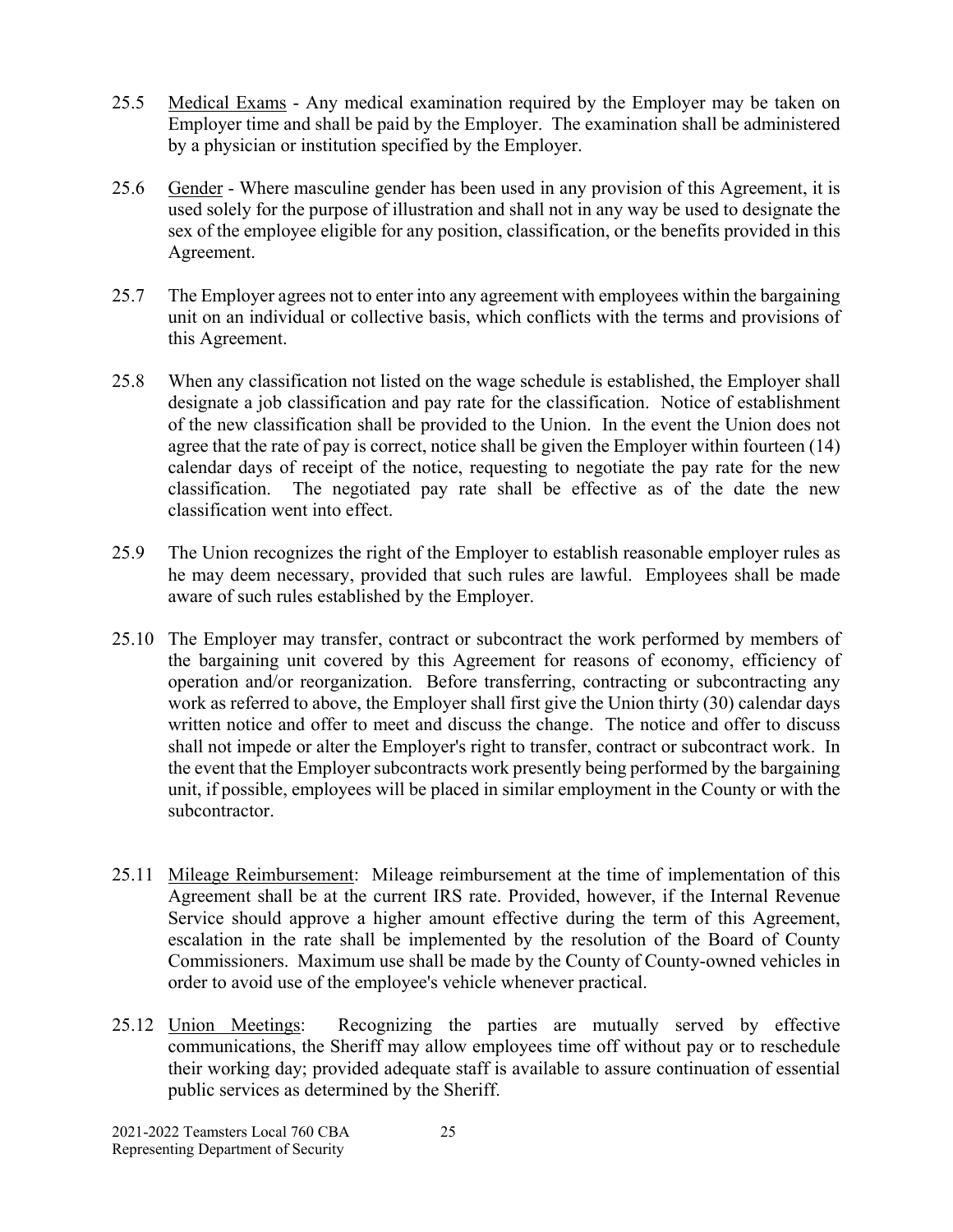- 25.13 Training: The Employer shall make every reasonable effort to afford all employees of the Department equal access to training related to that employee's position. When the employee successfully completes any job-related school, a record of such shall be kept in the employee's personnel file.
- 25.14 Collective Bargaining: Recognizing the parties are mutually served by effective collective bargaining, the Sheriff will allow two (2) bargaining unit employees to attend scheduled collective bargaining sessions on work time. The Sheriff may approve additional staff to attend if necessary.
- 25.15 D.R.I.V.E. The Employer agrees to deduct from the paycheck of all employees covered by this Agreement voluntary contributions to DRIVE. DRIVE shall notify the Employer of the amounts designated by each contributing employee that are to be deducted from his/her paycheck on a monthly basis for all months worked. The phrase "months worked" excludes any month other than a month in which the employee earned a wage. The Employer shall transmit to DRIVE National Headquarters on a monthly basis, in one (1) check, the total amount deducted along with the name of each employee on whose behalf a deduction is made, the employee's Social Security number and the amount deducted from that employee's paycheck. The International Brotherhood of Teamsters shall reimburse the Employer annually for the Employer's actual cost for the expenses incurred in administering the weekly payroll deduction plan.

#### **ARTICLE 26 - EQUAL EMPLOYMENT OPPORTUNITY**

26.1 The Employer or the Union shall not discriminate against any individual with respect to terms, conditions or privileges of employment because of race, color, religion, national origin, age, sex, sexual orientation, mental, physical, or sensory handicap, except as allowed or provided by law.

#### **ARTICLE 27 - PERSONNEL FILES**

- 27.1 Personnel files are the property of the Employer. The Employer agrees that the contents of the personnel files, including personal photographs, shall be confidential and shall restrict the use of information in the files to internal use by the Sheriff's Office and Yakima County Human Resources Department. It is further agreed that the information in employee personnel files shall not be released to outside groups without the approval of the Sheriff except under proper Court order or as otherwise required by law.
- 27.2 An employee shall be notified and receive a copy of material placed in his personnel file relating to job performance or personal character within ten (10) calendar days of such action.
- 27.3 An employee may request that material other than yearly evaluations be expunged from his file. Decisions on such requests shall be made by the Sheriff.
- 27.4 Upon appropriate request, an employee may inspect his personnel file subject to the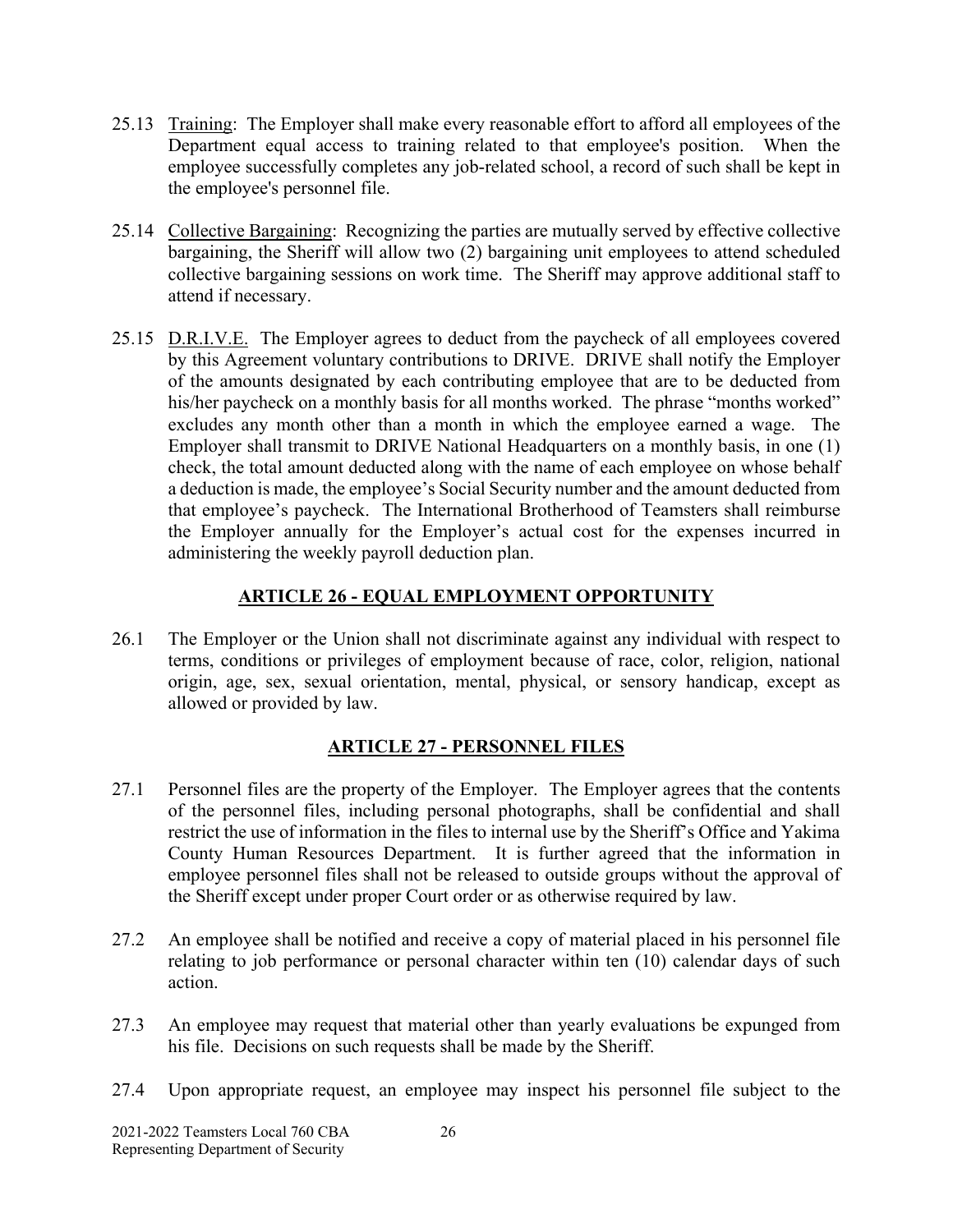following provisions:

- A. Inspection shall occur during non-working hours, including lunch and break periods, or at a time and in a manner mutually acceptable to the employee and the County.
- B. Upon request, an employee who has a written grievance on file who is inspecting his personnel file with respect to such grievance, may have a representative present during such inspection.
- C. Copies of materials in the employee's personnel file shall be provided the employee upon written request.

# **ARTICLE 28 - SAVINGS CLAUSE**

28.1 If any article or section of this Agreement or any addendum thereto should be held invalid by operation of law or by any tribunal of competent jurisdiction, or if compliance with or enforcement of any article or section should be restrained by such tribunal, the remainder of this Agreement and addendums shall not be affected thereby, and the parties shall enter into immediate negotiations for the purpose of arriving at a mutually satisfactory replacement for such article or section.

# **ARTICLE 29 - NO STRIKE - NO LOCKOUT**

- 29.1 Strikes, slowdowns, work stoppages, or any other interference with the work by the employees are prohibited.
- 29.2 The Employer may discharge and/or discipline any employee who violates Section 29.1. No employee shall be entitled to any pay and/or benefits for the period in which he/she engaged in any strikes, slowdowns, work stoppages or other interference with work.
- 29.3 Nothing contained herein shall preclude the Employer from obtaining judicial restraint and damages in the event of a violation of this Article.
- 29.4 No lockout of employees shall be instituted by the Employer.

# **ARTICLE 30 - UNIFORM AND EQUIPMENT SUPPLY AND UNIFORM CLEANING**

- 30.1 The County shall provide an initial compliment of uniform clothing and equipment to employees. The basic initial compliment of uniform clothing and equipment for employees shall be as follows:
	- A. Three (3) Long Sleeve Shirts and Three (3) Short Sleeve Shirts
	- B. Two (2) Ties
	- C. Two (2) Badges
	- D. One (1) Name Pin
	- E. Three (3) pair of pants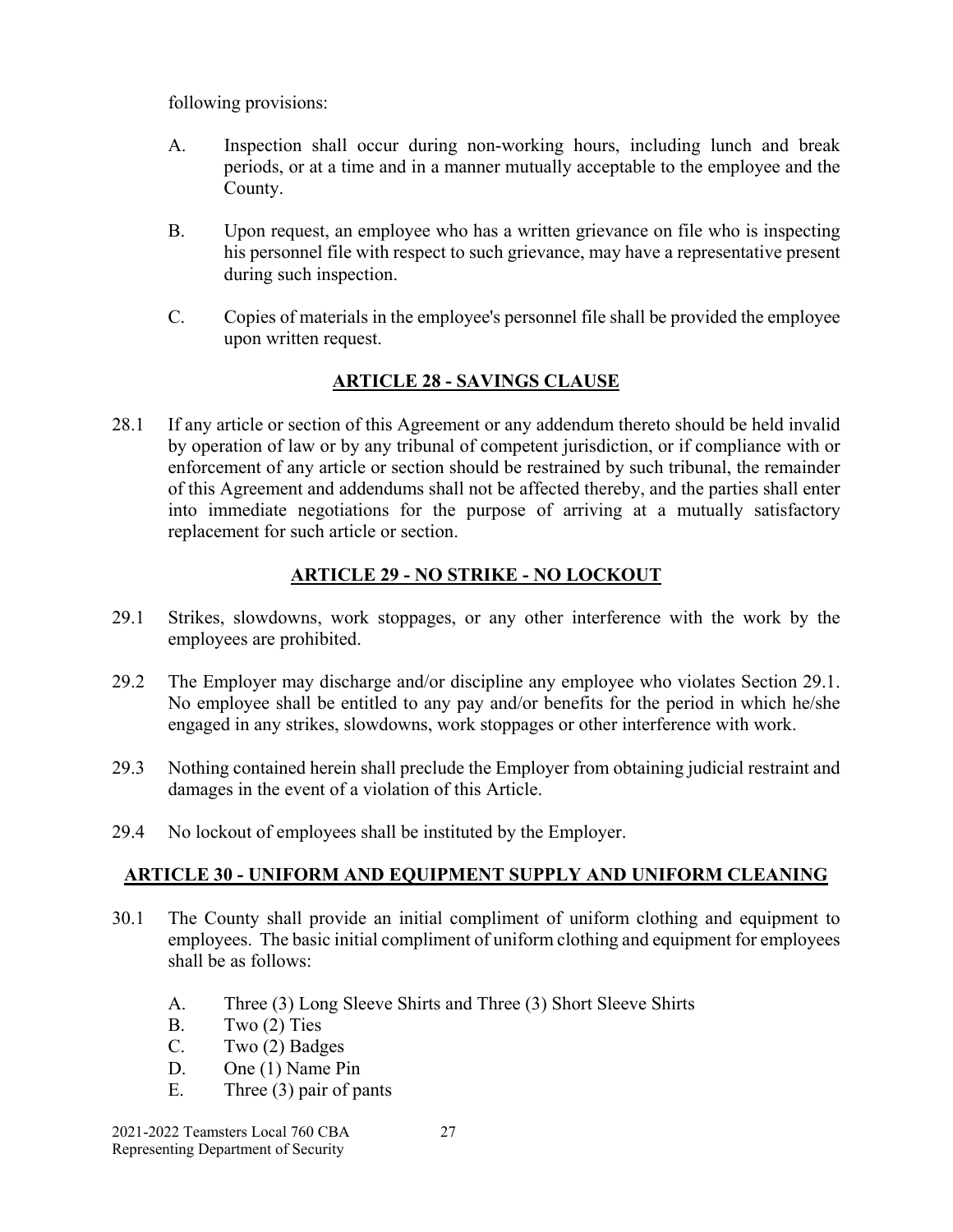- F. Uniform Coat
- G. Ballistic Vest
- H. Duty Belt
- I. Key Clip
- J. Pant Belt
- K. Four (4) Keepers
- L. One set of handcuffs and one handcuff pouch
- M. OC spray and pouch
- N. Double magazine pouch
- O. Portable radio and holder
- P. Taser and holster as assigned and qualified
- Q. Pistol

Any change in items of uniform clothing and equipment mandated by the Sheriff shall be provided by the County. Uniforms shall initially be altered as needed without cost to the employee.

- 30.2 Probationary employees will be given the complement of uniform clothing and equipment the Sheriff determines is necessary to perform their duties and responsibilities.
- 30.3 The County agrees to repair or replace defective and/or unserviceable uniform clothing or equipment. The determination as to defects or unserviceability shall be made by the Sheriff or administrative staff.
- 30.4 Uniform Cleaning. The County agrees to provide for a contract cleaning arrangement whereby pickup service will be available. Cleaning shall be authorized for all uniforms worn in the course of employment. The County shall determine which cleaner will do cleaning and make disbursements directly to the contract cleaner(s). Pre-trial employees will have access to the County's paid dry cleaning.
- 30.5 Footwear Allowance: The County will pay each employee \$200.00 in additional compensation each year, to be included in the February paycheck, as a footwear allowance.

# **ARTICLE 31 – SALARIES**

- 31.1 The Pay Plan Structure for 2021 and 2022 is described in Exhibit "A" which is attached hereto and incorporated herein by reference. The 2021 and 2022 Pay Plan Structure is the same as the Pay Plan Structure was for 2020.
- 31.2 The Pay Plans effective for 2021 and 2022 are set forth in Exhibit "B" which is attached hereto and incorporated herein by reference. These 2021 and 2022 Pay Plans are the same as the Pay Plans were for 2020.
	- 31.2.1 For 2021, Yakima County shall pay a one-time lump sum payment of six percent (6%) based on only the annual base wage reflected in Exhibit A or B of the 2020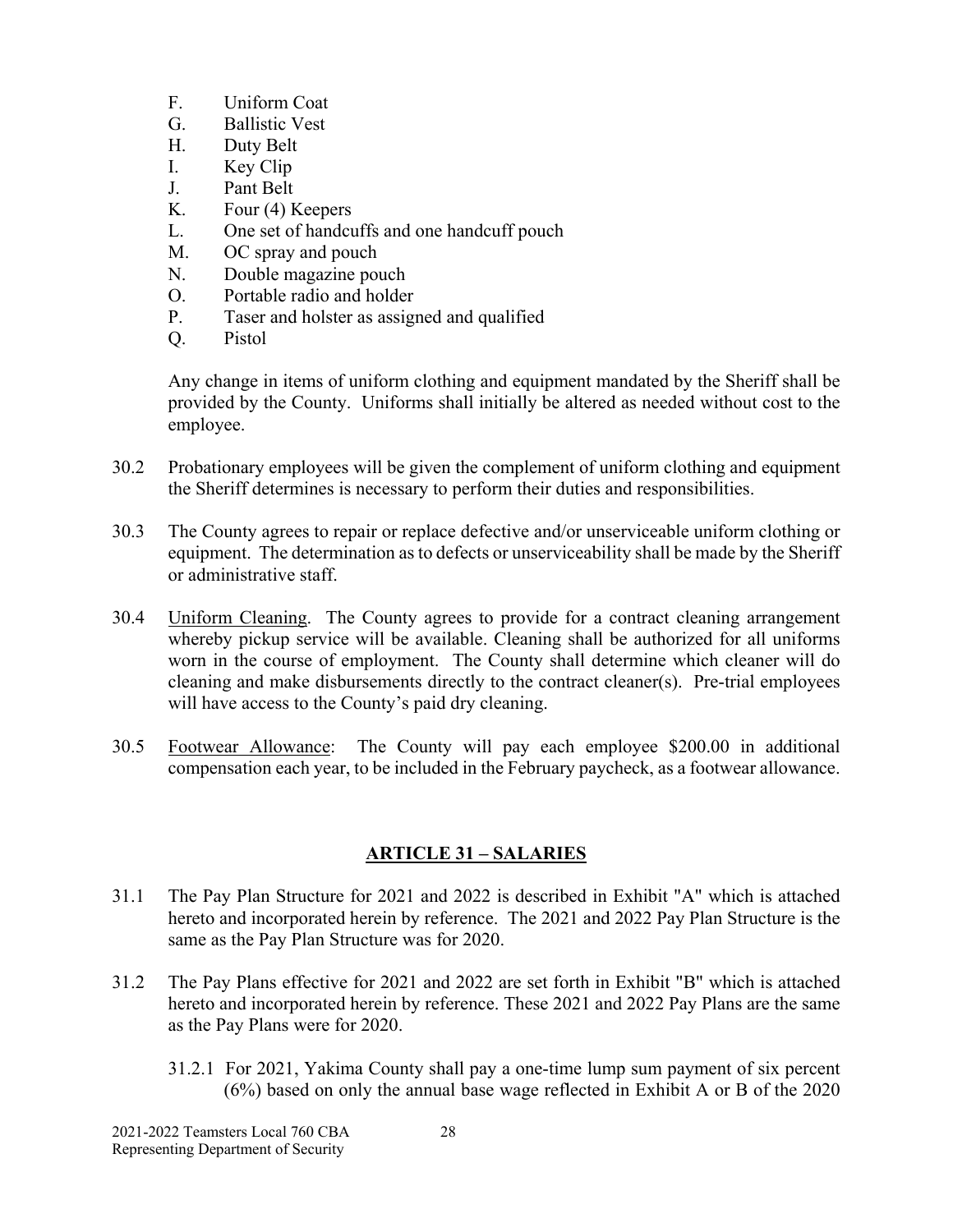Collective Bargaining Agreement. The lump sum payment applies only for each regular or temporary budgeted eligible employee within the Teamsters Bargaining Unit. The following provisions set forth the pay and criteria regarding the lump sum payment. To be eligible for the lump sum:

- (1) Employee must have been employed by Yakima County for a minimum of six (6) months prior to the parties signing the applicable CBA; and,
- (2) Employees must be in paid status during the pay cycle for which the pay check is issued. Paycheck received from any leave bank balances is considered being in paid status; and,
- (3) Employees on leave without pay (LWOP) status for the entire pay cycle in which the paycheck is issued are not eligible for the lump sum payment; and,
- (4) The calculated lump sum payment shall be less applicable taxes/deductions. Receiving the lump sum less taxes and deductions is subject to the timely ratification and the signing of the final CBA by each of the parties, with the Board being the last party; and,
- (5) Any payouts for overtime, out of classification pay, compensatory time, paid time off (PTO), any other payout category and any miscellaneous earnings shall not be used for the purposes of calculating the six percent (6%) lump sum amount. Only the annual base pay set forth in Exhibit A or B of the 2020 Collective Bargaining Agreement shall be used for these calculations; and.
- (6) Employees who are actively receiving workers compensation indemnity payments starting six (6) months prior to the final signing of this CBA by the parties will be eligible for the lump sum payment; and,
- (7) Employees who receive the lump sum payment less applicable taxes/deductions who end employment **after** receiving said payment shall not be required to repay any portion of the lump sum payment.
- 31.2.2 No Retroactive Payments for 2021: There shall be no retroactive payments for the 2021 lump sum if the CBA is not signed by all parties before November 30, 2021
- 31.2.3 For January 1, 2022, Yakima County shall pay a one-time lump sum payment of three percent (3%) based on only the annual base wage reflected in Exhibit A or B of the 2020 Collective Bargaining Agreement. The lump sum payment applies only for each regular or temporary budgeted eligible employee within the Teamsters Bargaining Unit. To be eligible for the lump sum:
	- (1) Employees must have been hired on or before December 31, 2021; and
	- (2) Employee must be in paid status between July  $1 -$  July 15, 2022. Paycheck received from any leave bank balances is considered being in pay status; and,
	- (3) Employees in Leave without pay (LWOP) status for the entire pay cycle in which the paycheck is issued are not eligible for the lump sum payment; and,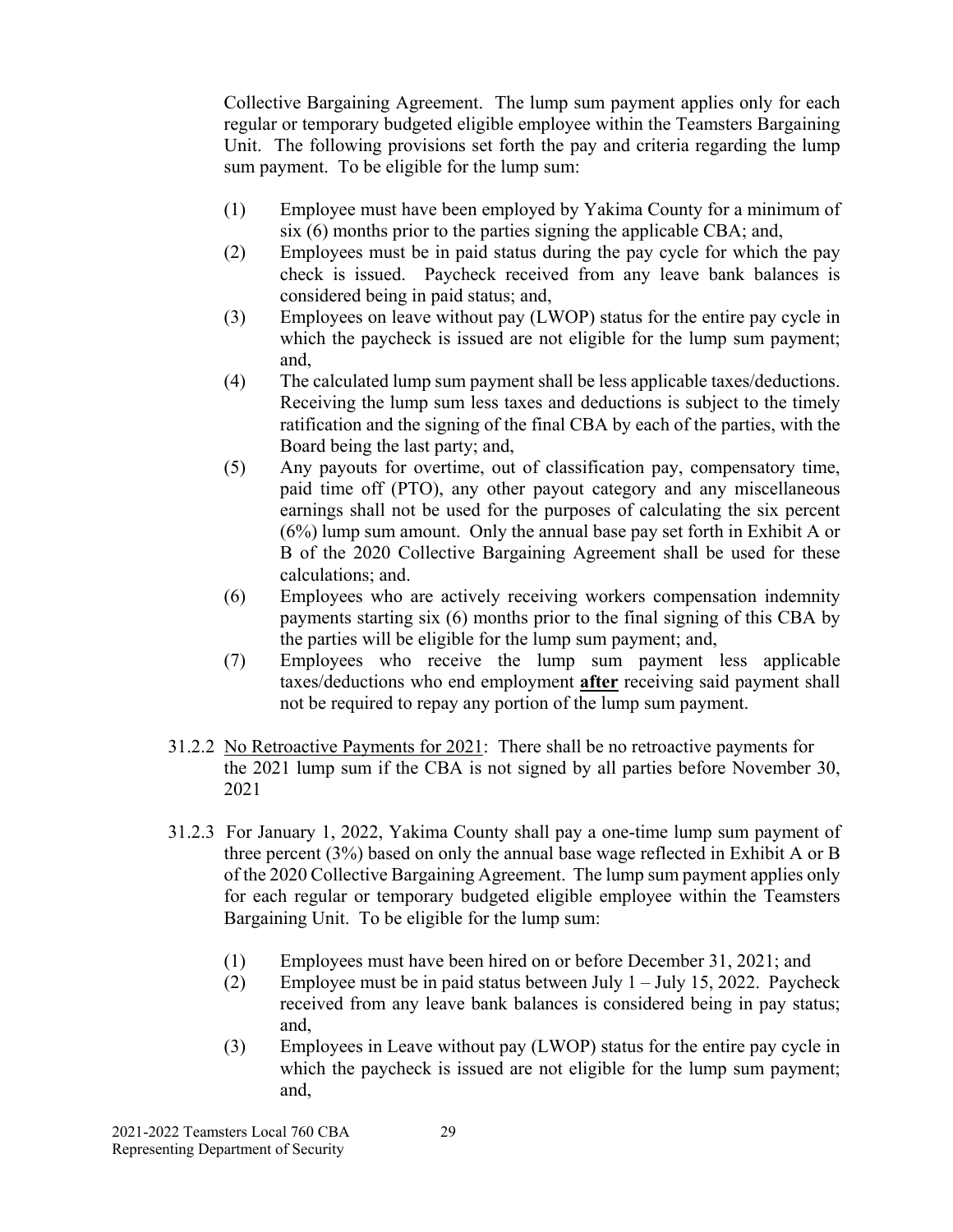- (4) The calculated lump sum payment will appear on the July 25, 2022, paycheck less applicable taxes/deductions; and,
- (5) Any payouts for overtime, out of classification pay, compensatory time, paid time off (PTO), any other payout category and any miscellaneous earnings shall not be used for the purposes of calculating the three percent (3%) lump sum amount. Only the annual base pay set forth in Exhibit A or B of the 2020 Collective Bargaining Agreement shall be used for these calculations; and,
- (6) Employees who are actively receiving workers compensation indemnity payments starting on or after February 1, 2022, will be eligible for the agreed upon lump sum payment on July 25, 2022; and,
- (7) Employees who receive the lump sum payment less applicable taxes/deductions in the July 25, 2022, paycheck who end employment **after**  receiving said payment shall not be required to repay any portion of the lump sum payment.
- 31.2.4 Regarding all the provisions of Article 31, all calculations of the above lump sum payments shall be less all applicable taxes and deductions. The Human Resources Department's determinations as to any and all applicable timelines, eligibility requirements, language interpretations and calculations of lump sum amounts shall be final and binding on the parties. The Human Resources Department's determinations shall not be subject to any grievance procedures.
- 31.3 Historically, effective in 2018, the task force of bargaining unit representatives and management established in 2017 (established as the 2017 Task Force on Benefits and Salary), as well as the Salary Committee, will be maintained to engage in informational only discussions about the outcome of survey conducted by the Human Resources Department, as addressed in Exhibit "A." These informational discussions are not to be interpreted nor construed to mean that the Employer is agreeing to negotiate about the market survey, comparables, and the survey's provisions and procedures. Each CBA already states that the market survey is for only informational purposes, and there is no obligation on the part of the Employer to negotiate about and implement the results of any survey.
	- 31.3.1 Beginning in 2018, with a frequency of every four (4) years, a full/in-depth survey will be conducted by the Human Resources Department using the six (6) comparable counties discussed. The six (6) comparable counties are: Benton, Spokane, Kitsap, Thurston, Whatcom, and Grant. For the in-between years (2019, 2020, 2021), a basic touchpoint will be conducted with the sole purpose of gauging the trend in the market. There were 37 jobs identified by the salary committee and task force to be included in the survey. See Exhibit "A" for the list of classifications. The methodology used for analysis will remain the same as outlined in HR 001 Class and Compensation Policy.
	- 31.3.2 In regards to the reference above in section 31.3.1 to the conducting of a full/indepth survey by the Human Resources Department during 2020, in light of the provisions of section 31.5 below, the parties have mutually agreed that Human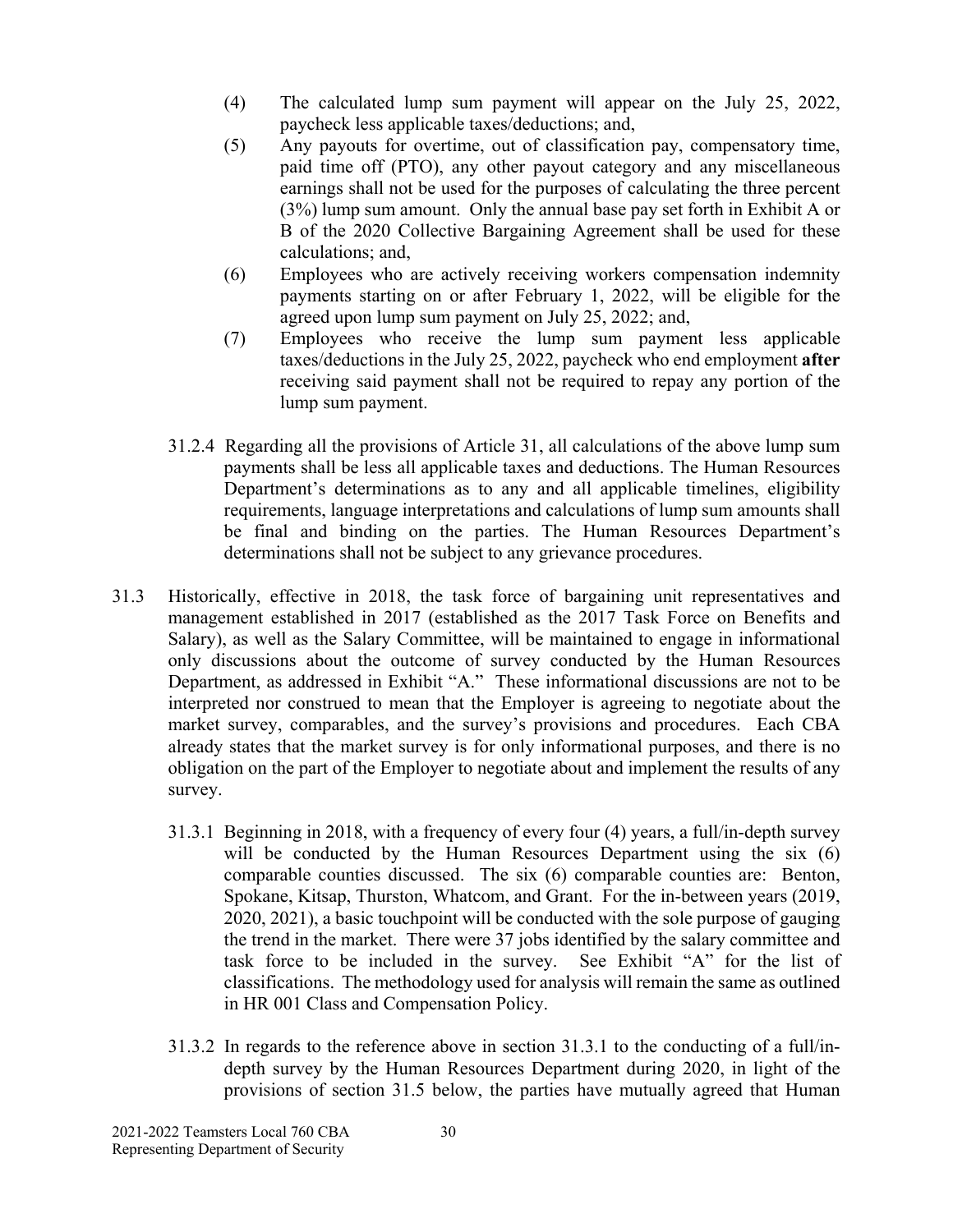Resources Department shall not conduct a full/in-depth survey and instead will dedicate resources to the comprehensive study and analysis of the current job classification (DBM) and pay plan system to reasonably achieve a better job classification and pay plan system

- 31.3.3 The Human Resources Department will determine the frequency of meetings with the respective committee and task force members. Notice of meetings will be provided in advance of meetings.
- 31.4 In January 2020, the change in minimum wage was addressed by removing the hourly rate of pay that falls below the State minimum. Increment 1 and increment 2 of the A11 pay plan was discontinued for hiring purposes. The updated pay plan schedule is available on the County's website.
- 31.5 Starting in 2021 and ending in 2022, the Employer will be conducting, through the Human Resources Department, a comprehensive study of the current job classification (DBM) and pay system. The Elected Officials, Department Heads, Bargaining Representatives and bargaining unit representatives as well as the members of the Executive Committee will serve on a task force similar to the Task Force on Benefits and Salary as well as the Salary Committee mentioned above in Section 31.3. This task force will engage in informational discussions which shall not to be interpreted nor construed to mean that the Employer is agreeing to negotiate about the methodologies used to conduct the comprehensive study but rather the task force will engage in information discussions about the outcomes of the study and analysis. The purpose of the comprehensive study is to determine whether the current job classification (DBM) and pay plan system can be improved or whether a new job classification and pay plan system will be in the best interests of the Employer and the Employees. The comprehensive study and analysis may also result in significant changes to the methodology used for analysis as outlined in HR 001 Class and Compensation Policy. It is also possible that if a new job classification and pay plan system is one of the recommendations of the study then the provisions pertaining to Section 31.3 and Section 31.3.1 may be significantly modified and no longer in effect as currently written. The results of this comprehensive study and analysis will be shared with all the affected bargaining units and their representatives. Further, the results of the study will become the subject of bargaining during the relevant successor labor contract term. The parties understand and agree that the ability to pay continues as an important factor with regards to addressing the results of the study and analysis as well as addressing the implementation of aspects of the study and analysis. The parties recognize that the Board of County Commissioners, based on their authority over the budgets, have the final decision making authority relating to implementation of the results of the comprehensive study and analysis.

#### **ARTICLE 32 - TERM OF AGREEMENT**

32.1 This Agreement shall become effective as of the first (1st) day of January, 2021, and shall remain in full force and effect through the thirty-first (31st) day of December, 2022. Written notice of intent to modify this Agreement as related to extension of the Agreement or changes to the Agreement must be served by the requesting party upon the other party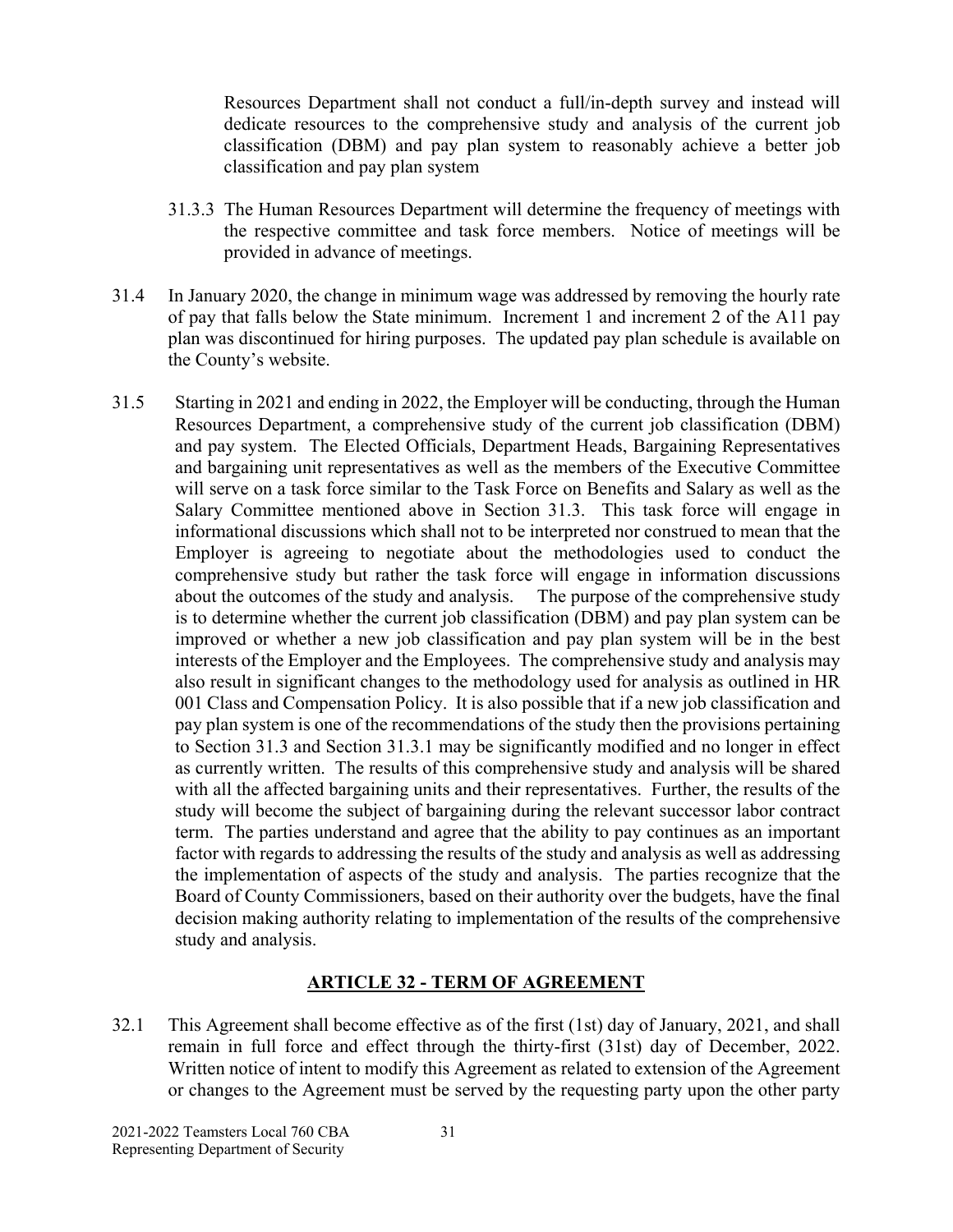at least ninety (90) calendar days prior to the date of expiration.

- 32.2 If the parties have not reached agreement, then either party may request a mediator from the Public Employment Relations Commission (PERC). The determination of the mediator shall be advisory only and not binding on either party.
- 32.3 The parties shall start negotiations in the fall of 2022 for a successor 2023 and perhaps beyond CBA. Negotiations shall be conducted on mutually agreeable dates.
- 32.4 In the event that negotiations for a new agreement extend beyond the 31st day of December 2022, the terms of this Agreement shall remain in full force and effect during the negotiation and mediation process.

*[Signature page follows.]*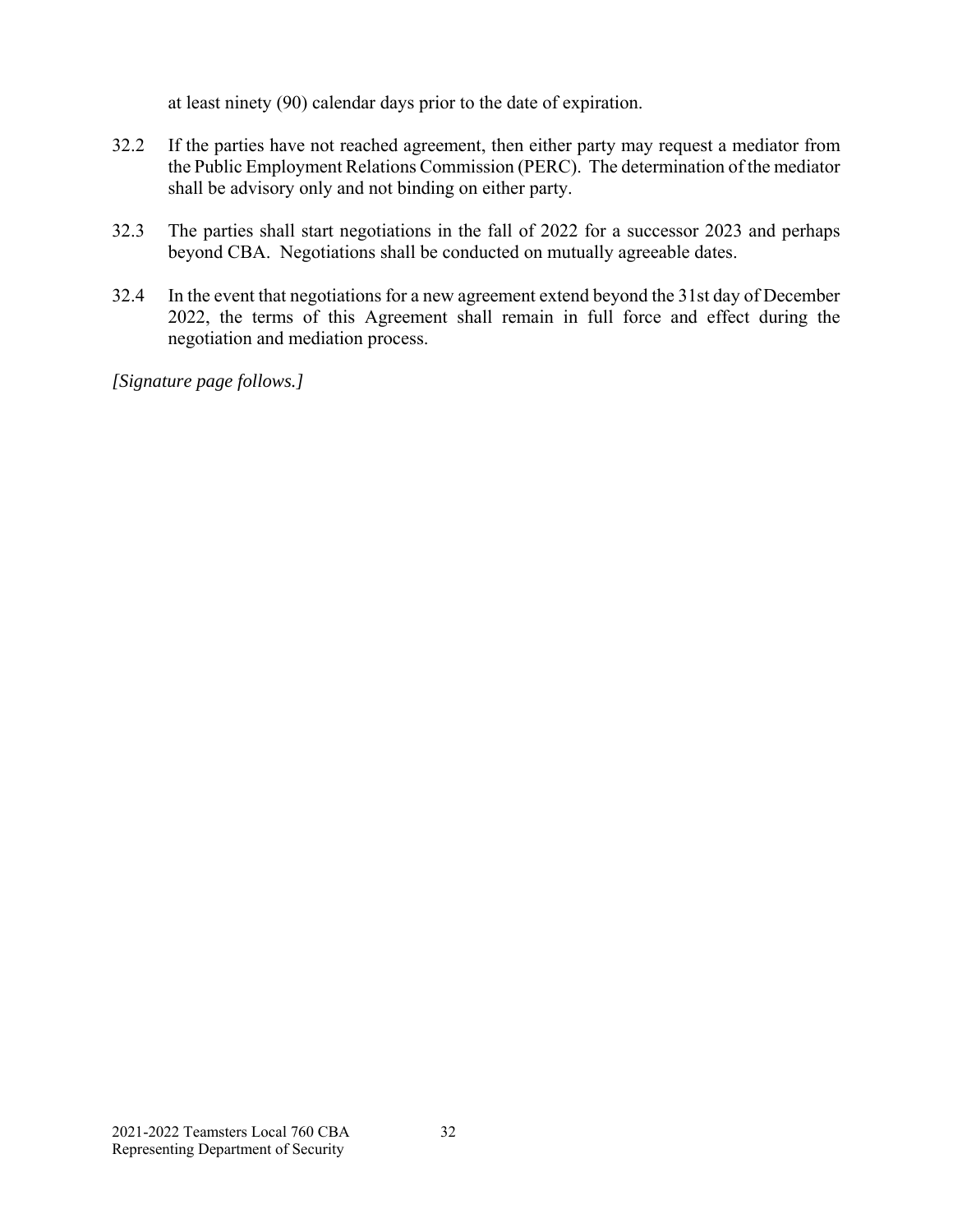IN WITNESS WHEREOF, the parties have executed this Agreement as evidenced herein below.

Dated this day of 3021.

FOR THE EMPLOYER: **FOR THE UNION:** Yakima County, Washington Teamsters Local No. 760

Ron Anderson, Chairman Leonard J. Crouch Board of Yakima County Commissioners Secretary Treasurer

Amanda McKinney, Commissioner Board of Yakima County Commissioners

LaDon Linde, Commissioner Board of Yakima County Commissioners

 $\mathcal{L}_\text{max}$  and  $\mathcal{L}_\text{max}$  and  $\mathcal{L}_\text{max}$  and  $\mathcal{L}_\text{max}$ 

**\_\_\_\_\_\_\_\_\_\_\_\_\_\_\_\_\_\_\_\_\_\_\_\_\_\_\_\_\_\_\_\_\_\_\_** 

Adopted Copy Available at Yakima County Human Resources 128 N. 2<sup>nd</sup> Street, Room B27 Yakima, WA 98901

Jacqui Lindsay, Human Resources Director

Robert Udell, Sheriff Yakima County Sheriff's Office

Represented by:

Anthony F. Menke, Management Labor Attorney and Chief Negotiator

2021-2022 Teamsters Local 760 CBA 33 Representing Department of Security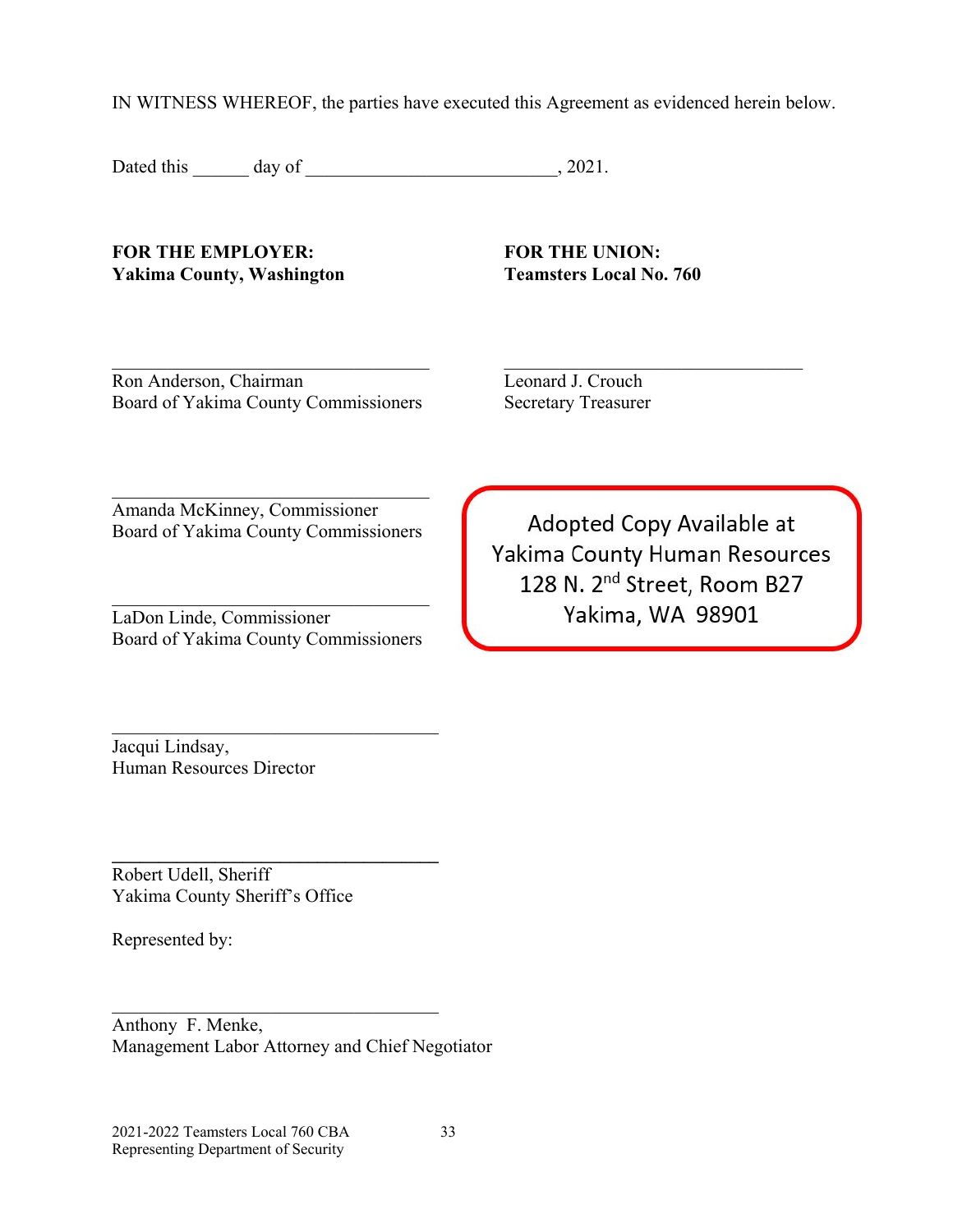#### **EXHIBIT "A" YAKIMA COUNTY TEAMSTERS LOCAL 760 DEPARTMENT OF SECURITY 2021 PAY PLAN STRUCTURE**

- 1. Effective in 2021, the restrictions on employees hired after December 31, 2012, shall cease and all employees shall be eligible for all 14 steps; Provided, however, currently the parties must bargain each individual step before the step will be implemented from year to year. Without an agreement, there are no step increases. This may also be impacted by the provisions of Article 31 regarding the Human Resources Department comprehensive study of the current job classification (DBM) and pay plan system during 2021 and 2022. The pay plan structure shall be as follows:
- 2. Article 31 addresses 2021 and 2022 lump sum payment and pay provisions.
- 3. No employee shall receive an increment advancement during 2021 and 2022.
- 4. All calculations shall be determined by the Human Resources Department.
- 5. Article 31 addresses the comprehensive study and analysis of the job classification and pay system to be conducted by the Human Resources Department in lieu of an in-depth comparability study. The parties understand and agree that the terms of Article 31 are controlling with regard to the study and analysis.

**Salary Surveys:** Historically, pay ranges in the Yakima County compensation structure are determined by a comparison of Yakima County benchmark positions to the comparable labor market. The comparable labor market has been changed effective beginning in 2018 to only the following counties: Benton, Grant, Kitsap, Spokane, Thurston and Whatcom. Beginning in 2018, the Yakima County Benchmark positions have been reduced from seventy-seven (77) to thirty-seven (37) positions. Determination of the market for each pay range is established by salary survey the comparable counties and use of regression analysis methodology to establish a trend line for the Yakima County Benchmark classifications in the Decision Band Method classification structure. The market survey includes benchmark classifications for each occupational group as well as classifications with an existing market premium. Detailed market surveys will be conducted at least every two years for only informational purposes. Abbreviated market surveys of limited benchmarks, as determined by the HR Department, will be conducted every year for only informational purposes. Salary Survey information is intended to be used prospectively and shall not be used in establishing pay plans for the same year during which the salary survey is conducted. The Union will receive a copy of the completed survey for their review within one (1) week of completion. This Salary Survey subject matter is subject to the provisions of Section 31.3.

The above salary survey provisions are subject to changes based on the provisions of Article 31.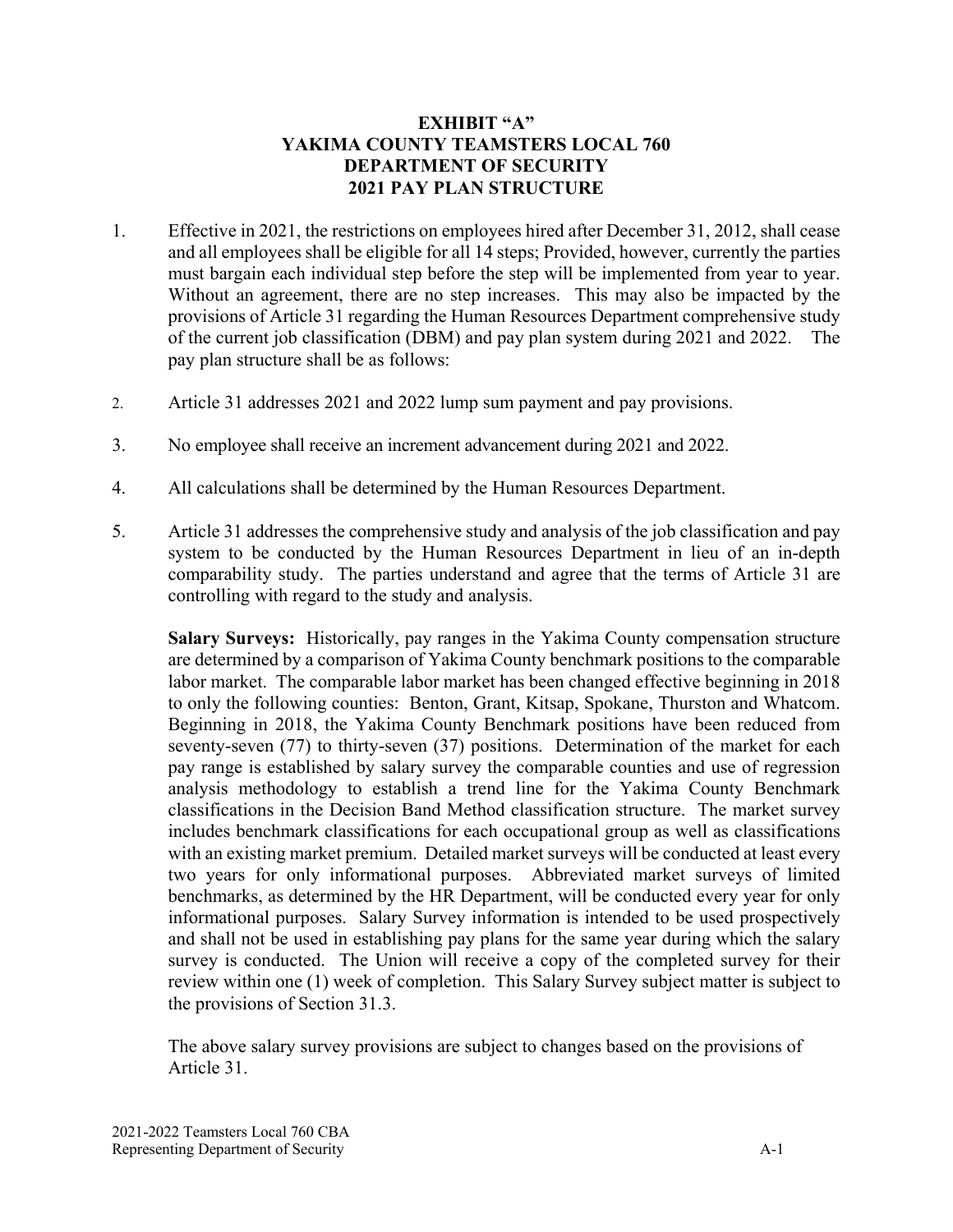| <b>Job Family</b>            | <b>Classification</b>                           | <b>DBM</b>      | <b>Selected</b> |
|------------------------------|-------------------------------------------------|-----------------|-----------------|
| Administration - Clerical    | Office Technician                               | A12             |                 |
| Administration - Clerical    | Office Support Technician                       | A13             |                 |
| Administration - Clerical    | Office Specialist                               | <b>B21</b>      |                 |
| Administration - Clerical    | Office Coordinator                              | <b>B22</b>      |                 |
| Administration - Clerical    | Office Supervisor                               | <b>B25</b>      |                 |
| Administration - Financial   | <b>Financial Technician</b>                     | A13             |                 |
| Administration - Financial   | <b>Financial Specialist</b>                     | <b>B21</b>      |                 |
| Administration - Financial   | Accountant                                      | C <sub>41</sub> |                 |
| Administration-Financial     | Senior Accountant                               | C43             |                 |
| Administration - Programs    | Program Specialist                              | <b>B22</b>      |                 |
| Administration - Programs    | Program Analyst                                 | C42             |                 |
| Administration - Programs    | Senior Program Analyst                          | C43             |                 |
| <b>Appraisal Services</b>    | Appraiser                                       | <b>B23</b>      |                 |
| <b>Appraisal Services</b>    | <b>Commercial Appraiser</b>                     | <b>B24</b>      |                 |
| <b>Community Development</b> | <b>Building Inspector</b>                       | <b>B25</b>      |                 |
| <b>Community Development</b> | Plans Examiner                                  | C42             |                 |
| <b>Community Development</b> | Senior Project Planner                          | C44             |                 |
| <b>Computer Services</b>     | Computer Support Technician                     | <b>B24</b>      |                 |
| <b>Computer Services</b>     | Technology Administrator                        | C43             |                 |
| <b>Computer Services</b>     | Senior Technology Administrator                 | C45             |                 |
| Engineering                  | Senior Engineering Technician                   | <b>B25</b>      |                 |
| Engineering                  | Engineer I                                      | C41             |                 |
| Engineering                  | Engineer II                                     | C42             |                 |
| Engineering                  | Project Engineer                                | C44             |                 |
| Engineering                  | Senior Engineer                                 | C45             |                 |
| Engineering                  | Senior Natural Resource Specialist              | C45             |                 |
| Legal - Administration       | Paralegal                                       | <b>B25</b>      |                 |
| Legal - Law Enforcement      | Juvenile Correction Officer (Detention Officer) | <b>B22</b>      |                 |
| Legal - Law Enforcement      | Law Enforcement Dispatcher                      | <b>B23</b>      |                 |
| Legal - Law Enforcement      | Probation Officer                               | C41             |                 |
| Trades – Construction        | Road Maintenance Technician                     | <b>B23</b>      |                 |
| Trades - Construction        | Mechanic                                        | <b>B24</b>      |                 |
| Trades – Construction        | Lead Road Maintenance Technician                | <b>B25</b>      | 1               |
| Trades - Maintenance         | Maintenance Technician                          | A13             |                 |
| Trades - Maintenance         | Maintenance Specialist                          | <b>B21</b>      | 1               |
| Trades – Maintenance         | <b>Facilities Maintenance Technician</b>        | <b>B23</b>      |                 |
| Trades - Maintenance         | <b>Facilities Maintenance Specialist</b>        | <b>B24</b>      | 1               |
|                              |                                                 | <b>TOTAL</b>    | 37              |

# **Market Premium**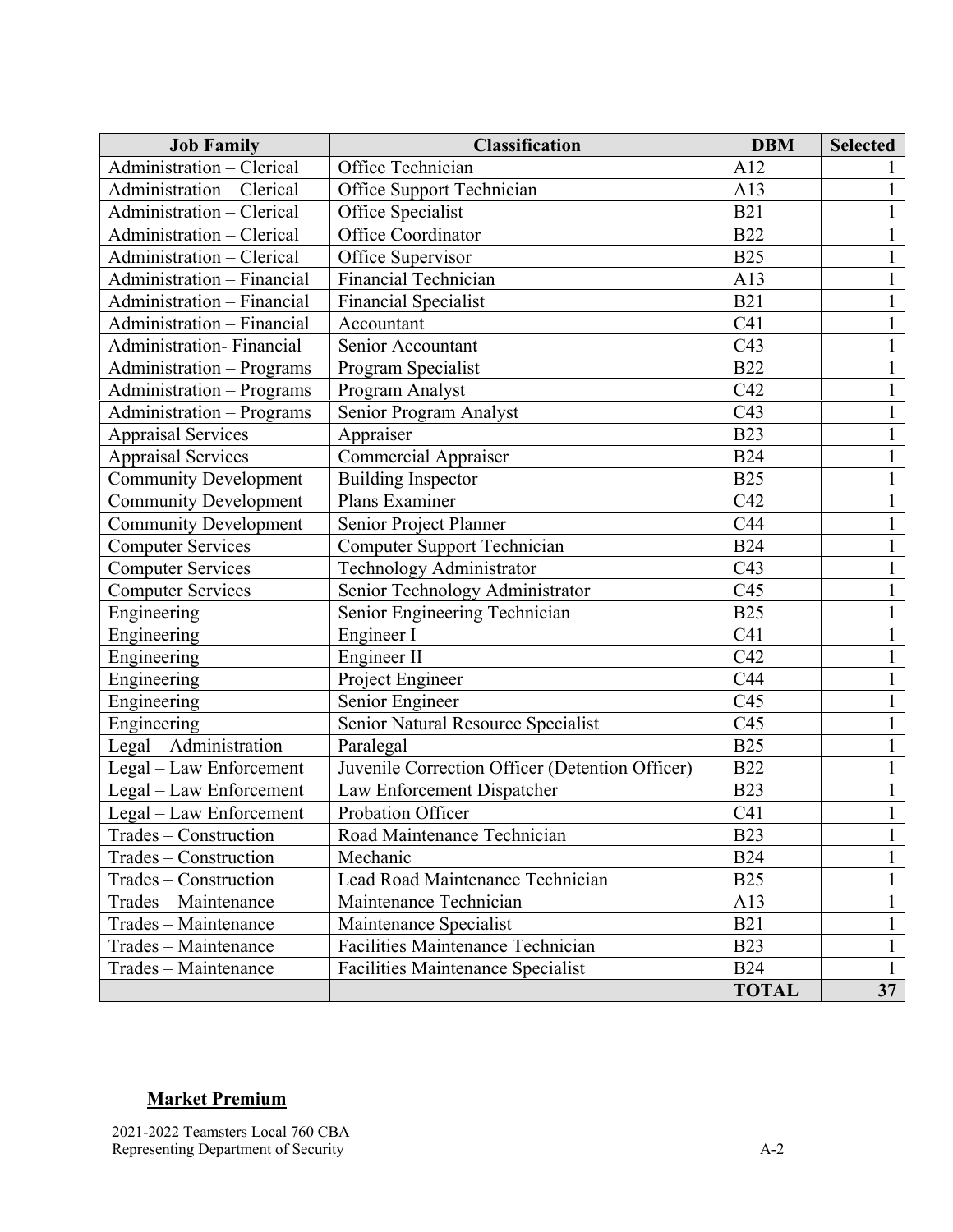If the market compensation study indicates that the trend line base salary range for a classification is ten percent (10%) or more below the market target position's median at both entry and maximum, then the Union and the Employer shall meet to negotiate the appropriate method and economic adjustment (market premium or reclassification) for the classification. The results of the negotiation shall be applied in the following fiscal year. If the Union and Employer agree that reclassification is appropriate, the reclassification shall occur in accordance with the County Classification and Compensation Policy (HR 001). If the Union and Employer agree that a Market Premium is appropriate, the negotiated market premium amount will be applied to the entire salary range for the classification. The base salary range for the classification will remain unchanged. This Market Premium subject matter is subject to the provisions of Section 31.3.

Job classifications with market premiums added to the base salary range will continue to be included in all comprehensive surveys of Decision Band Method classifications within the occupational group until such time as the base salary range for the classification is within ten percent (10%) of the target market level for the classification. The market premium amounts for a classification may change up or down each time the market is studied depending upon the data received from the market compensation study for the classification. Should the market premium amount fall to less than ten percent (10%) below the target market position of the County, then the market premium will be eliminated and the salary for individual positions will be the individual's current increment in the base salary for the job classification. This paragraph is subject to the outcome of the provisions of Section 31.3.

The above Job Family, Classification and DBM categories as well as the Market Premium provisions are subject to the outcome of the Article 31 provisions relating to the comprehensive study and analysis of the job classification and pay system to be conducted by the Human Resources Department. The parties understand and agree that the terms of Article 31 are controlling with regard to these provisions.